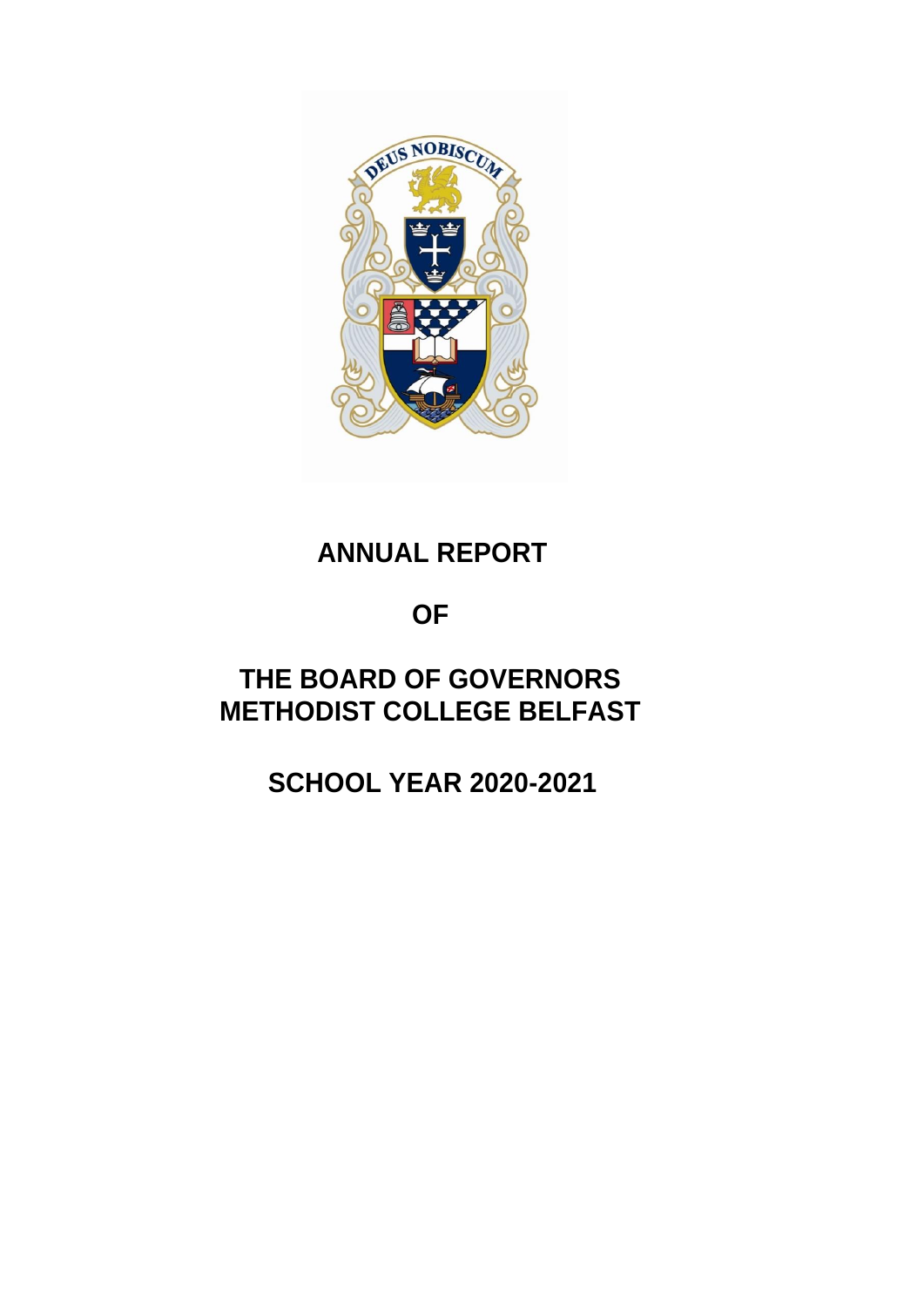| Membership of the Board of Governors         | 3  |
|----------------------------------------------|----|
| <b>Parent Governors</b>                      | 3  |
| <b>Enrolments</b>                            | 4  |
| Subjects offered at GCSE, AS and A2 Levels   | 5  |
| Other Subjects Offered in the Sixth Form     | 5  |
| <b>Summary of Public Examination Results</b> | 6  |
| <b>Leavers' Destinations</b>                 | 6  |
| Attendance Rate                              | 6  |
| A2 Level Results                             | 7  |
| <b>AS Level Results</b>                      | 9  |
| <b>GCSE Results</b>                          | 11 |
| Key Stages 1, 2 and 3 Results                | 13 |
| <b>Sporting Activities Offered</b>           | 14 |
| <b>Clubs and Activities Available</b>        | 14 |
| <b>Major Sporting Achievements</b>           | 15 |
| <b>Other Events and Achievements</b>         | 16 |
| Special Academic Achievements                | 18 |
| <b>University Entrance</b>                   | 19 |
| <b>Contributions to Charities</b>            | 20 |
| <b>Preparatory Department</b>                | 21 |
| <b>Financial Statement</b>                   | 22 |
| Treasurer's Report                           | 24 |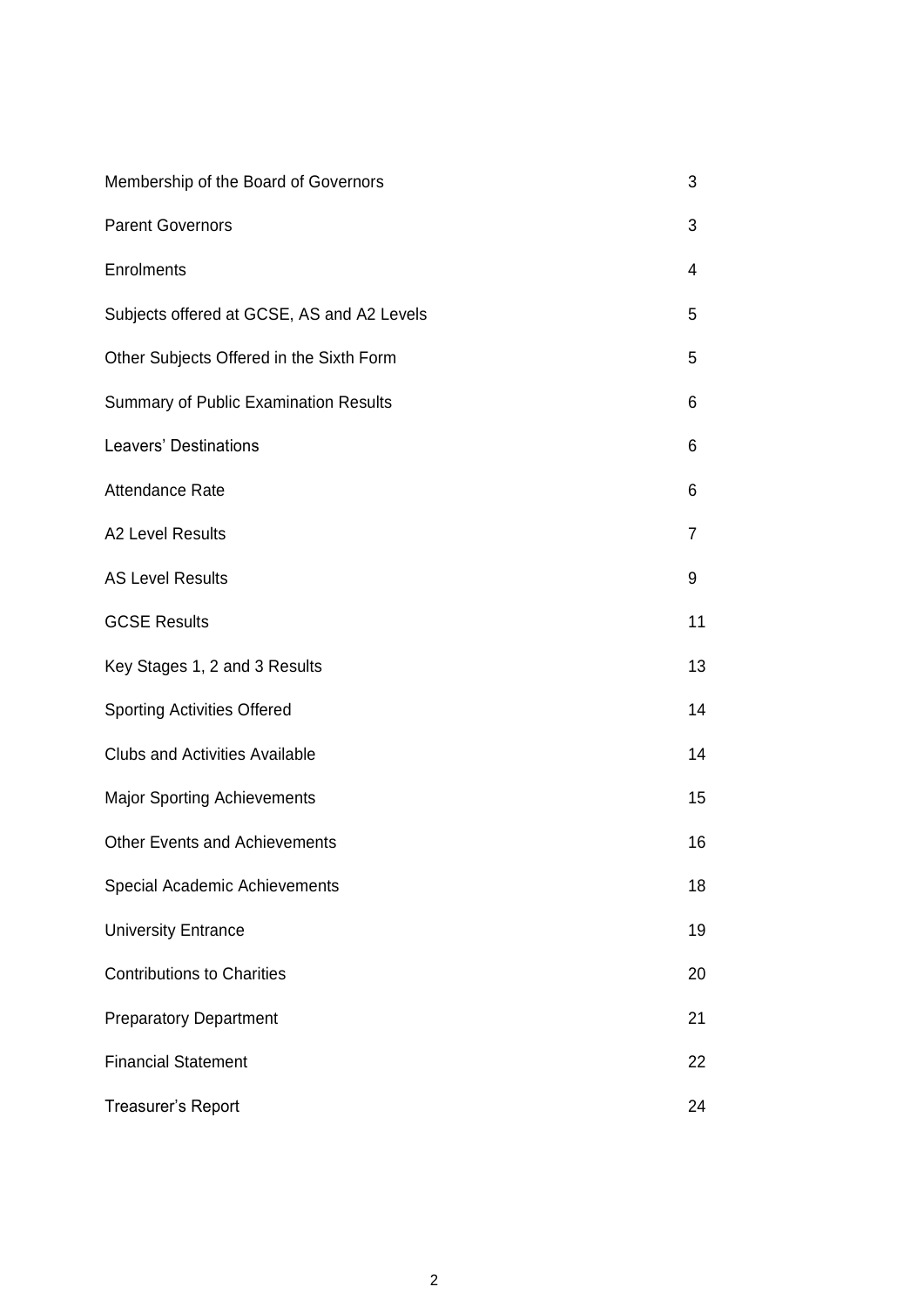#### **Membership of the Board of Governors (September 2020)**

Rev JM Unsworth <sup>1</sup> (2022) Chair Mrs E Shaw <sup>2</sup> (2021) Lay Secretary Mr E Bell <sup>1</sup> (2023) Treasurer, Convener of the Finance Committee Rev Dr T McKnight <sup>1</sup> President Rev P Agnew  $1(2023)$ Rev JD Alderdice <sup>1</sup> (2023) Mrs SP Bret <sup>2</sup> (2021) Rev DA Campton  $1$  (2023) Mr G Clarke  $3(2021)$ Dr DRS Gallagher <sup>1</sup> (2021) Dr M Harriott<sup>2</sup> (2021) Mrs C Hart <sup>5</sup> (2021) Mr T Haslett <sup>2</sup> (2021) Mr M Humphreys <sup>3</sup> (2021) Dr G Luney 1 (2022) Mr M McElhinney <sup>1</sup> (2022) Mr G McGhee <sup>5</sup> (2021) Mrs H McHugh <sup>1</sup> (2022) Mrs E McKay <sup>5</sup> (2021) Miss O Moore <sup>4</sup> (2021) Rev Dr H Morris <sup>1</sup> Ex-officio Rev P Murray <sup>1</sup> (2021) Mrs C Ryden <sup>3</sup> (2021) Prof WA Strong <sup>1</sup> (2023) Ms V Wallace <sup>1</sup> (2021) The Principal (*ex officio, non-voting*)

#### **Parent Governors**

The parents of the College elect 3 parents to serve as Parent Governors. This election takes place every four years, the next election will take place in November 2021 for the four year term 2022-2025.

<sup>1</sup> Appointed by the Conference of the Methodist Church in Ireland

<sup>2</sup> Appointed by the Department of Education

<sup>3</sup> Elected by parents

<sup>4</sup> Elected by the teaching staff

<sup>5</sup> Co-opted member

*Dates in brackets indicate the year at the end of which a Governor's period of office is concluded, except for those appointed by the Conference of the Methodist Church in Ireland whose period of office ends in June of the year stated.*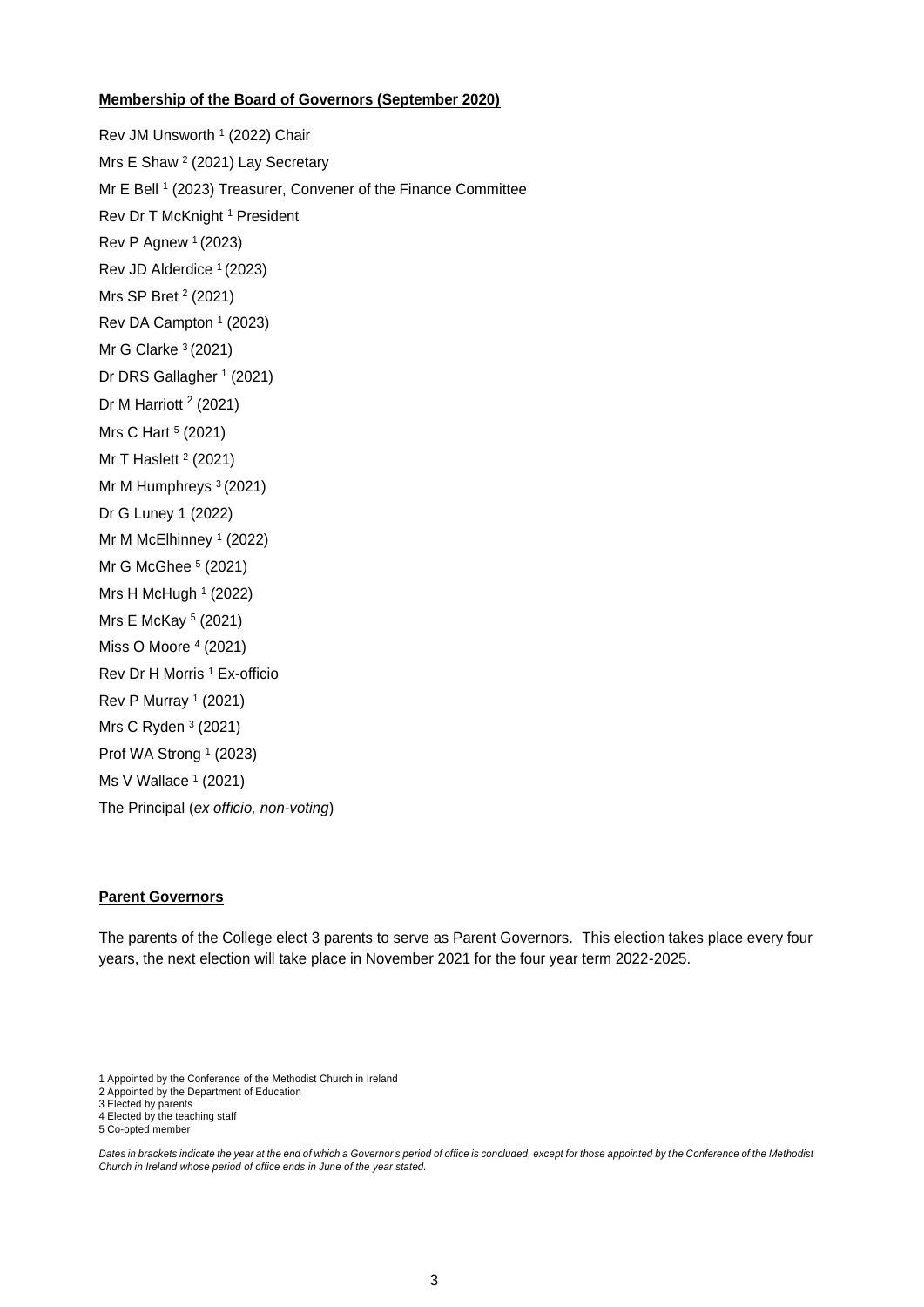## **ENROLMENTS (2020-2021)**

#### **Preparatory Department (Downey House & Fullerton House)**

| D <sub>1</sub><br>. | no.<br>$\cdot$ $-$ | mo. | P4            | DF<br>-<br>$\sim$ | DС | D7 | Total |
|---------------------|--------------------|-----|---------------|-------------------|----|----|-------|
| . .<br>ں ו          | - '                |     | $\Omega$<br>ິ |                   |    | 4c | 239   |

# **Secondary Department**

| Year 8          | Year 9 | Year 10 | Year<br>. . | Year.<br>$\overline{A}$<br>∠ | Year<br>$\sim$<br>ں ا | $\vee$ ear<br>4 | Total |
|-----------------|--------|---------|-------------|------------------------------|-----------------------|-----------------|-------|
| 25 <sup>′</sup> | 256    | 255     | 253         | 256                          | הדה<br><u>_ 1 _</u>   | 262             | 1805  |

**Overall Total: 2044**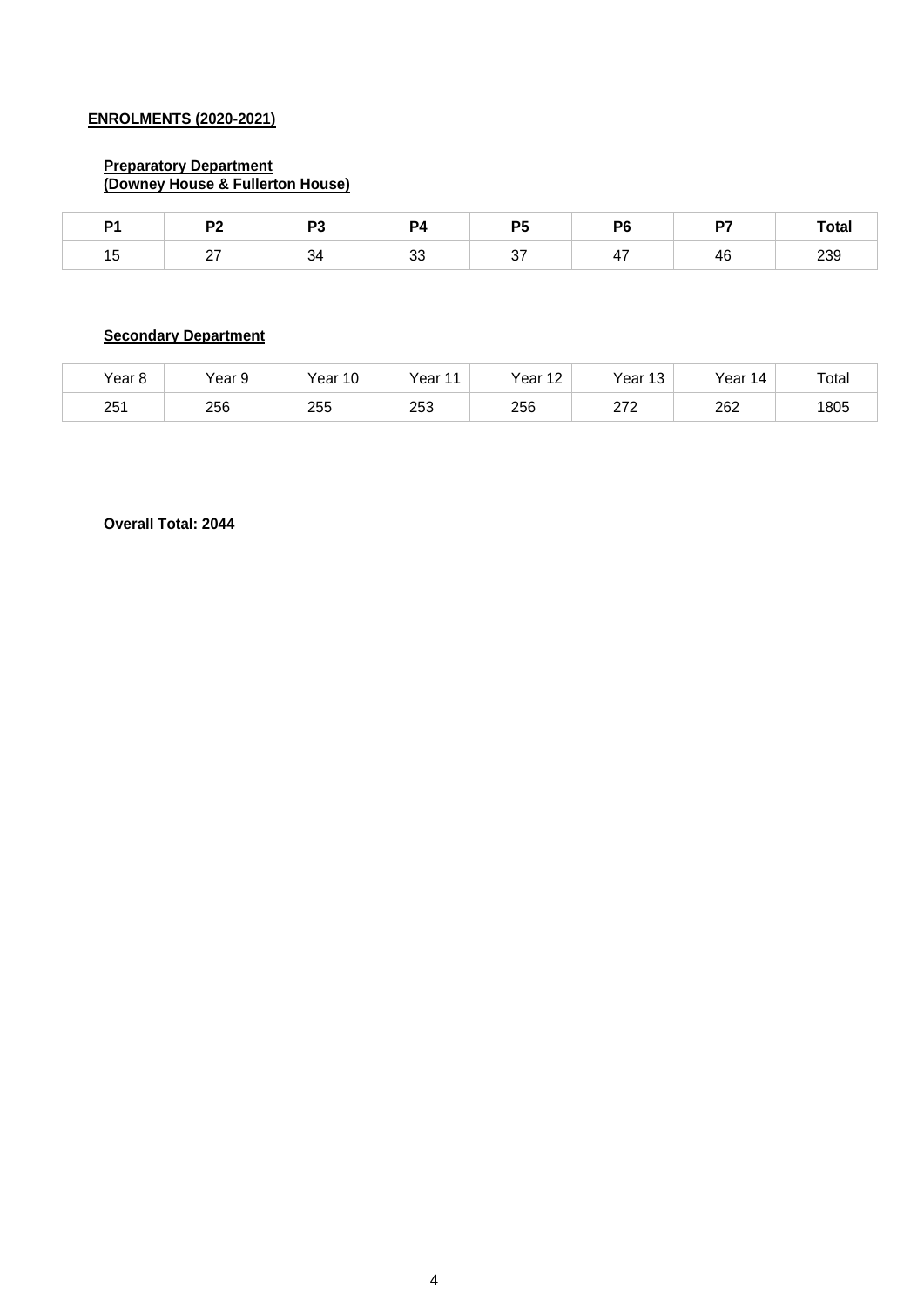# **SUBJECTS OFFERED AT GCSE, AS AND A LEVEL (2020-2021)**

| <b>GCSE Level</b>                | <b>AS Level</b>                     | A-Level                          |
|----------------------------------|-------------------------------------|----------------------------------|
| Art & Design                     | Art & Design                        | Art & Design                     |
| <b>Biology</b>                   | Biology                             | Biology                          |
| <b>Business Studies</b>          | <b>Business Studies</b>             | <b>Business Studies</b>          |
| Chemistry                        | Chemistry                           | Chemistry                        |
| <b>Classical Civilisation</b>    | <b>Classical Civilisation</b>       | <b>Classical Civilisation</b>    |
| Digital Technology (Multimedia)  | <b>Computer Science</b>             | <b>Computer Science</b>          |
| Digital Technology (Programming) | Drama & Theatre Studies             | Drama & Theatre Studies          |
| Drama                            | Economics                           | Economics                        |
| Economics                        | <b>English Literature</b>           | <b>English Literature</b>        |
| English Language                 | <b>Environmental Technology</b>     | <b>Environmental Technology</b>  |
| <b>English Literature</b>        | French                              | French                           |
| Food & Nutrition                 | <b>Further Mathematics</b>          | <b>Further Mathematics</b>       |
| French                           | Geography                           | Geography                        |
| <b>Further Mathematics</b>       | Geology                             | Geology                          |
| Geography                        | German                              | German                           |
| Geology                          | <b>Government &amp; Politics</b>    | <b>Government &amp; Politics</b> |
| German                           | <b>Health &amp; Social Care</b>     | <b>Health &amp; Social Care</b>  |
| <b>Government &amp; Politics</b> | History                             | History                          |
| History                          | <b>ICT</b>                          | <b>ICT</b>                       |
| Latin                            | Latin                               | Latin                            |
| <b>Mathematics</b>               | Life & Health Sciences              | Life & Health Sciences           |
| <b>Motor Vehicle Studies</b>     | <b>Mathematics</b>                  | <b>Mathematics</b>               |
| Moving Image Arts                | <b>Media Studies</b>                | <b>Media Studies</b>             |
| Music                            | Moving Image Arts                   | Moving Image Arts                |
| <b>Physical Education</b>        | Music                               | Music                            |
| Physics                          | <b>Nutrition &amp; Food Science</b> | Nutrition & Food Science         |
| Religious Education              | Physics                             | Physics                          |
| Russian                          | Psychology                          | Psychology                       |
| Spanish                          | <b>Religious Studies</b>            | <b>Religious Studies</b>         |
| Technology & Design              | Russian                             | Russian                          |
|                                  | Spanish                             | Spanish                          |
|                                  | Sport Studies (BTEC)                | Sport Studies (BTEC)             |
|                                  | Technology & Design                 | Technology & Design              |
|                                  | Travel & Tourism (BTEC)             |                                  |

# **Other subjects offered in the Sixth Form (2020-2021)**

n/a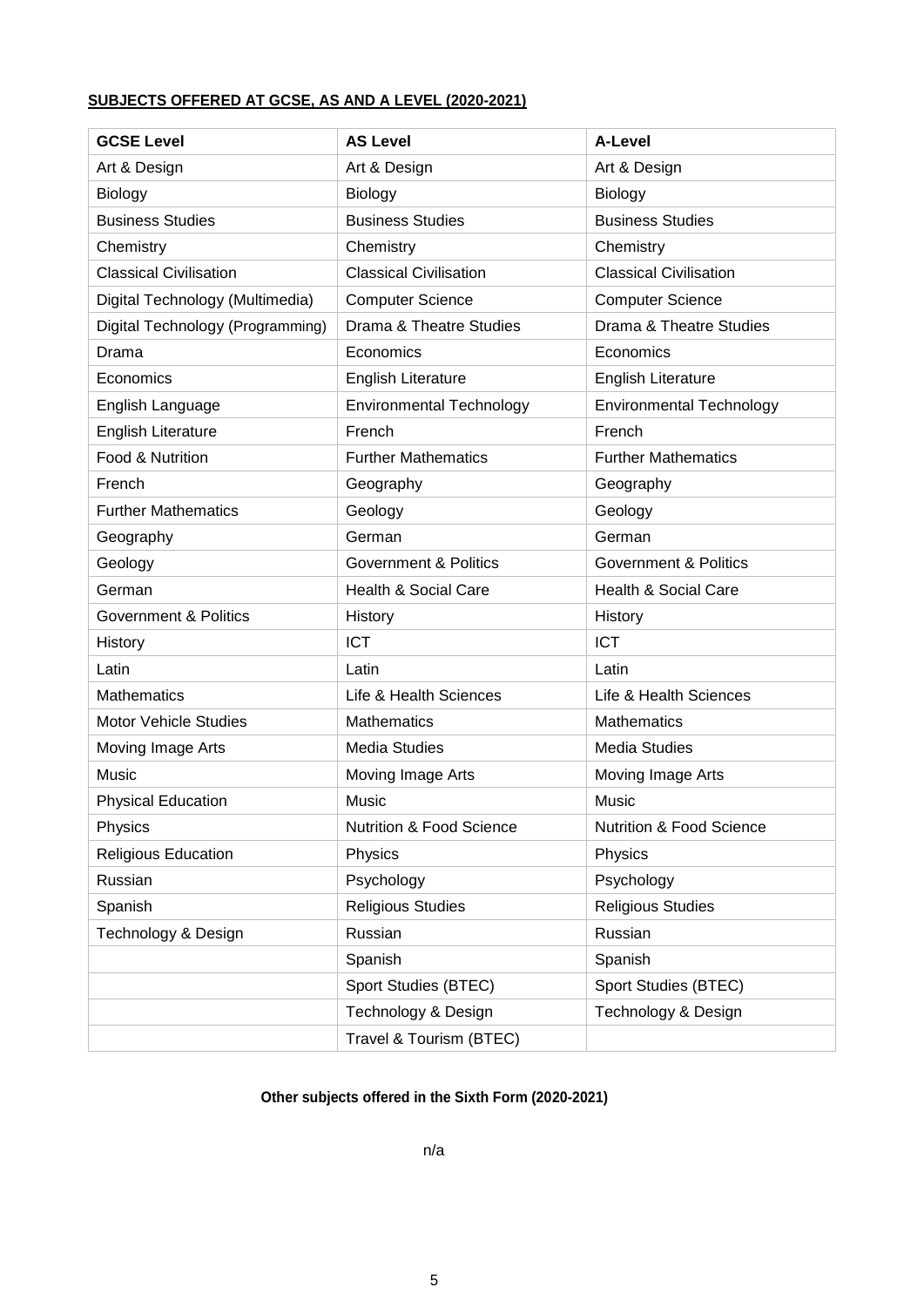#### **PUBLIC EXAMINATION RESULTS, LEAVERS' DESTINATIONS, AND RATE (2020-2021)**

# Form 5 (Year 12) - GCSE

# GCSE Examinations

|                   |      |     | number achieving (m) male (f) female (t) total                        |       |               |                                    |      |     |     |               |     |             |  |  |  |  |
|-------------------|------|-----|-----------------------------------------------------------------------|-------|---------------|------------------------------------|------|-----|-----|---------------|-----|-------------|--|--|--|--|
|                   |      |     |                                                                       |       | Grades A* - C |                                    |      |     |     | Grades A* - G |     |             |  |  |  |  |
| Number<br>entered |      |     | $5+$<br>$7+$<br>$5+$                                                  |       |               |                                    |      |     |     |               |     | $1 - 4$     |  |  |  |  |
| (m)               | 132  | (a) | 125                                                                   | 94.7% | (m)           | 130<br>132<br>98.5%<br>100%<br>(m) |      |     |     |               | (m) | 0           |  |  |  |  |
| (f)               | 123  | (b) | 123                                                                   | 100%  | (f)           | 129                                | 100% | (f) | 123 | 100%          | (f) | $\mathbf 0$ |  |  |  |  |
| (t)               | 2256 | (c) | 249<br>97.3%<br>(t)<br>254<br>99.1%<br>(t)<br>256<br>100%<br>(t)<br>0 |       |               |                                    |      |     |     |               |     |             |  |  |  |  |

|                     | Form U6 (Year 14) - AS & A Level |                                                |        |                         |     |                |                  |     |     |                      |
|---------------------|----------------------------------|------------------------------------------------|--------|-------------------------|-----|----------------|------------------|-----|-----|----------------------|
| AS Levels           | A Level                          |                                                |        |                         |     |                |                  |     |     |                      |
|                     |                                  | number achieving (a) male (b) female (c) total |        |                         |     |                |                  |     |     |                      |
| No. of<br>subjects/ | No. in final year of             | No achieving 1+                                | No. in |                         |     |                | Number achieving |     |     |                      |
| vocational<br>areas | course                           | Grades at<br>$A - E$                           |        | final year<br>of course |     | 3+ Grades A*-C |                  |     |     | $2+$ Grades $A^*$ –E |
|                     |                                  |                                                | (m)    | 123                     | (m) | 95             | 77.2%            | (m) | 123 | 100%                 |
| 21                  | 29<br>31                         |                                                | (f)    | 138                     | (f) | 121            | 87.7%            | (f) | 138 | 100%                 |
|                     |                                  |                                                | (t)    | 261                     | (t) | 216            | 82.8%            | (t) | 261 | 100%                 |

|                                                                                    | Leavers' destinations |     |     |       |     |           |      |     |                |      |     |     |       |     |     |       |
|------------------------------------------------------------------------------------|-----------------------|-----|-----|-------|-----|-----------|------|-----|----------------|------|-----|-----|-------|-----|-----|-------|
| (m) male (f) female (t) total                                                      |                       |     |     |       |     |           |      |     |                |      |     |     |       |     |     |       |
| <b>HE</b><br>FE<br>No. of leavers<br>Another School<br>Other/Unknown<br>Employment |                       |     |     |       |     |           |      |     |                |      |     |     |       |     |     |       |
|                                                                                    | No                    |     | No. | %     |     | <b>No</b> | $\%$ |     | No.            | $\%$ |     | No. | $\%$  |     | No. | $\%$  |
| (m)                                                                                | 136                   | (m) | 102 | 36.17 | (m) | 5         | 1.77 | (m) | 4              | 1.42 | (m) | 14  | 4.96  | (m) | 25  | 8.87  |
| (f)                                                                                | 146                   | (f) | 115 | 40.78 | (f) | 6         | 2.13 | (f) | 3              | 1.06 | (f) | 19  | 6.74  | (f) | 22  | 7.80  |
| (t)                                                                                | 282                   | (t) | 217 | 76.95 | (t) | 11        | 3.90 | (t) | $\overline{7}$ | 2.48 | (t) | 33  | 11.70 | (t) | 47  | 16.67 |

| <b>SCHOOL ATTENDANCE</b>            |                          |            |  |  |  |  |  |  |
|-------------------------------------|--------------------------|------------|--|--|--|--|--|--|
| No. of possible attendance sessions | No. of sessions attended | attendance |  |  |  |  |  |  |
| 614871                              | 613894                   | 96.70      |  |  |  |  |  |  |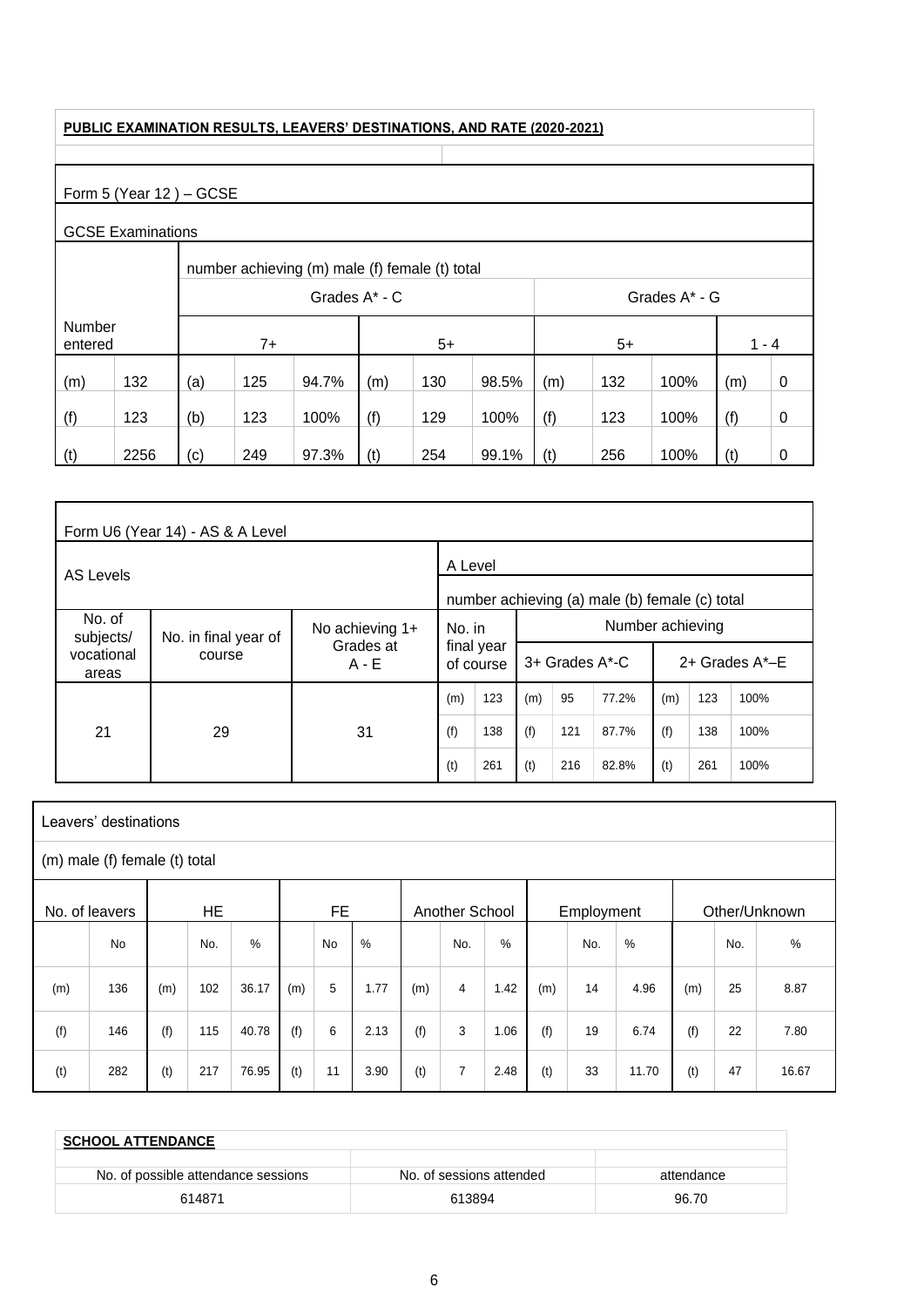| Art & Design<br>$\overline{3}$<br>$\overline{2}$<br>$\mathbf{1}$<br>$\mathbf{1}$<br>$\mathsf{O}\xspace$<br>6<br>0<br>13<br>46.2<br>%<br>23.1<br>15.4<br>100<br>7.7<br>7.7<br>0<br>0<br><b>Biology</b><br>35<br>26<br>16<br>6<br>4<br>0<br>0<br>87<br>%<br>40.2<br>18.4<br>29.9<br>6.9<br>4.6<br>0<br>0<br>100<br><b>Business Studies</b><br>$\overline{2}$<br>$\overline{9}$<br>10<br>8<br>$\Omega$<br>$\overline{45}$<br>16<br>$\Omega$<br>20<br>35.6<br>22.2<br>0<br>100<br>%<br>17.8<br>4.4<br>0<br><b>Chemistry</b><br>$\overline{2}$<br>24<br>46<br>16<br>$\overline{7}$<br>$\Omega$<br>$\mathbf{0}$<br>95<br>25.3<br>%<br>48.4<br>16.8<br>2.1<br>0<br>100<br>7.4<br>0<br><b>Classical Civilisation</b><br>$\mathbf 0$<br>$\mathbf 0$<br>$\overline{2}$<br>$\mathbf 0$<br>$\overline{2}$<br>$\mathbf 0$<br>$\Omega$<br>$\mathbf 0$<br>0<br>0<br>0<br>100<br>%<br>100<br>0<br>0<br>0<br><b>Computer Studies</b><br>$\overline{2}$<br>$\overline{2}$<br>$\overline{0}$<br>$\overline{2}$<br>$\overline{0}$<br>$\overline{7}$<br>$\mathbf{1}$<br>$\overline{0}$<br>28.6<br>100<br>%<br>28.6<br>0<br>28.6<br>14.3<br>0<br>0<br><b>Design &amp; Technology</b><br>$\overline{2}$<br>$\Omega$<br>$\Omega$<br>13<br>$\overline{4}$<br>6<br>$\mathbf{1}$<br>$\Omega$<br>$\%$<br>30.8<br>100<br>46.2<br>15.4<br>7.7<br>0<br>0<br>0<br>$\overline{0}$<br>$\overline{0}$<br>0<br>$\overline{14}$<br><b>Drama</b><br>3<br>6<br>4<br>$\mathbf{1}$<br>21.4<br>%<br>42.9<br>28.6<br>0<br>100<br>7.1<br>0<br>0<br><b>Economics</b><br>$\mathbf{1}$<br>0<br>5<br>$\overline{7}$<br>4<br>0<br>28<br>11<br>17.9<br>25<br>%<br>39.3<br>3.6<br>0<br>100<br>14.3<br>0<br><b>English Literature</b><br>$\overline{7}$<br>$\overline{7}$<br>$\mathbf{0}$<br>14<br>$\mathbf{1}$<br>0<br>30<br>$\mathbf{1}$<br>46.7<br>23.3<br>23.3<br>100<br>%<br>3.3<br>3.3<br>0<br>0<br><b>French</b><br>$\mathbf{3}$<br>5<br>$\overline{4}$<br>$\overline{2}$<br>0<br>14<br>$\Omega$<br>$\Omega$<br>%<br>21.4<br>100<br>35.7<br>28.6<br>14.3<br>0<br>0<br>0<br>$\overline{2}$<br>5<br>$\overline{7}$<br>3<br>$\overline{2}$<br>$\mathbf{0}$<br>39<br>Geography<br>20<br>%<br>12.8<br>5.1<br>100<br>51.3<br>17.9<br>7.7<br>5.1<br>0<br>German<br>$\mathbf{0}$<br>6<br>$\overline{4}$<br>$\mathbf 0$<br>$\mathbf{1}$<br>0<br>0<br>$\mathbf{1}$<br>16.7<br>0<br>0<br>0<br>100<br>%<br>66.7<br>16.7<br>0<br><b>Health &amp; Social Care</b><br>$\overline{3}$<br>5<br>3<br>$\mathbf 0$<br>$\mathbf 0$<br>$\mathbf{0}$<br>11<br>$\mathbf 0$<br>100<br>%<br>0<br>45.5<br>27.3<br>0<br>27.3<br>0<br>0<br>12<br>$\overline{7}$<br>$\overline{7}$<br>$\overline{3}$<br><b>History</b><br>$\overline{20}$<br>$\Omega$<br>$\mathbf 0$<br>49<br>24.5<br>100<br>%<br>40.8<br>14.3<br>14.3<br>6.1<br>0<br>0<br><b>Home Economics</b><br>3<br>3<br>$\overline{2}$<br>0<br>14<br>5<br>$\mathbf{1}$<br>$\Omega$<br>35.7<br>℅<br>21.4<br>14.3<br>0<br>100<br>21.4<br>7.1<br>0<br><b>Information Technology</b><br>0<br>$5\phantom{.0}$<br>$\mathbf{1}$<br>$\mathbf{1}$<br>$\mathbf{1}$<br>$\Omega$<br>$\mathbf{1}$<br>1<br>20.0<br>20.0<br>0<br>100<br>%<br>20.0<br>20.0<br>20.0<br>0<br><b>Moving Image Arts</b><br>3<br>0<br>0<br>$\overline{5}$<br>$\mathbf{1}$<br>$\Omega$<br>$\mathbf{1}$<br>$\mathbf 0$<br>60.0<br>33.3<br>100<br>%<br>20.0<br>20.0<br>0<br>0<br>0<br>45<br>$\overline{3}$<br>$\overline{2}$<br><b>Mathematics</b><br>$\overline{52}$<br>16<br>0<br>$\overline{122}$<br>$\overline{4}$<br>36.9<br>13.1<br>2.5<br>0<br>100<br>%<br>42.6<br>3.3<br>1.6<br><b>Mathematics - Further</b><br>16<br>$\mathbf{1}$<br>$\mathbf{1}$<br>$\mathbf{1}$<br>$\Omega$<br>24<br>5<br>$\Omega$<br>66.7<br>$\%$<br>4.2<br>4.2<br>4.2<br>100<br>20.8<br>0<br>0<br>$\overline{5}$<br><b>Music</b><br>$\mathbf{0}$<br>$\mathbf 0$<br>$\mathbf{0}$<br>3<br>2<br>$\mathbf 0$<br>$\mathbf 0$<br>%<br>60.0<br>100<br>40.0<br>0<br>0<br>0<br>0<br>0<br><b>Physics</b><br>12<br>9<br>$\mathbf{0}$<br>$\mathbf{1}$<br>$\mathbf{1}$<br>65<br>24<br>18<br>99.9<br>$\%$<br>36.9<br>1.5<br>27.7<br>18.5<br>13.8<br>0<br>1.5<br><b>Politics</b><br>3<br>6<br>3<br>0<br>0<br>19<br>6<br>1<br>15.8<br>31.6<br>5.3<br>100<br>%<br>31.6<br>15.8<br>0<br>0<br><b>Psychology</b><br>$\overline{7}$<br>$\mathbf{1}$<br>$\Omega$<br>29<br>4<br>$\overline{7}$<br>6<br>4<br>%<br>24.1<br>13.8<br>20.7<br>100<br>13.8<br>24.1<br>3.4<br>0<br><b>Religious Studies</b><br>8<br>3<br>$\mathbf{0}$<br>19<br>$\overline{2}$<br>$\mathbf{1}$<br>$\overline{4}$<br>$\mathbf 0$<br>10.5<br>42.1<br>15.8<br>5.3<br>5.3<br>100<br>%<br>21.1<br>0<br><b>Russian</b><br>$\mathbf{0}$<br>$\overline{2}$<br>$\overline{2}$<br>0<br>$\mathbf{1}$<br>0<br>0<br>$\mathbf 0$<br>100<br>0<br>100<br>%<br>0<br>0<br>0<br>0<br>0<br><b>Life &amp; Health Science</b><br>$\overline{0}$<br>$\mathbf{1}$<br>$\overline{0}$<br>$\overline{1}$<br>$\overline{\mathcal{O}}$<br>3<br>$\mathbf{1}$<br>0<br>33.3<br>33.3<br>33.3<br>100<br>℅<br>0<br>0<br>0<br>0<br><b>Environmental Technology</b><br>$\overline{2}$<br>$\overline{5}$<br>$\overline{5}$<br>$\mathbf{1}$<br>$\overline{0}$<br>0<br>0<br>13<br>15.4<br>7.7<br>%<br>38.5<br>38.5<br>0<br>100<br>0<br>0<br><b>Geology</b><br>$\overline{2}$<br>$\mathbf{1}$<br>0<br>$\mathbf{0}$<br>$5\phantom{.0}$<br>$\mathbf{1}$<br>0<br>$\mathbf{1}$<br>20.0<br>40.0<br>100<br>%<br>20.0<br>20.0<br>0<br>0<br>0<br><b>Spanish</b><br>$\mathbf 0$<br>$\mathbf 0$<br>$\mathbf 0$<br>10<br>3<br>3<br>$\overline{2}$<br>18<br>20.0<br>40.0<br>33.3<br>8.3<br>0<br>0<br>%<br>0<br>100<br><b>Total</b><br>290<br>$\overline{37}$<br>$\overline{\mathbf{8}}$<br>$\overline{1}$<br>247<br>144<br>74<br>801 | Provisional Distribution of A2 Grades by Subject 2021 |       |      |    |                |     |   |                |              |
|--------------------------------------------------------------------------------------------------------------------------------------------------------------------------------------------------------------------------------------------------------------------------------------------------------------------------------------------------------------------------------------------------------------------------------------------------------------------------------------------------------------------------------------------------------------------------------------------------------------------------------------------------------------------------------------------------------------------------------------------------------------------------------------------------------------------------------------------------------------------------------------------------------------------------------------------------------------------------------------------------------------------------------------------------------------------------------------------------------------------------------------------------------------------------------------------------------------------------------------------------------------------------------------------------------------------------------------------------------------------------------------------------------------------------------------------------------------------------------------------------------------------------------------------------------------------------------------------------------------------------------------------------------------------------------------------------------------------------------------------------------------------------------------------------------------------------------------------------------------------------------------------------------------------------------------------------------------------------------------------------------------------------------------------------------------------------------------------------------------------------------------------------------------------------------------------------------------------------------------------------------------------------------------------------------------------------------------------------------------------------------------------------------------------------------------------------------------------------------------------------------------------------------------------------------------------------------------------------------------------------------------------------------------------------------------------------------------------------------------------------------------------------------------------------------------------------------------------------------------------------------------------------------------------------------------------------------------------------------------------------------------------------------------------------------------------------------------------------------------------------------------------------------------------------------------------------------------------------------------------------------------------------------------------------------------------------------------------------------------------------------------------------------------------------------------------------------------------------------------------------------------------------------------------------------------------------------------------------------------------------------------------------------------------------------------------------------------------------------------------------------------------------------------------------------------------------------------------------------------------------------------------------------------------------------------------------------------------------------------------------------------------------------------------------------------------------------------------------------------------------------------------------------------------------------------------------------------------------------------------------------------------------------------------------------------------------------------------------------------------------------------------------------------------------------------------------------------------------------------------------------------------------------------------------------------------------------------------------------------------------------------------------------------------------------------------------------------------------------------------------------------------------------------------------------------------------------------------------------------------------------------------------------------------------------------------------------------------------------------------------------------------------------------------------------------------------------------------------------------------------------------------------------------------------------------------------------------------------------------------------------------------------------------------------------------------------------------------------------------------------------------------------------------------------------------------------------------------------------------------------------------------------------------------------------------------------------------------------------------------------------------------------|-------------------------------------------------------|-------|------|----|----------------|-----|---|----------------|--------------|
|                                                                                                                                                                                                                                                                                                                                                                                                                                                                                                                                                                                                                                                                                                                                                                                                                                                                                                                                                                                                                                                                                                                                                                                                                                                                                                                                                                                                                                                                                                                                                                                                                                                                                                                                                                                                                                                                                                                                                                                                                                                                                                                                                                                                                                                                                                                                                                                                                                                                                                                                                                                                                                                                                                                                                                                                                                                                                                                                                                                                                                                                                                                                                                                                                                                                                                                                                                                                                                                                                                                                                                                                                                                                                                                                                                                                                                                                                                                                                                                                                                                                                                                                                                                                                                                                                                                                                                                                                                                                                                                                                                                                                                                                                                                                                                                                                                                                                                                                                                                                                                                                                                                                                                                                                                                                                                                                                                                                                                                                                                                                                                                                                                                  |                                                       | $A^*$ | A    | B  | $\overline{c}$ | D   | Е | $\overline{U}$ | entries A*-E |
|                                                                                                                                                                                                                                                                                                                                                                                                                                                                                                                                                                                                                                                                                                                                                                                                                                                                                                                                                                                                                                                                                                                                                                                                                                                                                                                                                                                                                                                                                                                                                                                                                                                                                                                                                                                                                                                                                                                                                                                                                                                                                                                                                                                                                                                                                                                                                                                                                                                                                                                                                                                                                                                                                                                                                                                                                                                                                                                                                                                                                                                                                                                                                                                                                                                                                                                                                                                                                                                                                                                                                                                                                                                                                                                                                                                                                                                                                                                                                                                                                                                                                                                                                                                                                                                                                                                                                                                                                                                                                                                                                                                                                                                                                                                                                                                                                                                                                                                                                                                                                                                                                                                                                                                                                                                                                                                                                                                                                                                                                                                                                                                                                                                  |                                                       |       |      |    |                |     |   |                |              |
|                                                                                                                                                                                                                                                                                                                                                                                                                                                                                                                                                                                                                                                                                                                                                                                                                                                                                                                                                                                                                                                                                                                                                                                                                                                                                                                                                                                                                                                                                                                                                                                                                                                                                                                                                                                                                                                                                                                                                                                                                                                                                                                                                                                                                                                                                                                                                                                                                                                                                                                                                                                                                                                                                                                                                                                                                                                                                                                                                                                                                                                                                                                                                                                                                                                                                                                                                                                                                                                                                                                                                                                                                                                                                                                                                                                                                                                                                                                                                                                                                                                                                                                                                                                                                                                                                                                                                                                                                                                                                                                                                                                                                                                                                                                                                                                                                                                                                                                                                                                                                                                                                                                                                                                                                                                                                                                                                                                                                                                                                                                                                                                                                                                  |                                                       |       |      |    |                |     |   |                |              |
|                                                                                                                                                                                                                                                                                                                                                                                                                                                                                                                                                                                                                                                                                                                                                                                                                                                                                                                                                                                                                                                                                                                                                                                                                                                                                                                                                                                                                                                                                                                                                                                                                                                                                                                                                                                                                                                                                                                                                                                                                                                                                                                                                                                                                                                                                                                                                                                                                                                                                                                                                                                                                                                                                                                                                                                                                                                                                                                                                                                                                                                                                                                                                                                                                                                                                                                                                                                                                                                                                                                                                                                                                                                                                                                                                                                                                                                                                                                                                                                                                                                                                                                                                                                                                                                                                                                                                                                                                                                                                                                                                                                                                                                                                                                                                                                                                                                                                                                                                                                                                                                                                                                                                                                                                                                                                                                                                                                                                                                                                                                                                                                                                                                  |                                                       |       |      |    |                |     |   |                |              |
|                                                                                                                                                                                                                                                                                                                                                                                                                                                                                                                                                                                                                                                                                                                                                                                                                                                                                                                                                                                                                                                                                                                                                                                                                                                                                                                                                                                                                                                                                                                                                                                                                                                                                                                                                                                                                                                                                                                                                                                                                                                                                                                                                                                                                                                                                                                                                                                                                                                                                                                                                                                                                                                                                                                                                                                                                                                                                                                                                                                                                                                                                                                                                                                                                                                                                                                                                                                                                                                                                                                                                                                                                                                                                                                                                                                                                                                                                                                                                                                                                                                                                                                                                                                                                                                                                                                                                                                                                                                                                                                                                                                                                                                                                                                                                                                                                                                                                                                                                                                                                                                                                                                                                                                                                                                                                                                                                                                                                                                                                                                                                                                                                                                  |                                                       |       |      |    |                |     |   |                |              |
|                                                                                                                                                                                                                                                                                                                                                                                                                                                                                                                                                                                                                                                                                                                                                                                                                                                                                                                                                                                                                                                                                                                                                                                                                                                                                                                                                                                                                                                                                                                                                                                                                                                                                                                                                                                                                                                                                                                                                                                                                                                                                                                                                                                                                                                                                                                                                                                                                                                                                                                                                                                                                                                                                                                                                                                                                                                                                                                                                                                                                                                                                                                                                                                                                                                                                                                                                                                                                                                                                                                                                                                                                                                                                                                                                                                                                                                                                                                                                                                                                                                                                                                                                                                                                                                                                                                                                                                                                                                                                                                                                                                                                                                                                                                                                                                                                                                                                                                                                                                                                                                                                                                                                                                                                                                                                                                                                                                                                                                                                                                                                                                                                                                  |                                                       |       |      |    |                |     |   |                |              |
|                                                                                                                                                                                                                                                                                                                                                                                                                                                                                                                                                                                                                                                                                                                                                                                                                                                                                                                                                                                                                                                                                                                                                                                                                                                                                                                                                                                                                                                                                                                                                                                                                                                                                                                                                                                                                                                                                                                                                                                                                                                                                                                                                                                                                                                                                                                                                                                                                                                                                                                                                                                                                                                                                                                                                                                                                                                                                                                                                                                                                                                                                                                                                                                                                                                                                                                                                                                                                                                                                                                                                                                                                                                                                                                                                                                                                                                                                                                                                                                                                                                                                                                                                                                                                                                                                                                                                                                                                                                                                                                                                                                                                                                                                                                                                                                                                                                                                                                                                                                                                                                                                                                                                                                                                                                                                                                                                                                                                                                                                                                                                                                                                                                  |                                                       |       |      |    |                |     |   |                |              |
|                                                                                                                                                                                                                                                                                                                                                                                                                                                                                                                                                                                                                                                                                                                                                                                                                                                                                                                                                                                                                                                                                                                                                                                                                                                                                                                                                                                                                                                                                                                                                                                                                                                                                                                                                                                                                                                                                                                                                                                                                                                                                                                                                                                                                                                                                                                                                                                                                                                                                                                                                                                                                                                                                                                                                                                                                                                                                                                                                                                                                                                                                                                                                                                                                                                                                                                                                                                                                                                                                                                                                                                                                                                                                                                                                                                                                                                                                                                                                                                                                                                                                                                                                                                                                                                                                                                                                                                                                                                                                                                                                                                                                                                                                                                                                                                                                                                                                                                                                                                                                                                                                                                                                                                                                                                                                                                                                                                                                                                                                                                                                                                                                                                  |                                                       |       |      |    |                |     |   |                |              |
|                                                                                                                                                                                                                                                                                                                                                                                                                                                                                                                                                                                                                                                                                                                                                                                                                                                                                                                                                                                                                                                                                                                                                                                                                                                                                                                                                                                                                                                                                                                                                                                                                                                                                                                                                                                                                                                                                                                                                                                                                                                                                                                                                                                                                                                                                                                                                                                                                                                                                                                                                                                                                                                                                                                                                                                                                                                                                                                                                                                                                                                                                                                                                                                                                                                                                                                                                                                                                                                                                                                                                                                                                                                                                                                                                                                                                                                                                                                                                                                                                                                                                                                                                                                                                                                                                                                                                                                                                                                                                                                                                                                                                                                                                                                                                                                                                                                                                                                                                                                                                                                                                                                                                                                                                                                                                                                                                                                                                                                                                                                                                                                                                                                  |                                                       |       |      |    |                |     |   |                |              |
|                                                                                                                                                                                                                                                                                                                                                                                                                                                                                                                                                                                                                                                                                                                                                                                                                                                                                                                                                                                                                                                                                                                                                                                                                                                                                                                                                                                                                                                                                                                                                                                                                                                                                                                                                                                                                                                                                                                                                                                                                                                                                                                                                                                                                                                                                                                                                                                                                                                                                                                                                                                                                                                                                                                                                                                                                                                                                                                                                                                                                                                                                                                                                                                                                                                                                                                                                                                                                                                                                                                                                                                                                                                                                                                                                                                                                                                                                                                                                                                                                                                                                                                                                                                                                                                                                                                                                                                                                                                                                                                                                                                                                                                                                                                                                                                                                                                                                                                                                                                                                                                                                                                                                                                                                                                                                                                                                                                                                                                                                                                                                                                                                                                  |                                                       |       |      |    |                |     |   |                |              |
|                                                                                                                                                                                                                                                                                                                                                                                                                                                                                                                                                                                                                                                                                                                                                                                                                                                                                                                                                                                                                                                                                                                                                                                                                                                                                                                                                                                                                                                                                                                                                                                                                                                                                                                                                                                                                                                                                                                                                                                                                                                                                                                                                                                                                                                                                                                                                                                                                                                                                                                                                                                                                                                                                                                                                                                                                                                                                                                                                                                                                                                                                                                                                                                                                                                                                                                                                                                                                                                                                                                                                                                                                                                                                                                                                                                                                                                                                                                                                                                                                                                                                                                                                                                                                                                                                                                                                                                                                                                                                                                                                                                                                                                                                                                                                                                                                                                                                                                                                                                                                                                                                                                                                                                                                                                                                                                                                                                                                                                                                                                                                                                                                                                  |                                                       |       |      |    |                |     |   |                |              |
|                                                                                                                                                                                                                                                                                                                                                                                                                                                                                                                                                                                                                                                                                                                                                                                                                                                                                                                                                                                                                                                                                                                                                                                                                                                                                                                                                                                                                                                                                                                                                                                                                                                                                                                                                                                                                                                                                                                                                                                                                                                                                                                                                                                                                                                                                                                                                                                                                                                                                                                                                                                                                                                                                                                                                                                                                                                                                                                                                                                                                                                                                                                                                                                                                                                                                                                                                                                                                                                                                                                                                                                                                                                                                                                                                                                                                                                                                                                                                                                                                                                                                                                                                                                                                                                                                                                                                                                                                                                                                                                                                                                                                                                                                                                                                                                                                                                                                                                                                                                                                                                                                                                                                                                                                                                                                                                                                                                                                                                                                                                                                                                                                                                  |                                                       |       |      |    |                |     |   |                |              |
|                                                                                                                                                                                                                                                                                                                                                                                                                                                                                                                                                                                                                                                                                                                                                                                                                                                                                                                                                                                                                                                                                                                                                                                                                                                                                                                                                                                                                                                                                                                                                                                                                                                                                                                                                                                                                                                                                                                                                                                                                                                                                                                                                                                                                                                                                                                                                                                                                                                                                                                                                                                                                                                                                                                                                                                                                                                                                                                                                                                                                                                                                                                                                                                                                                                                                                                                                                                                                                                                                                                                                                                                                                                                                                                                                                                                                                                                                                                                                                                                                                                                                                                                                                                                                                                                                                                                                                                                                                                                                                                                                                                                                                                                                                                                                                                                                                                                                                                                                                                                                                                                                                                                                                                                                                                                                                                                                                                                                                                                                                                                                                                                                                                  |                                                       |       |      |    |                |     |   |                |              |
|                                                                                                                                                                                                                                                                                                                                                                                                                                                                                                                                                                                                                                                                                                                                                                                                                                                                                                                                                                                                                                                                                                                                                                                                                                                                                                                                                                                                                                                                                                                                                                                                                                                                                                                                                                                                                                                                                                                                                                                                                                                                                                                                                                                                                                                                                                                                                                                                                                                                                                                                                                                                                                                                                                                                                                                                                                                                                                                                                                                                                                                                                                                                                                                                                                                                                                                                                                                                                                                                                                                                                                                                                                                                                                                                                                                                                                                                                                                                                                                                                                                                                                                                                                                                                                                                                                                                                                                                                                                                                                                                                                                                                                                                                                                                                                                                                                                                                                                                                                                                                                                                                                                                                                                                                                                                                                                                                                                                                                                                                                                                                                                                                                                  |                                                       |       |      |    |                |     |   |                |              |
|                                                                                                                                                                                                                                                                                                                                                                                                                                                                                                                                                                                                                                                                                                                                                                                                                                                                                                                                                                                                                                                                                                                                                                                                                                                                                                                                                                                                                                                                                                                                                                                                                                                                                                                                                                                                                                                                                                                                                                                                                                                                                                                                                                                                                                                                                                                                                                                                                                                                                                                                                                                                                                                                                                                                                                                                                                                                                                                                                                                                                                                                                                                                                                                                                                                                                                                                                                                                                                                                                                                                                                                                                                                                                                                                                                                                                                                                                                                                                                                                                                                                                                                                                                                                                                                                                                                                                                                                                                                                                                                                                                                                                                                                                                                                                                                                                                                                                                                                                                                                                                                                                                                                                                                                                                                                                                                                                                                                                                                                                                                                                                                                                                                  |                                                       |       |      |    |                |     |   |                |              |
|                                                                                                                                                                                                                                                                                                                                                                                                                                                                                                                                                                                                                                                                                                                                                                                                                                                                                                                                                                                                                                                                                                                                                                                                                                                                                                                                                                                                                                                                                                                                                                                                                                                                                                                                                                                                                                                                                                                                                                                                                                                                                                                                                                                                                                                                                                                                                                                                                                                                                                                                                                                                                                                                                                                                                                                                                                                                                                                                                                                                                                                                                                                                                                                                                                                                                                                                                                                                                                                                                                                                                                                                                                                                                                                                                                                                                                                                                                                                                                                                                                                                                                                                                                                                                                                                                                                                                                                                                                                                                                                                                                                                                                                                                                                                                                                                                                                                                                                                                                                                                                                                                                                                                                                                                                                                                                                                                                                                                                                                                                                                                                                                                                                  |                                                       |       |      |    |                |     |   |                |              |
|                                                                                                                                                                                                                                                                                                                                                                                                                                                                                                                                                                                                                                                                                                                                                                                                                                                                                                                                                                                                                                                                                                                                                                                                                                                                                                                                                                                                                                                                                                                                                                                                                                                                                                                                                                                                                                                                                                                                                                                                                                                                                                                                                                                                                                                                                                                                                                                                                                                                                                                                                                                                                                                                                                                                                                                                                                                                                                                                                                                                                                                                                                                                                                                                                                                                                                                                                                                                                                                                                                                                                                                                                                                                                                                                                                                                                                                                                                                                                                                                                                                                                                                                                                                                                                                                                                                                                                                                                                                                                                                                                                                                                                                                                                                                                                                                                                                                                                                                                                                                                                                                                                                                                                                                                                                                                                                                                                                                                                                                                                                                                                                                                                                  |                                                       |       |      |    |                |     |   |                |              |
|                                                                                                                                                                                                                                                                                                                                                                                                                                                                                                                                                                                                                                                                                                                                                                                                                                                                                                                                                                                                                                                                                                                                                                                                                                                                                                                                                                                                                                                                                                                                                                                                                                                                                                                                                                                                                                                                                                                                                                                                                                                                                                                                                                                                                                                                                                                                                                                                                                                                                                                                                                                                                                                                                                                                                                                                                                                                                                                                                                                                                                                                                                                                                                                                                                                                                                                                                                                                                                                                                                                                                                                                                                                                                                                                                                                                                                                                                                                                                                                                                                                                                                                                                                                                                                                                                                                                                                                                                                                                                                                                                                                                                                                                                                                                                                                                                                                                                                                                                                                                                                                                                                                                                                                                                                                                                                                                                                                                                                                                                                                                                                                                                                                  |                                                       |       |      |    |                |     |   |                |              |
|                                                                                                                                                                                                                                                                                                                                                                                                                                                                                                                                                                                                                                                                                                                                                                                                                                                                                                                                                                                                                                                                                                                                                                                                                                                                                                                                                                                                                                                                                                                                                                                                                                                                                                                                                                                                                                                                                                                                                                                                                                                                                                                                                                                                                                                                                                                                                                                                                                                                                                                                                                                                                                                                                                                                                                                                                                                                                                                                                                                                                                                                                                                                                                                                                                                                                                                                                                                                                                                                                                                                                                                                                                                                                                                                                                                                                                                                                                                                                                                                                                                                                                                                                                                                                                                                                                                                                                                                                                                                                                                                                                                                                                                                                                                                                                                                                                                                                                                                                                                                                                                                                                                                                                                                                                                                                                                                                                                                                                                                                                                                                                                                                                                  |                                                       |       |      |    |                |     |   |                |              |
|                                                                                                                                                                                                                                                                                                                                                                                                                                                                                                                                                                                                                                                                                                                                                                                                                                                                                                                                                                                                                                                                                                                                                                                                                                                                                                                                                                                                                                                                                                                                                                                                                                                                                                                                                                                                                                                                                                                                                                                                                                                                                                                                                                                                                                                                                                                                                                                                                                                                                                                                                                                                                                                                                                                                                                                                                                                                                                                                                                                                                                                                                                                                                                                                                                                                                                                                                                                                                                                                                                                                                                                                                                                                                                                                                                                                                                                                                                                                                                                                                                                                                                                                                                                                                                                                                                                                                                                                                                                                                                                                                                                                                                                                                                                                                                                                                                                                                                                                                                                                                                                                                                                                                                                                                                                                                                                                                                                                                                                                                                                                                                                                                                                  |                                                       |       |      |    |                |     |   |                |              |
|                                                                                                                                                                                                                                                                                                                                                                                                                                                                                                                                                                                                                                                                                                                                                                                                                                                                                                                                                                                                                                                                                                                                                                                                                                                                                                                                                                                                                                                                                                                                                                                                                                                                                                                                                                                                                                                                                                                                                                                                                                                                                                                                                                                                                                                                                                                                                                                                                                                                                                                                                                                                                                                                                                                                                                                                                                                                                                                                                                                                                                                                                                                                                                                                                                                                                                                                                                                                                                                                                                                                                                                                                                                                                                                                                                                                                                                                                                                                                                                                                                                                                                                                                                                                                                                                                                                                                                                                                                                                                                                                                                                                                                                                                                                                                                                                                                                                                                                                                                                                                                                                                                                                                                                                                                                                                                                                                                                                                                                                                                                                                                                                                                                  |                                                       |       |      |    |                |     |   |                |              |
|                                                                                                                                                                                                                                                                                                                                                                                                                                                                                                                                                                                                                                                                                                                                                                                                                                                                                                                                                                                                                                                                                                                                                                                                                                                                                                                                                                                                                                                                                                                                                                                                                                                                                                                                                                                                                                                                                                                                                                                                                                                                                                                                                                                                                                                                                                                                                                                                                                                                                                                                                                                                                                                                                                                                                                                                                                                                                                                                                                                                                                                                                                                                                                                                                                                                                                                                                                                                                                                                                                                                                                                                                                                                                                                                                                                                                                                                                                                                                                                                                                                                                                                                                                                                                                                                                                                                                                                                                                                                                                                                                                                                                                                                                                                                                                                                                                                                                                                                                                                                                                                                                                                                                                                                                                                                                                                                                                                                                                                                                                                                                                                                                                                  |                                                       |       |      |    |                |     |   |                |              |
|                                                                                                                                                                                                                                                                                                                                                                                                                                                                                                                                                                                                                                                                                                                                                                                                                                                                                                                                                                                                                                                                                                                                                                                                                                                                                                                                                                                                                                                                                                                                                                                                                                                                                                                                                                                                                                                                                                                                                                                                                                                                                                                                                                                                                                                                                                                                                                                                                                                                                                                                                                                                                                                                                                                                                                                                                                                                                                                                                                                                                                                                                                                                                                                                                                                                                                                                                                                                                                                                                                                                                                                                                                                                                                                                                                                                                                                                                                                                                                                                                                                                                                                                                                                                                                                                                                                                                                                                                                                                                                                                                                                                                                                                                                                                                                                                                                                                                                                                                                                                                                                                                                                                                                                                                                                                                                                                                                                                                                                                                                                                                                                                                                                  |                                                       |       |      |    |                |     |   |                |              |
|                                                                                                                                                                                                                                                                                                                                                                                                                                                                                                                                                                                                                                                                                                                                                                                                                                                                                                                                                                                                                                                                                                                                                                                                                                                                                                                                                                                                                                                                                                                                                                                                                                                                                                                                                                                                                                                                                                                                                                                                                                                                                                                                                                                                                                                                                                                                                                                                                                                                                                                                                                                                                                                                                                                                                                                                                                                                                                                                                                                                                                                                                                                                                                                                                                                                                                                                                                                                                                                                                                                                                                                                                                                                                                                                                                                                                                                                                                                                                                                                                                                                                                                                                                                                                                                                                                                                                                                                                                                                                                                                                                                                                                                                                                                                                                                                                                                                                                                                                                                                                                                                                                                                                                                                                                                                                                                                                                                                                                                                                                                                                                                                                                                  |                                                       |       |      |    |                |     |   |                |              |
|                                                                                                                                                                                                                                                                                                                                                                                                                                                                                                                                                                                                                                                                                                                                                                                                                                                                                                                                                                                                                                                                                                                                                                                                                                                                                                                                                                                                                                                                                                                                                                                                                                                                                                                                                                                                                                                                                                                                                                                                                                                                                                                                                                                                                                                                                                                                                                                                                                                                                                                                                                                                                                                                                                                                                                                                                                                                                                                                                                                                                                                                                                                                                                                                                                                                                                                                                                                                                                                                                                                                                                                                                                                                                                                                                                                                                                                                                                                                                                                                                                                                                                                                                                                                                                                                                                                                                                                                                                                                                                                                                                                                                                                                                                                                                                                                                                                                                                                                                                                                                                                                                                                                                                                                                                                                                                                                                                                                                                                                                                                                                                                                                                                  |                                                       |       |      |    |                |     |   |                |              |
|                                                                                                                                                                                                                                                                                                                                                                                                                                                                                                                                                                                                                                                                                                                                                                                                                                                                                                                                                                                                                                                                                                                                                                                                                                                                                                                                                                                                                                                                                                                                                                                                                                                                                                                                                                                                                                                                                                                                                                                                                                                                                                                                                                                                                                                                                                                                                                                                                                                                                                                                                                                                                                                                                                                                                                                                                                                                                                                                                                                                                                                                                                                                                                                                                                                                                                                                                                                                                                                                                                                                                                                                                                                                                                                                                                                                                                                                                                                                                                                                                                                                                                                                                                                                                                                                                                                                                                                                                                                                                                                                                                                                                                                                                                                                                                                                                                                                                                                                                                                                                                                                                                                                                                                                                                                                                                                                                                                                                                                                                                                                                                                                                                                  |                                                       |       |      |    |                |     |   |                |              |
|                                                                                                                                                                                                                                                                                                                                                                                                                                                                                                                                                                                                                                                                                                                                                                                                                                                                                                                                                                                                                                                                                                                                                                                                                                                                                                                                                                                                                                                                                                                                                                                                                                                                                                                                                                                                                                                                                                                                                                                                                                                                                                                                                                                                                                                                                                                                                                                                                                                                                                                                                                                                                                                                                                                                                                                                                                                                                                                                                                                                                                                                                                                                                                                                                                                                                                                                                                                                                                                                                                                                                                                                                                                                                                                                                                                                                                                                                                                                                                                                                                                                                                                                                                                                                                                                                                                                                                                                                                                                                                                                                                                                                                                                                                                                                                                                                                                                                                                                                                                                                                                                                                                                                                                                                                                                                                                                                                                                                                                                                                                                                                                                                                                  |                                                       |       |      |    |                |     |   |                |              |
|                                                                                                                                                                                                                                                                                                                                                                                                                                                                                                                                                                                                                                                                                                                                                                                                                                                                                                                                                                                                                                                                                                                                                                                                                                                                                                                                                                                                                                                                                                                                                                                                                                                                                                                                                                                                                                                                                                                                                                                                                                                                                                                                                                                                                                                                                                                                                                                                                                                                                                                                                                                                                                                                                                                                                                                                                                                                                                                                                                                                                                                                                                                                                                                                                                                                                                                                                                                                                                                                                                                                                                                                                                                                                                                                                                                                                                                                                                                                                                                                                                                                                                                                                                                                                                                                                                                                                                                                                                                                                                                                                                                                                                                                                                                                                                                                                                                                                                                                                                                                                                                                                                                                                                                                                                                                                                                                                                                                                                                                                                                                                                                                                                                  |                                                       |       |      |    |                |     |   |                |              |
|                                                                                                                                                                                                                                                                                                                                                                                                                                                                                                                                                                                                                                                                                                                                                                                                                                                                                                                                                                                                                                                                                                                                                                                                                                                                                                                                                                                                                                                                                                                                                                                                                                                                                                                                                                                                                                                                                                                                                                                                                                                                                                                                                                                                                                                                                                                                                                                                                                                                                                                                                                                                                                                                                                                                                                                                                                                                                                                                                                                                                                                                                                                                                                                                                                                                                                                                                                                                                                                                                                                                                                                                                                                                                                                                                                                                                                                                                                                                                                                                                                                                                                                                                                                                                                                                                                                                                                                                                                                                                                                                                                                                                                                                                                                                                                                                                                                                                                                                                                                                                                                                                                                                                                                                                                                                                                                                                                                                                                                                                                                                                                                                                                                  |                                                       |       |      |    |                |     |   |                |              |
|                                                                                                                                                                                                                                                                                                                                                                                                                                                                                                                                                                                                                                                                                                                                                                                                                                                                                                                                                                                                                                                                                                                                                                                                                                                                                                                                                                                                                                                                                                                                                                                                                                                                                                                                                                                                                                                                                                                                                                                                                                                                                                                                                                                                                                                                                                                                                                                                                                                                                                                                                                                                                                                                                                                                                                                                                                                                                                                                                                                                                                                                                                                                                                                                                                                                                                                                                                                                                                                                                                                                                                                                                                                                                                                                                                                                                                                                                                                                                                                                                                                                                                                                                                                                                                                                                                                                                                                                                                                                                                                                                                                                                                                                                                                                                                                                                                                                                                                                                                                                                                                                                                                                                                                                                                                                                                                                                                                                                                                                                                                                                                                                                                                  |                                                       |       |      |    |                |     |   |                |              |
|                                                                                                                                                                                                                                                                                                                                                                                                                                                                                                                                                                                                                                                                                                                                                                                                                                                                                                                                                                                                                                                                                                                                                                                                                                                                                                                                                                                                                                                                                                                                                                                                                                                                                                                                                                                                                                                                                                                                                                                                                                                                                                                                                                                                                                                                                                                                                                                                                                                                                                                                                                                                                                                                                                                                                                                                                                                                                                                                                                                                                                                                                                                                                                                                                                                                                                                                                                                                                                                                                                                                                                                                                                                                                                                                                                                                                                                                                                                                                                                                                                                                                                                                                                                                                                                                                                                                                                                                                                                                                                                                                                                                                                                                                                                                                                                                                                                                                                                                                                                                                                                                                                                                                                                                                                                                                                                                                                                                                                                                                                                                                                                                                                                  |                                                       |       |      |    |                |     |   |                |              |
|                                                                                                                                                                                                                                                                                                                                                                                                                                                                                                                                                                                                                                                                                                                                                                                                                                                                                                                                                                                                                                                                                                                                                                                                                                                                                                                                                                                                                                                                                                                                                                                                                                                                                                                                                                                                                                                                                                                                                                                                                                                                                                                                                                                                                                                                                                                                                                                                                                                                                                                                                                                                                                                                                                                                                                                                                                                                                                                                                                                                                                                                                                                                                                                                                                                                                                                                                                                                                                                                                                                                                                                                                                                                                                                                                                                                                                                                                                                                                                                                                                                                                                                                                                                                                                                                                                                                                                                                                                                                                                                                                                                                                                                                                                                                                                                                                                                                                                                                                                                                                                                                                                                                                                                                                                                                                                                                                                                                                                                                                                                                                                                                                                                  |                                                       |       |      |    |                |     |   |                |              |
|                                                                                                                                                                                                                                                                                                                                                                                                                                                                                                                                                                                                                                                                                                                                                                                                                                                                                                                                                                                                                                                                                                                                                                                                                                                                                                                                                                                                                                                                                                                                                                                                                                                                                                                                                                                                                                                                                                                                                                                                                                                                                                                                                                                                                                                                                                                                                                                                                                                                                                                                                                                                                                                                                                                                                                                                                                                                                                                                                                                                                                                                                                                                                                                                                                                                                                                                                                                                                                                                                                                                                                                                                                                                                                                                                                                                                                                                                                                                                                                                                                                                                                                                                                                                                                                                                                                                                                                                                                                                                                                                                                                                                                                                                                                                                                                                                                                                                                                                                                                                                                                                                                                                                                                                                                                                                                                                                                                                                                                                                                                                                                                                                                                  |                                                       |       |      |    |                |     |   |                |              |
|                                                                                                                                                                                                                                                                                                                                                                                                                                                                                                                                                                                                                                                                                                                                                                                                                                                                                                                                                                                                                                                                                                                                                                                                                                                                                                                                                                                                                                                                                                                                                                                                                                                                                                                                                                                                                                                                                                                                                                                                                                                                                                                                                                                                                                                                                                                                                                                                                                                                                                                                                                                                                                                                                                                                                                                                                                                                                                                                                                                                                                                                                                                                                                                                                                                                                                                                                                                                                                                                                                                                                                                                                                                                                                                                                                                                                                                                                                                                                                                                                                                                                                                                                                                                                                                                                                                                                                                                                                                                                                                                                                                                                                                                                                                                                                                                                                                                                                                                                                                                                                                                                                                                                                                                                                                                                                                                                                                                                                                                                                                                                                                                                                                  |                                                       |       |      |    |                |     |   |                |              |
|                                                                                                                                                                                                                                                                                                                                                                                                                                                                                                                                                                                                                                                                                                                                                                                                                                                                                                                                                                                                                                                                                                                                                                                                                                                                                                                                                                                                                                                                                                                                                                                                                                                                                                                                                                                                                                                                                                                                                                                                                                                                                                                                                                                                                                                                                                                                                                                                                                                                                                                                                                                                                                                                                                                                                                                                                                                                                                                                                                                                                                                                                                                                                                                                                                                                                                                                                                                                                                                                                                                                                                                                                                                                                                                                                                                                                                                                                                                                                                                                                                                                                                                                                                                                                                                                                                                                                                                                                                                                                                                                                                                                                                                                                                                                                                                                                                                                                                                                                                                                                                                                                                                                                                                                                                                                                                                                                                                                                                                                                                                                                                                                                                                  |                                                       |       |      |    |                |     |   |                |              |
|                                                                                                                                                                                                                                                                                                                                                                                                                                                                                                                                                                                                                                                                                                                                                                                                                                                                                                                                                                                                                                                                                                                                                                                                                                                                                                                                                                                                                                                                                                                                                                                                                                                                                                                                                                                                                                                                                                                                                                                                                                                                                                                                                                                                                                                                                                                                                                                                                                                                                                                                                                                                                                                                                                                                                                                                                                                                                                                                                                                                                                                                                                                                                                                                                                                                                                                                                                                                                                                                                                                                                                                                                                                                                                                                                                                                                                                                                                                                                                                                                                                                                                                                                                                                                                                                                                                                                                                                                                                                                                                                                                                                                                                                                                                                                                                                                                                                                                                                                                                                                                                                                                                                                                                                                                                                                                                                                                                                                                                                                                                                                                                                                                                  |                                                       |       |      |    |                |     |   |                |              |
|                                                                                                                                                                                                                                                                                                                                                                                                                                                                                                                                                                                                                                                                                                                                                                                                                                                                                                                                                                                                                                                                                                                                                                                                                                                                                                                                                                                                                                                                                                                                                                                                                                                                                                                                                                                                                                                                                                                                                                                                                                                                                                                                                                                                                                                                                                                                                                                                                                                                                                                                                                                                                                                                                                                                                                                                                                                                                                                                                                                                                                                                                                                                                                                                                                                                                                                                                                                                                                                                                                                                                                                                                                                                                                                                                                                                                                                                                                                                                                                                                                                                                                                                                                                                                                                                                                                                                                                                                                                                                                                                                                                                                                                                                                                                                                                                                                                                                                                                                                                                                                                                                                                                                                                                                                                                                                                                                                                                                                                                                                                                                                                                                                                  |                                                       |       |      |    |                |     |   |                |              |
|                                                                                                                                                                                                                                                                                                                                                                                                                                                                                                                                                                                                                                                                                                                                                                                                                                                                                                                                                                                                                                                                                                                                                                                                                                                                                                                                                                                                                                                                                                                                                                                                                                                                                                                                                                                                                                                                                                                                                                                                                                                                                                                                                                                                                                                                                                                                                                                                                                                                                                                                                                                                                                                                                                                                                                                                                                                                                                                                                                                                                                                                                                                                                                                                                                                                                                                                                                                                                                                                                                                                                                                                                                                                                                                                                                                                                                                                                                                                                                                                                                                                                                                                                                                                                                                                                                                                                                                                                                                                                                                                                                                                                                                                                                                                                                                                                                                                                                                                                                                                                                                                                                                                                                                                                                                                                                                                                                                                                                                                                                                                                                                                                                                  |                                                       |       |      |    |                |     |   |                |              |
|                                                                                                                                                                                                                                                                                                                                                                                                                                                                                                                                                                                                                                                                                                                                                                                                                                                                                                                                                                                                                                                                                                                                                                                                                                                                                                                                                                                                                                                                                                                                                                                                                                                                                                                                                                                                                                                                                                                                                                                                                                                                                                                                                                                                                                                                                                                                                                                                                                                                                                                                                                                                                                                                                                                                                                                                                                                                                                                                                                                                                                                                                                                                                                                                                                                                                                                                                                                                                                                                                                                                                                                                                                                                                                                                                                                                                                                                                                                                                                                                                                                                                                                                                                                                                                                                                                                                                                                                                                                                                                                                                                                                                                                                                                                                                                                                                                                                                                                                                                                                                                                                                                                                                                                                                                                                                                                                                                                                                                                                                                                                                                                                                                                  |                                                       |       |      |    |                |     |   |                |              |
|                                                                                                                                                                                                                                                                                                                                                                                                                                                                                                                                                                                                                                                                                                                                                                                                                                                                                                                                                                                                                                                                                                                                                                                                                                                                                                                                                                                                                                                                                                                                                                                                                                                                                                                                                                                                                                                                                                                                                                                                                                                                                                                                                                                                                                                                                                                                                                                                                                                                                                                                                                                                                                                                                                                                                                                                                                                                                                                                                                                                                                                                                                                                                                                                                                                                                                                                                                                                                                                                                                                                                                                                                                                                                                                                                                                                                                                                                                                                                                                                                                                                                                                                                                                                                                                                                                                                                                                                                                                                                                                                                                                                                                                                                                                                                                                                                                                                                                                                                                                                                                                                                                                                                                                                                                                                                                                                                                                                                                                                                                                                                                                                                                                  |                                                       |       |      |    |                |     |   |                |              |
|                                                                                                                                                                                                                                                                                                                                                                                                                                                                                                                                                                                                                                                                                                                                                                                                                                                                                                                                                                                                                                                                                                                                                                                                                                                                                                                                                                                                                                                                                                                                                                                                                                                                                                                                                                                                                                                                                                                                                                                                                                                                                                                                                                                                                                                                                                                                                                                                                                                                                                                                                                                                                                                                                                                                                                                                                                                                                                                                                                                                                                                                                                                                                                                                                                                                                                                                                                                                                                                                                                                                                                                                                                                                                                                                                                                                                                                                                                                                                                                                                                                                                                                                                                                                                                                                                                                                                                                                                                                                                                                                                                                                                                                                                                                                                                                                                                                                                                                                                                                                                                                                                                                                                                                                                                                                                                                                                                                                                                                                                                                                                                                                                                                  |                                                       |       |      |    |                |     |   |                |              |
|                                                                                                                                                                                                                                                                                                                                                                                                                                                                                                                                                                                                                                                                                                                                                                                                                                                                                                                                                                                                                                                                                                                                                                                                                                                                                                                                                                                                                                                                                                                                                                                                                                                                                                                                                                                                                                                                                                                                                                                                                                                                                                                                                                                                                                                                                                                                                                                                                                                                                                                                                                                                                                                                                                                                                                                                                                                                                                                                                                                                                                                                                                                                                                                                                                                                                                                                                                                                                                                                                                                                                                                                                                                                                                                                                                                                                                                                                                                                                                                                                                                                                                                                                                                                                                                                                                                                                                                                                                                                                                                                                                                                                                                                                                                                                                                                                                                                                                                                                                                                                                                                                                                                                                                                                                                                                                                                                                                                                                                                                                                                                                                                                                                  |                                                       |       |      |    |                |     |   |                |              |
|                                                                                                                                                                                                                                                                                                                                                                                                                                                                                                                                                                                                                                                                                                                                                                                                                                                                                                                                                                                                                                                                                                                                                                                                                                                                                                                                                                                                                                                                                                                                                                                                                                                                                                                                                                                                                                                                                                                                                                                                                                                                                                                                                                                                                                                                                                                                                                                                                                                                                                                                                                                                                                                                                                                                                                                                                                                                                                                                                                                                                                                                                                                                                                                                                                                                                                                                                                                                                                                                                                                                                                                                                                                                                                                                                                                                                                                                                                                                                                                                                                                                                                                                                                                                                                                                                                                                                                                                                                                                                                                                                                                                                                                                                                                                                                                                                                                                                                                                                                                                                                                                                                                                                                                                                                                                                                                                                                                                                                                                                                                                                                                                                                                  |                                                       |       |      |    |                |     |   |                |              |
|                                                                                                                                                                                                                                                                                                                                                                                                                                                                                                                                                                                                                                                                                                                                                                                                                                                                                                                                                                                                                                                                                                                                                                                                                                                                                                                                                                                                                                                                                                                                                                                                                                                                                                                                                                                                                                                                                                                                                                                                                                                                                                                                                                                                                                                                                                                                                                                                                                                                                                                                                                                                                                                                                                                                                                                                                                                                                                                                                                                                                                                                                                                                                                                                                                                                                                                                                                                                                                                                                                                                                                                                                                                                                                                                                                                                                                                                                                                                                                                                                                                                                                                                                                                                                                                                                                                                                                                                                                                                                                                                                                                                                                                                                                                                                                                                                                                                                                                                                                                                                                                                                                                                                                                                                                                                                                                                                                                                                                                                                                                                                                                                                                                  |                                                       |       |      |    |                |     |   |                |              |
|                                                                                                                                                                                                                                                                                                                                                                                                                                                                                                                                                                                                                                                                                                                                                                                                                                                                                                                                                                                                                                                                                                                                                                                                                                                                                                                                                                                                                                                                                                                                                                                                                                                                                                                                                                                                                                                                                                                                                                                                                                                                                                                                                                                                                                                                                                                                                                                                                                                                                                                                                                                                                                                                                                                                                                                                                                                                                                                                                                                                                                                                                                                                                                                                                                                                                                                                                                                                                                                                                                                                                                                                                                                                                                                                                                                                                                                                                                                                                                                                                                                                                                                                                                                                                                                                                                                                                                                                                                                                                                                                                                                                                                                                                                                                                                                                                                                                                                                                                                                                                                                                                                                                                                                                                                                                                                                                                                                                                                                                                                                                                                                                                                                  |                                                       |       |      |    |                |     |   |                |              |
|                                                                                                                                                                                                                                                                                                                                                                                                                                                                                                                                                                                                                                                                                                                                                                                                                                                                                                                                                                                                                                                                                                                                                                                                                                                                                                                                                                                                                                                                                                                                                                                                                                                                                                                                                                                                                                                                                                                                                                                                                                                                                                                                                                                                                                                                                                                                                                                                                                                                                                                                                                                                                                                                                                                                                                                                                                                                                                                                                                                                                                                                                                                                                                                                                                                                                                                                                                                                                                                                                                                                                                                                                                                                                                                                                                                                                                                                                                                                                                                                                                                                                                                                                                                                                                                                                                                                                                                                                                                                                                                                                                                                                                                                                                                                                                                                                                                                                                                                                                                                                                                                                                                                                                                                                                                                                                                                                                                                                                                                                                                                                                                                                                                  |                                                       |       |      |    |                |     |   |                |              |
|                                                                                                                                                                                                                                                                                                                                                                                                                                                                                                                                                                                                                                                                                                                                                                                                                                                                                                                                                                                                                                                                                                                                                                                                                                                                                                                                                                                                                                                                                                                                                                                                                                                                                                                                                                                                                                                                                                                                                                                                                                                                                                                                                                                                                                                                                                                                                                                                                                                                                                                                                                                                                                                                                                                                                                                                                                                                                                                                                                                                                                                                                                                                                                                                                                                                                                                                                                                                                                                                                                                                                                                                                                                                                                                                                                                                                                                                                                                                                                                                                                                                                                                                                                                                                                                                                                                                                                                                                                                                                                                                                                                                                                                                                                                                                                                                                                                                                                                                                                                                                                                                                                                                                                                                                                                                                                                                                                                                                                                                                                                                                                                                                                                  |                                                       |       |      |    |                |     |   |                |              |
|                                                                                                                                                                                                                                                                                                                                                                                                                                                                                                                                                                                                                                                                                                                                                                                                                                                                                                                                                                                                                                                                                                                                                                                                                                                                                                                                                                                                                                                                                                                                                                                                                                                                                                                                                                                                                                                                                                                                                                                                                                                                                                                                                                                                                                                                                                                                                                                                                                                                                                                                                                                                                                                                                                                                                                                                                                                                                                                                                                                                                                                                                                                                                                                                                                                                                                                                                                                                                                                                                                                                                                                                                                                                                                                                                                                                                                                                                                                                                                                                                                                                                                                                                                                                                                                                                                                                                                                                                                                                                                                                                                                                                                                                                                                                                                                                                                                                                                                                                                                                                                                                                                                                                                                                                                                                                                                                                                                                                                                                                                                                                                                                                                                  |                                                       |       |      |    |                |     |   |                |              |
|                                                                                                                                                                                                                                                                                                                                                                                                                                                                                                                                                                                                                                                                                                                                                                                                                                                                                                                                                                                                                                                                                                                                                                                                                                                                                                                                                                                                                                                                                                                                                                                                                                                                                                                                                                                                                                                                                                                                                                                                                                                                                                                                                                                                                                                                                                                                                                                                                                                                                                                                                                                                                                                                                                                                                                                                                                                                                                                                                                                                                                                                                                                                                                                                                                                                                                                                                                                                                                                                                                                                                                                                                                                                                                                                                                                                                                                                                                                                                                                                                                                                                                                                                                                                                                                                                                                                                                                                                                                                                                                                                                                                                                                                                                                                                                                                                                                                                                                                                                                                                                                                                                                                                                                                                                                                                                                                                                                                                                                                                                                                                                                                                                                  |                                                       |       |      |    |                |     |   |                |              |
|                                                                                                                                                                                                                                                                                                                                                                                                                                                                                                                                                                                                                                                                                                                                                                                                                                                                                                                                                                                                                                                                                                                                                                                                                                                                                                                                                                                                                                                                                                                                                                                                                                                                                                                                                                                                                                                                                                                                                                                                                                                                                                                                                                                                                                                                                                                                                                                                                                                                                                                                                                                                                                                                                                                                                                                                                                                                                                                                                                                                                                                                                                                                                                                                                                                                                                                                                                                                                                                                                                                                                                                                                                                                                                                                                                                                                                                                                                                                                                                                                                                                                                                                                                                                                                                                                                                                                                                                                                                                                                                                                                                                                                                                                                                                                                                                                                                                                                                                                                                                                                                                                                                                                                                                                                                                                                                                                                                                                                                                                                                                                                                                                                                  |                                                       |       |      |    |                |     |   |                |              |
|                                                                                                                                                                                                                                                                                                                                                                                                                                                                                                                                                                                                                                                                                                                                                                                                                                                                                                                                                                                                                                                                                                                                                                                                                                                                                                                                                                                                                                                                                                                                                                                                                                                                                                                                                                                                                                                                                                                                                                                                                                                                                                                                                                                                                                                                                                                                                                                                                                                                                                                                                                                                                                                                                                                                                                                                                                                                                                                                                                                                                                                                                                                                                                                                                                                                                                                                                                                                                                                                                                                                                                                                                                                                                                                                                                                                                                                                                                                                                                                                                                                                                                                                                                                                                                                                                                                                                                                                                                                                                                                                                                                                                                                                                                                                                                                                                                                                                                                                                                                                                                                                                                                                                                                                                                                                                                                                                                                                                                                                                                                                                                                                                                                  |                                                       |       |      |    |                |     |   |                |              |
|                                                                                                                                                                                                                                                                                                                                                                                                                                                                                                                                                                                                                                                                                                                                                                                                                                                                                                                                                                                                                                                                                                                                                                                                                                                                                                                                                                                                                                                                                                                                                                                                                                                                                                                                                                                                                                                                                                                                                                                                                                                                                                                                                                                                                                                                                                                                                                                                                                                                                                                                                                                                                                                                                                                                                                                                                                                                                                                                                                                                                                                                                                                                                                                                                                                                                                                                                                                                                                                                                                                                                                                                                                                                                                                                                                                                                                                                                                                                                                                                                                                                                                                                                                                                                                                                                                                                                                                                                                                                                                                                                                                                                                                                                                                                                                                                                                                                                                                                                                                                                                                                                                                                                                                                                                                                                                                                                                                                                                                                                                                                                                                                                                                  |                                                       |       |      |    |                |     |   |                |              |
|                                                                                                                                                                                                                                                                                                                                                                                                                                                                                                                                                                                                                                                                                                                                                                                                                                                                                                                                                                                                                                                                                                                                                                                                                                                                                                                                                                                                                                                                                                                                                                                                                                                                                                                                                                                                                                                                                                                                                                                                                                                                                                                                                                                                                                                                                                                                                                                                                                                                                                                                                                                                                                                                                                                                                                                                                                                                                                                                                                                                                                                                                                                                                                                                                                                                                                                                                                                                                                                                                                                                                                                                                                                                                                                                                                                                                                                                                                                                                                                                                                                                                                                                                                                                                                                                                                                                                                                                                                                                                                                                                                                                                                                                                                                                                                                                                                                                                                                                                                                                                                                                                                                                                                                                                                                                                                                                                                                                                                                                                                                                                                                                                                                  |                                                       |       |      |    |                |     |   |                |              |
|                                                                                                                                                                                                                                                                                                                                                                                                                                                                                                                                                                                                                                                                                                                                                                                                                                                                                                                                                                                                                                                                                                                                                                                                                                                                                                                                                                                                                                                                                                                                                                                                                                                                                                                                                                                                                                                                                                                                                                                                                                                                                                                                                                                                                                                                                                                                                                                                                                                                                                                                                                                                                                                                                                                                                                                                                                                                                                                                                                                                                                                                                                                                                                                                                                                                                                                                                                                                                                                                                                                                                                                                                                                                                                                                                                                                                                                                                                                                                                                                                                                                                                                                                                                                                                                                                                                                                                                                                                                                                                                                                                                                                                                                                                                                                                                                                                                                                                                                                                                                                                                                                                                                                                                                                                                                                                                                                                                                                                                                                                                                                                                                                                                  | $\%$                                                  | 30.8  | 36.2 | 18 | 9.2            | 4.6 | 1 | 0.1            | 99.9         |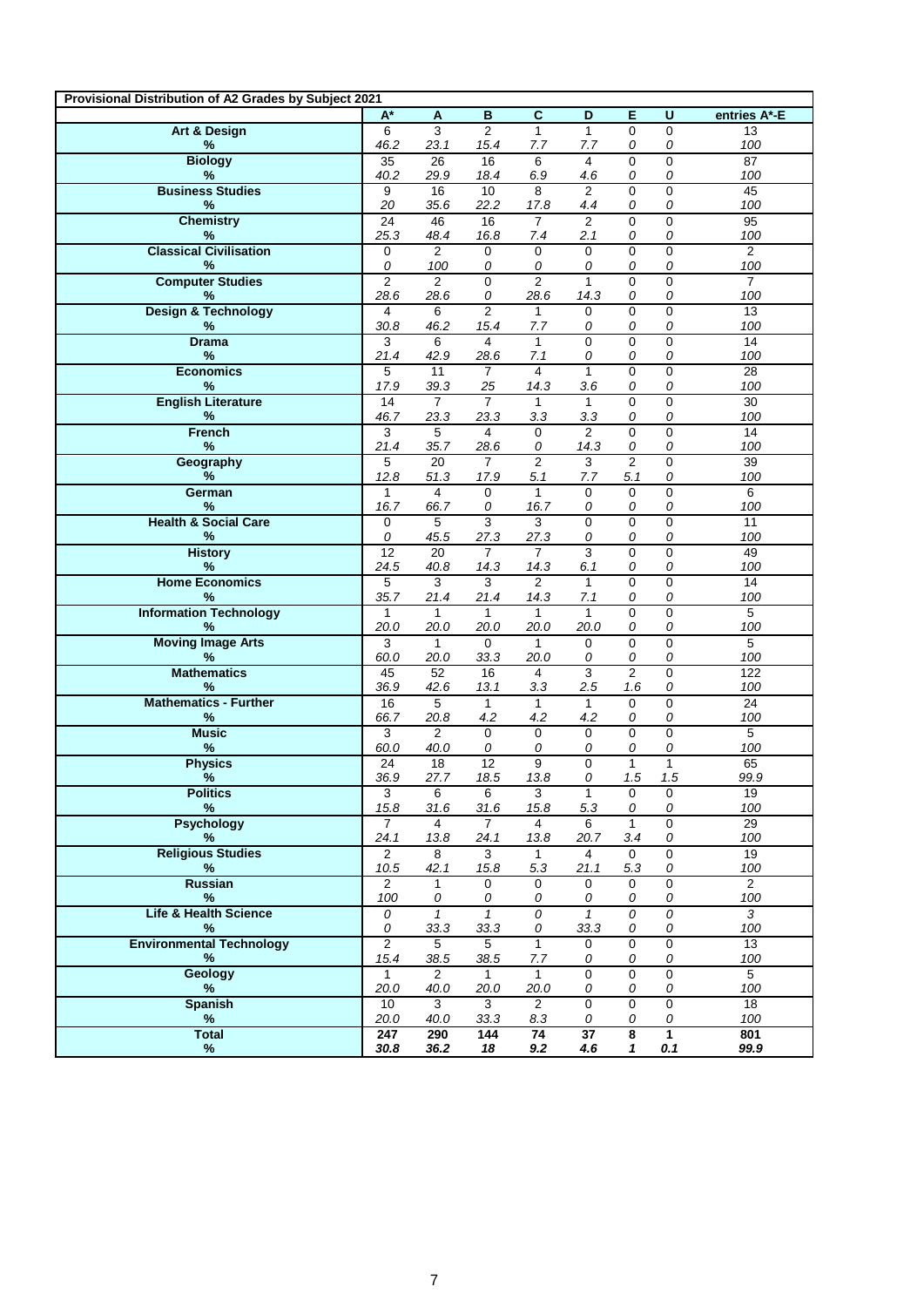## **A LEVEL RESULTS 2017-2021**

#### PAPERS AND GRADES OBTAINED

|      | $A^*$ | Α   | B   | С   | D  |    |    | TOTAL |
|------|-------|-----|-----|-----|----|----|----|-------|
| 2017 | 121   | 206 | 245 | 127 | 39 | 9  | 3  | 750   |
| 2018 | 105   | 208 | 250 | 136 | 46 | 25 | 10 | 780   |
| 2019 | 118   | 213 | 240 | 148 | 51 | 16 | 5  | 791   |
| 2020 | 199   | 272 | 198 | 130 | 26 | 2  |    | 828   |
| 2021 | 247   | 290 | 144 | 74  | 37 | 8  |    | 801   |

#### PERCENTAGE OF GRADES OBTAINED TO TOTAL NUMBER

|      | A*    | Α     | В     | C     | D    | Е    | U    |
|------|-------|-------|-------|-------|------|------|------|
| 2017 | 16.17 | 27.47 | 32.67 | 16.93 | 5.20 | 1.20 | 0.40 |
| 2018 | 13.5  | 26.7  | 32.1  | 17.4  | 5.9  | 3.2  | 1.3  |
| 2019 | 14.90 | 26.90 | 30.30 | 18.70 | 6.40 | 2.00 | 0.6  |
| 2020 | 24.03 | 32.95 | 23.91 | 15.70 | 3.14 | 0.24 | 0.12 |
| 2021 | 30.8  | 36.2  | 18.0  | 9.2   | 4.6  | 1.0  | 0.1  |

## CUMULATIVE PERCENTAGE OF GRADES OBTAINED TO TOTAL NUMBER

|      | A*    | Α     | B     | С     | D     | E     |      |
|------|-------|-------|-------|-------|-------|-------|------|
| 2017 | 16.17 | 43.60 | 76.27 | 93.20 | 98.40 | 99.60 | 0.40 |
| 2018 | 13.50 | 40.20 | 72.30 | 89.70 | 95.6  | 98.80 | 1.30 |
| 2019 | 14.90 | 41.80 | 72.10 | 90.85 | 97.20 | 99.20 | 0.60 |
| 2020 | 24.03 | 56.88 | 80.80 | 96.50 | 99.64 | 99.88 | 0.12 |
| 2021 | 30.80 | 67.00 | 85.0  | 94.20 | 98.80 | 99.80 | 0.10 |

#### NUMBER OF PUPILS WITH THREE OR MORE A\*/A'GRADES

| 2017 | 61  |
|------|-----|
| 2018 | 63  |
| 2019 | 64  |
| 2020 | 94  |
| 2021 | 129 |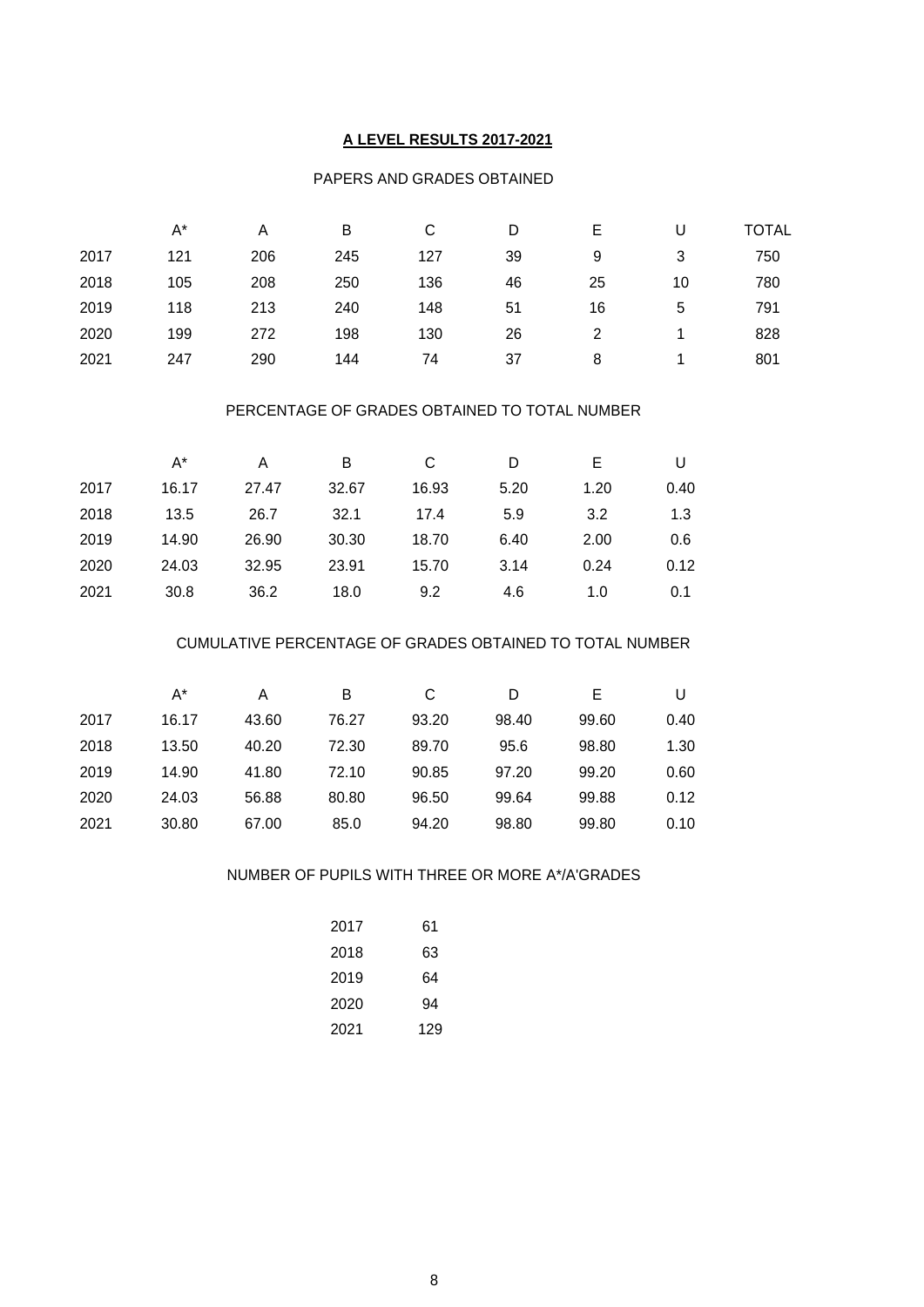# Provisional Distribution of AS Grades by Subject 2021

|                                 | A              | B                   | $\mathbf{C}$     | D                   | E                   | U                   | entries A-E    |
|---------------------------------|----------------|---------------------|------------------|---------------------|---------------------|---------------------|----------------|
| <b>Art &amp; Design</b>         | 10             | $\mathbf 0$         | $\overline{2}$   | $\mathbf 0$         | $\mathbf 0$         | $\mathbf 0$         | 12             |
| $\%$                            | 83.3           | 0.0                 | 16.7             | $0.0\,$             | 0.0                 | $0.0\,$             | 100.0          |
| <b>Biology</b>                  | 66             | 24                  | 14               | 1                   | $\mathbf 0$         | $\mathbf 0$         | 105            |
| %                               | 62.9           | 22.9                | 13.3             | 1.0                 | 0.0                 | 0.0                 | 100.0          |
| <b>Business Studies</b>         | 31             | 17                  | $\boldsymbol{9}$ | 3                   | $\mathbf 0$         | $\mathbf 0$         | 60             |
| $\%$                            | 51.7           | 28.3                | 15.0             | $5.0\,$             | 0.0                 | $0.0\,$             | 100.0          |
| <b>Chemistry</b>                | 56             | 21                  | 9                | $\overline{4}$      | $\mathbf 0$         | $\mathbf 0$         | 90             |
| $\%$                            | 62.2           | 23.3                | 10.0             | 4.4                 | 0.0                 | 0.0                 | 100.0          |
| <b>Design and Technology</b>    | 14             | 5                   | $\overline{2}$   | $\mathbf 0$         | $\mathbf 0$         | $\Omega$            | 21             |
| %                               | 66.7           | 23.8                | 9.5              | 0.0                 | 0.0                 | 0.0                 | 100.0          |
| <b>Economics</b>                | 13             | 8                   | $\mathbf{1}$     | 3                   | $\mathbf 0$         | $\mathbf{0}$        | 25             |
| %                               | 52.0           | 32.0                | 4.0              | 12.0                | 0.0                 | 0.0                 | 100.0          |
| <b>English Literature</b>       | 19             | 9                   | $\overline{4}$   | $\mathbf{1}$        | $\mathbf 0$         | $\mathbf 0$         | 33             |
| $\%$                            | 57.6           | 27.3                | 12.1             | 3.0                 | 0.0                 | $0.0\,$             | 100.0          |
| French                          | 3              | $\mathbf{1}$        | $\mathbf{1}$     | $\mathbf{1}$        | $\mathsf{O}\xspace$ | $\mathbf 0$         | 6              |
| $\%$                            | 50.0           | 16.7                | 16.7             | 16.7                | 0.0                 | $0.0\,$             | 100.0          |
| Geography                       | 24             | 17                  | 6                | $\mathsf 3$         | 3                   | $\mathbf{1}$        | 54             |
| %                               | 44.4           | 31.5                | 11.1             | 5.6                 | 5.6                 | 1.9                 | 100.0          |
| German                          | 8              | $\overline{2}$      | $\mathbf{1}$     | $\pmb{0}$           | $\mathsf{O}\xspace$ | $\mathbf 0$         | 11             |
| %                               | 72.7           | 18.2                | 9.1              | $0.0\,$             | 0.0                 | $0.0\,$             | 100.0          |
| <b>Health &amp; Social Care</b> | $\mathbf{0}$   | $\overline{2}$      | 3                | $\mathbf{0}$        | $\mathbf 0$         | $\mathbf{0}$        | 5              |
| $\%$                            | 0.0            | 40.0                | 60.0             | 0.0                 | 0.0                 | $0.0\,$             | 100.0          |
| <b>History</b>                  | 30             | 17                  | $\overline{7}$   | $\mathbf 0$         | $\mathbf 0$         | $\mathbf 0$         | 54             |
| $\%$                            | 55.6           | 31.5                | 13.0             | 0.0                 | 0.0                 | 0.0                 | 100.0          |
| <b>Food &amp; Nutrition</b>     | $\overline{7}$ | $\mathbf{1}$        | $\mathbf{1}$     | $\mathbf 0$         | $\mathbf 0$         | $\mathbf 0$         | 9              |
| %                               | 77.8           | 11.1                | 11.1             | 0.0                 | 0.0                 | 0.0                 | 100.0          |
| <b>Moving Image Arts</b>        | 5              | $\mathbf 0$         | $\mathbf 0$      | $\mathbf 0$         | $\mathbf 0$         | $\mathbf 0$         | 5              |
| $\%$                            | 100.0          | 0.0                 | 0.0              | 0.0                 | 0.0                 | $0.0\,$             | 100.0          |
| <b>Mathematics</b>              | 95             | 14                  | 8                | $\mathbf{3}$        | $\mathbf 0$         | $\mathbf 0$         | 120            |
| $\frac{0}{0}$                   | 79.2           | 11.7                | 6.7              | 2.5                 | 0.0                 | $0.0\,$             | 100.0          |
| <b>Music</b>                    | 6              | $\mathbf{3}$        | $\mathsf{O}$     | $\mathsf{O}\xspace$ | $\mathsf{O}\xspace$ | $\mathsf 0$         | 9              |
| $\%$                            | 66.7           | 33.3                | $0.0\,$          | 0.0                 | 0.0                 | $0.0\,$             | 100.0          |
| <b>Physics</b>                  | 32             | 8                   | 13               | $\overline{4}$      | $\mathbf{1}$        | $\mathbf 0$         | 58             |
| $\%$                            | 55.2           | 13.8                | 22.4             | 6.9                 | 1.7                 | $0.0\,$             | 100.0          |
| <b>Politics</b>                 | 18             | 13                  | $7^{\circ}$      | $\mathbf{1}$        | $\mathbf 0$         | $\mathbf 0$         | 40             |
| $\%$                            | 45.0           | 32.5                | 17.5             | $5.0\,$             | $0.0\,$             | $0.0\,$             | 100.0          |
| <b>Religious Studies</b>        | $\overline{4}$ | $\mathbf{1}$        | $\mathbf{1}$     | $\mathbf 0$         | $\mathbf{1}$        | $\mathsf{O}\xspace$ | $\overline{7}$ |
| $\%$                            | 57.1           | 14.3                | 14.3             | 0.0                 | 14.3                | $0.0\,$             | 100.0          |
| <b>Environmental Science</b>    | $5\,$          | $\overline{2}$      | $\overline{4}$   | $\overline{2}$      | $\mathbf 0$         | $\mathsf 0$         | 13             |
| $\%$                            | 38.5           | 15.4                | 30.8             | $0.0\,$             | 0.0                 | $0.0\,$             | 100.0          |
| <b>Spanish</b>                  | $\overline{7}$ | $\mathsf{O}\xspace$ | 3                | $\mathbf{1}$        | $\mathbf 0$         | $\mathbf{0}$        | 11             |
| $\%$                            | 63.6           | 15.4                | 30.8             | 9.1                 | 0.0                 | 0.0                 | 100.0          |
| <b>Total</b>                    | 453            | 165                 | 96               | 28                  | $5\phantom{.0}$     | $\mathbf{1}$        | 748            |
| $\%$                            | 60.6           | 22.1                | 12.8             | 3.7                 | 0.7                 | 0.1                 | 99.9           |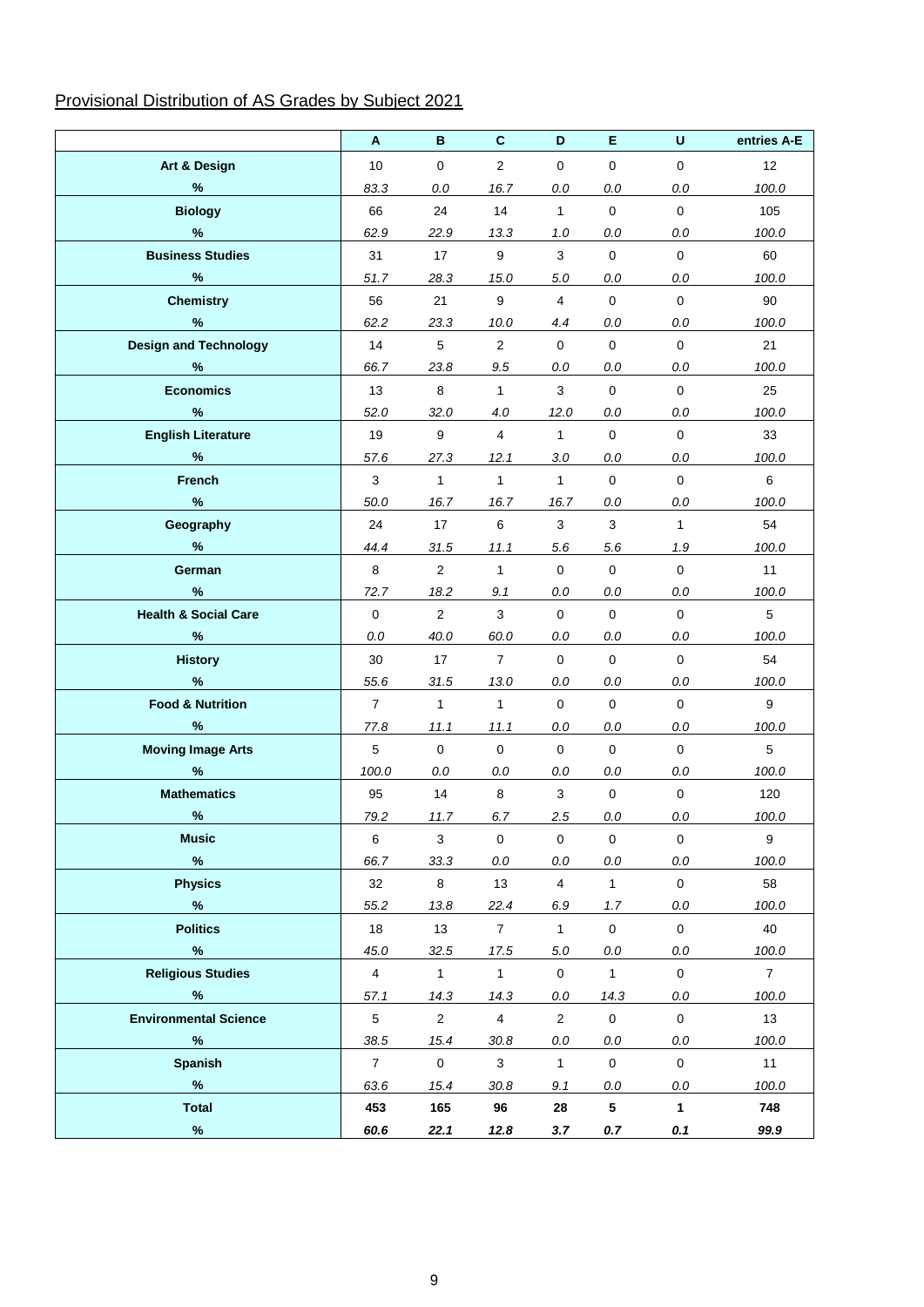## **AS LEVEL RESULTS 2017 - 2021**

#### **PAPERS AND GRADES OBTAINED**

|      | Α   | в   | С   | D   | Е  | U  | <b>TOTAL</b> |
|------|-----|-----|-----|-----|----|----|--------------|
| 2017 | 311 | 231 | 187 | 112 | 60 | 32 | 933          |
| 2018 | 356 | 187 | 144 | 76  | 17 | 13 | 793          |
| 2019 | 337 | 192 | 141 | 68  | 35 | 23 | 796          |
| 2020 | 402 | 197 | 117 | 41  |    |    | 765          |
| 2021 | 453 | 165 | 96  | 28  | 5  |    | 748          |

#### **PERCENTAGE OF GRADES OBTAINED TO TOTAL NUMBER**

|      | A     | в     | С     | D     | Е    | U    |
|------|-------|-------|-------|-------|------|------|
| 2017 | 33.33 | 24.76 | 20.04 | 12.00 | 6.43 | 3.43 |
| 2018 | 44.90 | 23.60 | 18.20 | 9.60  | 2.10 | 1.60 |
| 2019 | 42.30 | 24.10 | 17.70 | 8.50  | 4.40 | 2.90 |
| 2020 | 52.55 | 25.75 | 15.29 | 5.36  | 0.92 | 0.13 |
| 2021 | 60.60 | 22.10 | 12.80 | 3.70  | 0.70 | 0.10 |

#### **CUMULATIVE PERCENTAGE OF GRADES OBTAINED TO TOTAL NUMBER**

|      | Α     | AB    | ABC   | ABCD  | ABCDE |      |
|------|-------|-------|-------|-------|-------|------|
| 2017 | 33.33 | 58.09 | 78.14 | 90.14 | 96.57 | 3.43 |
| 2018 | 44.90 | 68.50 | 86.70 | 96.30 | 98.40 | 1.60 |
| 2019 | 42.30 | 66.40 | 84.10 | 92.60 | 97.00 | 2.90 |
| 2020 | 52.55 | 78.30 | 93.59 | 98.95 | 99.87 | 0.13 |
| 2021 | 60.60 | 82.70 | 95.50 | 99.20 | 99.90 | 0.10 |

#### **NUMBER OF PUPILS WITH THREE OR MORE 'A'GRADES**

| 2017 | 50 |
|------|----|
| 2018 | 66 |
| 2019 | 53 |
| 2020 | 77 |
| 2021 | 83 |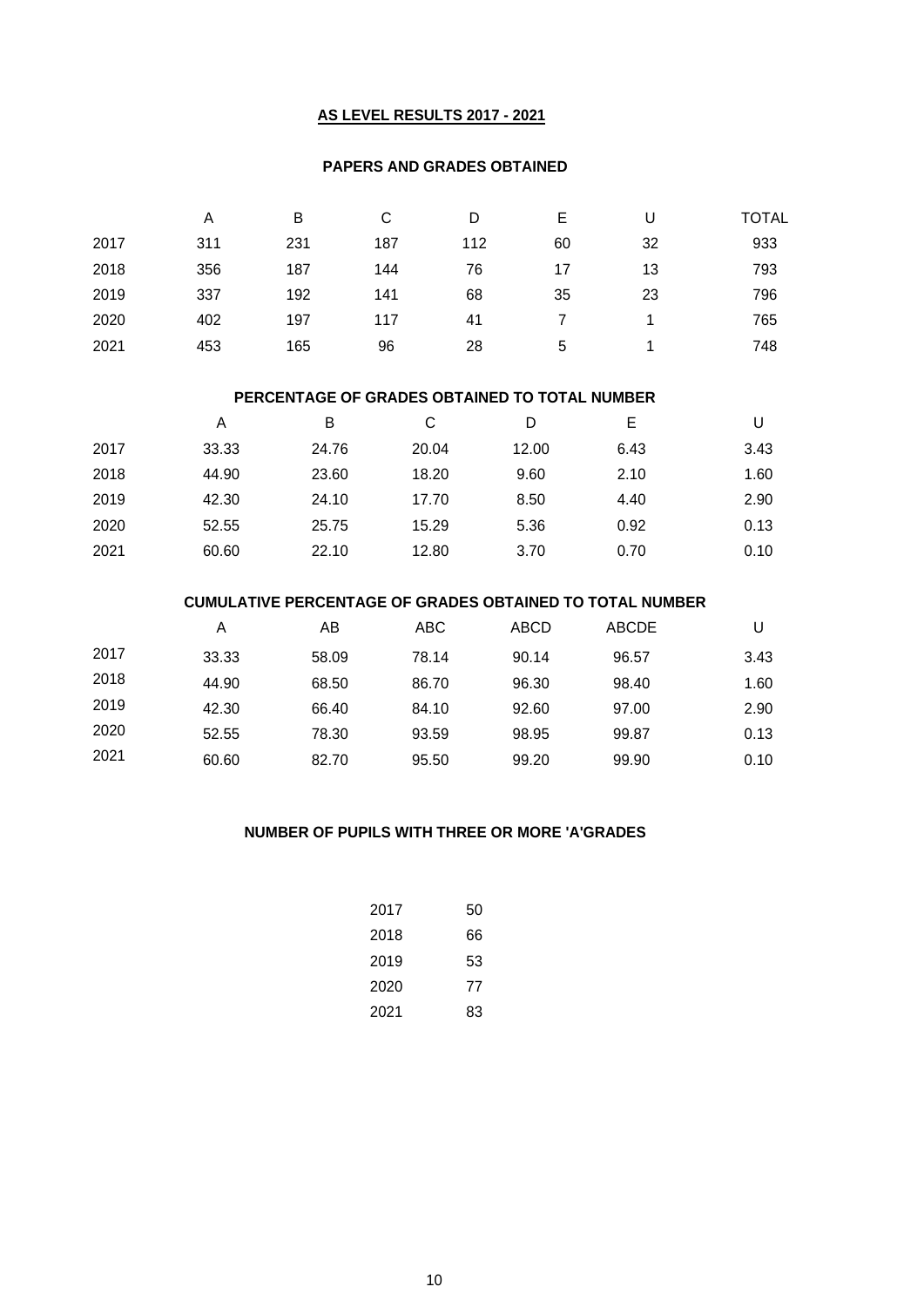# Provisional Distribution of GCSE Grades by Subject 2021

|                                      | $\overline{A^*}$       | A                       | $\overline{B}$          | $\overline{\mathsf{C}^*}$ | $\overline{\mathsf{c}}$ | D                      | E                     | F               | $\overline{G}$     | U                      | <b>Entries A*-C</b>     |
|--------------------------------------|------------------------|-------------------------|-------------------------|---------------------------|-------------------------|------------------------|-----------------------|-----------------|--------------------|------------------------|-------------------------|
| <b>Art &amp; Design</b>              | 14                     | 10                      | 3                       | $\Omega$                  | $\overline{2}$          | $\Omega$               | $\Omega$              | $\Omega$        | 0                  | $\Omega$               | 29                      |
| $\%$                                 | 48.3                   | 34.5                    | 10.3                    | 0                         | 6.9                     | 0.0                    | 0.0                   | 0.0             | 0.0                | 0.0                    | 100.0                   |
| <b>Biology</b><br>$\%$               | 70<br>33.3             | 55<br>26.2              | 52<br>24.8              | 14<br>6.7                 | 17<br>8.1               | $\overline{2}$<br>11.1 | $\Omega$<br>0.0       | $\Omega$<br>0.0 | 0<br>0.0           | $\mathbf 0$<br>0.0     | 210<br>99.1             |
| <b>Business Studies</b>              | 15                     | 19                      | 13                      | 9                         | $\overline{7}$          | 0                      | $\mathbf 0$           | 0               | 0                  | $\mathbf 0$            | 63                      |
| %                                    | 23.8                   | 30.2                    | 20.6                    | 14.3                      | 11.1                    | 0.0                    | 0.0                   | 0.0             | 0.0                | 0.0                    | 100.0                   |
| <b>Chemistry</b>                     | $\overline{73}$        | 64                      | $\overline{27}$         | 15                        | 5                       | $\Omega$               | $\mathbf{0}$          | $\Omega$        | 3                  | $\Omega$               | 187                     |
| %                                    | 39.0                   | 34.2                    | 14.4                    | 8.0                       | 2.7                     | 0.0                    | 0.0                   | 0.0             | 1.6                | 0.0                    | 98.4                    |
| <b>Classical Civilisation</b>        | 8                      | $\overline{c}$          | 6                       | 0                         | 1                       | 1                      | $\mathbf 0$           | $\Omega$        | 0                  | $\Omega$               | $\overline{18}$         |
| %                                    | 44.4                   | 11.1                    | 33.3                    | 0                         | 5.6                     | 5.6                    | 0.0                   | 0.0             | 0.0                | 0.0                    | 94.4                    |
| <b>Design and Technology</b><br>$\%$ | 18<br>30.0             | $\overline{14}$<br>23.3 | 11<br>18.3              | 6<br>10                   | 8<br>13.3               | $\Omega$<br>0.0        | 3<br>5                | $\Omega$<br>0.0 | $\Omega$<br>0.0    | $\Omega$<br>0.0        | 60<br>95.0              |
| <b>Economics</b>                     | 6                      | 5                       | 5                       | 0                         | 3                       | $\overline{2}$         | $\mathbf 0$           | $\Omega$        | 0                  | $\mathbf 0$            | $\overline{21}$         |
| %                                    | 28.6                   | 23.8                    | 23.8                    | 0                         | 14.3                    | 9.5                    | 0.0                   | 0.0             | 0.0                | 0.0                    | 90.5                    |
| <b>English Language</b>              | 59                     | 97                      | $\overline{77}$         | $\overline{18}$           | 3                       | 0                      | $\mathbf 0$           | $\Omega$        | $\mathbf{1}$       | $\Omega$               | 255                     |
| %                                    | 23.1                   | 38.0                    | 30.2                    | 7.1                       | 1.2                     | 0.0                    | 0.0                   | 0.0             | 0.4                | 0.00                   | 99.6                    |
| <b>English Literature</b>            | 78                     | 72                      | 68                      | 32                        | 4                       | 0                      | $\Omega$              | $\Omega$        | 0                  | $\Omega$               | 254                     |
| %                                    | 30.7                   | 28.3                    | 26.8                    | 12.6                      | 1.6                     | 0.0                    | 0.0                   | 0.0             | 0.0                | 0.0                    | 100.0                   |
| <b>French</b><br>$\%$                | 20<br>23.0             | 27<br>31.0              | 17<br>19.5              | 9<br>10.3                 | 11<br>12.6              | 3<br>3.4               | $\mathbf 0$<br>0.0    | $\Omega$<br>0.0 | $\mathbf 0$<br>0.0 | $\Omega$<br>0.0        | 87<br>96.6              |
| Geography                            | 21                     | 39                      | 17                      | $\overline{7}$            | $\mathbf{3}$            | $\mathbf 0$            | $\mathbf 0$           | $\Omega$        | $\mathbf 0$        | $\Omega$               | 87                      |
| %                                    | 24.1                   | 44.8                    | 19.5                    | 8.0                       | 3.4                     | 0.0                    | 0.0                   | 0.0             | 0.0                | 0.0                    | 100.0                   |
| German                               | 14                     | $\overline{\mathbf{A}}$ | $\overline{12}$         | $\Omega$                  | $\mathbf{1}$            | $\Omega$               | $\overline{0}$        | $\Omega$        | 0                  | $\Omega$               | 31                      |
| $\%$                                 | 45.2                   | 12.9                    | 38.7                    | 0.0                       | 3.2                     | 0.0                    | 0.0                   | 0.0             | 0.0                | 0.0                    | 100.0                   |
| <b>History</b>                       | 37                     | 30                      | 10                      | 5                         | 3                       | 3                      | $\Omega$              | $\Omega$        | 0                  | $\Omega$               | 88                      |
| %                                    | 42                     | 34.1                    | 11.4                    | 5.7                       | 3.4                     | 3.4                    | 0.0                   | 0.0             | 0.0                | 0.0                    | 96.6                    |
| <b>Home Economics</b><br>%           | $\overline{7}$<br>26.9 | $\overline{7}$<br>26.9  | 9<br>34.6               | 1<br>3.8                  | $\mathbf{1}$<br>3.8     | $\mathbf{1}$<br>3.8    | $\mathbf 0$<br>0.0    | $\Omega$<br>0.0 | 0<br>0.0           | $\Omega$<br>0.0        | $\overline{26}$<br>96.2 |
| <b>Information Technology</b>        | 10                     | 12                      | 6                       | 5                         | $\overline{2}$          | 0                      | $\mathbf 0$           | $\Omega$        | 0                  | $\Omega$               | $\overline{35}$         |
| $\%$                                 | 28.6                   | 34.3                    | 17.1                    | 14.3                      | 5.7                     | 0                      | 0.0                   | 0.0             | 0.0                | 0.0                    | 100.0                   |
| <b>Moving Image Art</b>              | $\overline{4}$         | 6                       | 5                       | 0                         | $\mathbf 0$             | 0                      | $\mathbf 0$           | $\Omega$        | 0                  | $\Omega$               | 15                      |
| %                                    | 26.7                   | 40                      | 33.3                    | 0.0                       | 0.0                     | 0.0                    | 0.0                   | 0.0             | 0.0                | 0.0                    | 100.0                   |
| Latin                                | $\overline{27}$        | 8                       | 6                       | $\Omega$                  | $\overline{2}$          | $\overline{0}$         | $\mathbf 0$           | $\Omega$        | $\Omega$           | $\Omega$               | 43                      |
| %                                    | 62.8                   | 18.6                    | 14.0                    | 0.0                       | 4.7                     | 0.0                    | 0.0                   | 0.0             | 0.0                | 0.0                    | 100.0                   |
| <b>Mathematics</b><br>$\%$           | 110<br>43.3            | $\overline{94}$<br>37.0 | $\overline{31}$<br>12.2 | 5<br>2.0                  | $\overline{12}$<br>4.7  | 0<br>0.0               | $\overline{2}$<br>0.8 | $\Omega$<br>0.0 | $\mathbf 0$<br>0.0 | $\Omega$<br>0.0        | 254<br>99.2             |
| <b>Mathematics - Further</b>         | 64                     | 26                      | 12                      | 5                         | $\overline{3}$          | 0                      | $\mathbf 0$           | $\Omega$        | $\mathbf 0$        | $\Omega$               | 110                     |
| %                                    | 58.2                   | 23.6                    | 10.9                    | 4.5                       | 2.7                     | 0                      | 0.0                   | 0.0             | 0.0                | 0.0                    | 100.0                   |
| <b>Music</b>                         | 9                      | 3                       | $\mathbf 0$             | $\mathbf{1}$              | $\mathbf 0$             | 0                      | $\mathbf 0$           | 0               | 0                  | $\mathbf 0$            | 13                      |
| $\%$                                 | 69.2                   | 23.1                    | 0.0                     | 7.7                       | 0.0                     | 0.0                    | 0.0                   | 0.0             | 0.0                | 0.0                    | 100.0                   |
| <b>Drama</b>                         | 28                     | 6                       | 2                       | 0                         | 0                       | 0                      | 0                     | 0               | 0                  | 0                      | 36                      |
| $\%$<br><b>LLW</b>                   | 77.8<br>4              | 16.7<br>6               | 5.6<br>6                | $0.0\,$<br>3              | 0.0<br>$\Omega$         | 0.0<br>0               | 0.0<br>0              | 0.0<br>$\Omega$ | 0.0<br>0           | $0.0\,$<br>$\Omega$    | 100.0<br>19             |
| $\%$                                 | 21.1                   | 31.6                    | 31.6                    | 15.8                      | 6.7                     | $0.0$                  | $0.0\,$               | 0.0             | 0.0                | 0.0                    | 100.0                   |
| <b>Physics</b>                       | 72                     | 52                      | 31                      | 6                         | 11                      | $\mathbf 0$            | $\mathbf 0$           | $\Omega$        | $\mathbf 0$        | $\Omega$               | 172                     |
| $\%$                                 | 41.9                   | 30.2                    | 18                      | 3.5                       | 6.4                     | $0.0$                  | $0.0\,$               | 0.0             | 0.0                | $0.0\,$                | 100.0                   |
| <b>Politics</b>                      | 5                      | 9                       | 5                       | $\overline{3}$            | $\mathbf{1}$            | $\Omega$               | $\Omega$              | $\Omega$        | $\Omega$           | $\Omega$               | 23                      |
| %                                    | 21.7                   | 39.1                    | 21.7                    | 13.0                      | 4.3                     | $0.0$                  | $0.0\,$               | $0.0\,$         | 0.0                | $0.0\,$                | 100                     |
| <b>Religious Studies</b><br>$\%$     | 101<br>39.9            | 58<br>22.9              | 44<br>17.4              | 21<br>8.3                 | 18<br>7.1               | $\overline{7}$<br>2.8  | $\overline{4}$<br>1.6 | $\Omega$<br>0.0 | 0<br>0.0           | $\mathbf 0$<br>$0.0\,$ | 253<br>95.7             |
| <b>Russian</b>                       | 3                      | 1                       | $\overline{4}$          | 0                         | $\mathbf 0$             | 0                      | $\Omega$              | $\Omega$        | $\mathbf 0$        | $\Omega$               | 8                       |
| $\%$                                 | 37.5                   | 12.5                    | 50                      | $0.0\,$                   | 0.0                     | 0.0                    | 0.0                   | 0.0             | 0.0                | $0.0\,$                | 100.0                   |
| Geology                              | $\overline{4}$         | 1                       | $\Omega$                | 0                         | $\Omega$                | $\Omega$               | $\Omega$              | $\Omega$        | 0                  | $\Omega$               | 5                       |
| $\%$                                 | 80.0                   | 20                      | $0.0\,$                 | 0.0                       | 0.0                     | $0.0$                  | 0.0                   | 0.0             | 0.0                | $0.0\,$                | 100.0                   |
| <b>Spanish</b>                       | 27                     | 17                      | 24                      | $\Omega$                  | 5                       | 3                      | $\Omega$              | $\Omega$        | $\Omega$           | $\Omega$               | 76                      |
| $\%$<br><b>PE</b>                    | 35.5<br>$10$           | 22.4<br>8               | 31.6<br>2               | 0.0<br>$\overline{2}$     | 6.6<br>$\overline{2}$   | 3.9<br>$\mathbf 0$     | 0.0<br>$\mathbf 0$    | 0.0<br>$\Omega$ | 0.0<br>$\Omega$    | $0.0\,$<br>$\Omega$    | 96.1<br>24              |
| %                                    | 41.7                   | 33.3                    | 8.3                     | 8.3                       | 8.3                     | 0.0                    | 0.0                   | 0.0             | $0.0\,$            | $0.0\,$                | 100                     |
| <b>Double Award Science</b>          | 0                      | $\overline{2}$          | 0                       | $\mathcal{O}$             | 0                       | 0                      | 0                     | $\mathcal{O}$   | 0                  | 0                      | $\overline{2}$          |
| %                                    | 0.0                    | 100                     | 0.0                     | $0.0\,$                   | 0.0                     | $0.0$                  | 0.0                   | 0.0             | 0.0                | $0.0\,$                | 100                     |
| <b>Total</b>                         | 918                    | 754                     | 505                     | 167                       | 125                     | 22                     | 9                     | $\mathbf 0$     | 4                  | $\pmb{0}$              | 2504                    |
|                                      |                        |                         |                         |                           |                         |                        |                       |                 |                    |                        |                         |
| $\%$                                 | 36.7                   | 30.1                    | 20.2                    | 6.7                       | 5.0                     | 0.9                    | 0.4                   | 0.0             | 0.2                | 0.0                    | 98.6                    |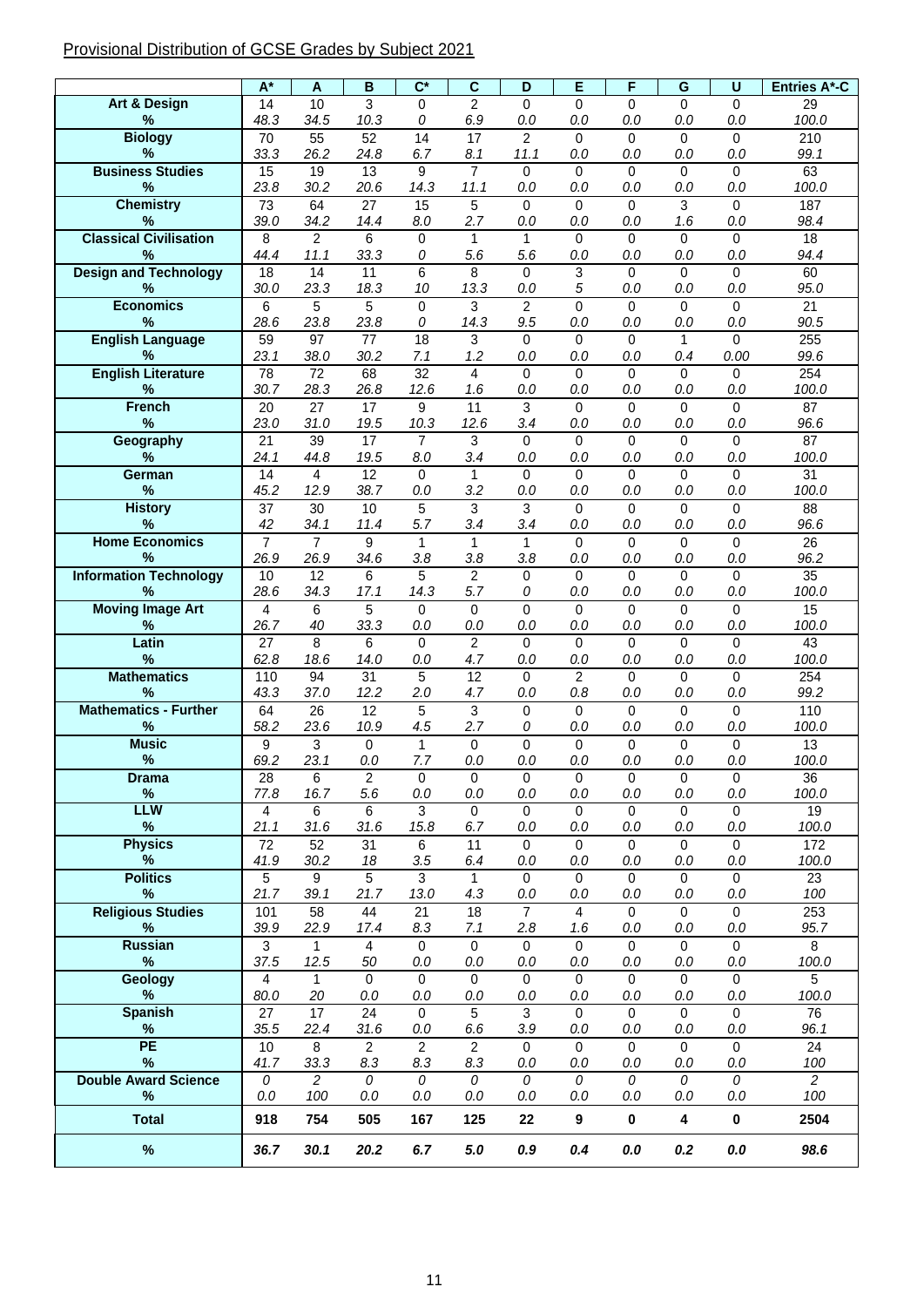#### **GCSE LEVEL RESULTS 2017 - 2021**

#### **PAPERS AND GRADES OBTAINED**

|      | $A^*$ | A   | в   | $\mathbf{C}^*$ | C.  | D  | E. | F.           | G | U        | <b>TOTAL</b> |
|------|-------|-----|-----|----------------|-----|----|----|--------------|---|----------|--------------|
| 2017 | 637   | 787 | 593 | $\sim$         | 318 | 83 | 27 | 6            | 2 | 0        | 2453         |
| 2018 | 638   | 866 | 586 | $\sim$         | 306 | 64 | 12 | 2            |   |          | 2476         |
| 2019 | 627   | 888 | 491 | 239            | 148 | 55 | 20 | 8            | 2 | 3        | 2481         |
| 2020 | 684   | 898 | 524 | 212            | 116 | 17 | 1. | $\mathbf{0}$ | 0 | $\Omega$ | 2452         |
| 2021 |       |     |     |                |     |    |    |              |   |          |              |

## **PERCENTAGE OF GRADES OBTAINED TO TOTAL NUMBER**

|      | A*    | А     | В     | $\mathbf{C}^*$ | C     | D             | Е    |      | G    | U       |
|------|-------|-------|-------|----------------|-------|---------------|------|------|------|---------|
| 2017 | 25.97 | 32.08 | 24.17 | $\blacksquare$ | 12.96 | 3.38          | 1.10 | 0.24 | 0.08 | 0.00    |
| 2018 | 25.80 | 35.00 | 23.7  | $\blacksquare$ | 12.40 | $2.6^{\circ}$ | 0.5  | 0.1  | 0.0  | $0.0\,$ |
| 2019 | 25.30 | 35.80 | 19.80 | 9.60           | 6.00  | 2.20          | 0.80 | 0.30 | 0.10 | 0.10    |
| 2020 | 27.90 | 36.62 | 21.37 | 8.65           | 4.73  | 0.69          | 0.04 | 0.0  | 0.0  | $0.0\,$ |
| 2021 | 36.7  | 30.10 | 20.20 | 6.70           | 5.00  | 0.90          | 0.40 | 0.0  | 0.2  | 0.0     |

#### **CUMULATIVE PERCENTAGE OF GRADES OBTAINED TO TOTAL NUMBER**

|      | A*    | $A^*A$ | A*AB  | A*ABC* | $A^*ABC$ | D    | DE   | <b>DEF</b> | <b>DEFG</b> | <b>DEFGU</b> |
|------|-------|--------|-------|--------|----------|------|------|------------|-------------|--------------|
| 2017 | 25.97 | 58.05  | 82.23 | ۰      | 95.19    | 3.38 | 4.48 | 4.73       | 4.81        | 4.81         |
| 2018 | 25.80 | 60.80  | 84.50 | ۰      | 96.90    | 2.60 | 3.10 | 3.20       | 3.20        | 3.20         |
| 2019 | 25.30 | 61.10  | 80.90 | 90.50  | 96.50    | 2.20 | 3.00 | 3.30       | 3.40        | 3.50         |
| 2020 | 27.90 | 64.52  | 85.89 | 94.54  | 99.27    | 0.69 | 0.04 | 0.00       | 0.00        | 0.00         |
| 2021 | 36.70 | 66.8   | 87.00 | 93.7   | 98.70    | 0.90 | 1.30 | 1.30       | 1.50        | 1.50         |

## **NUMBER OF PUPILS WITH SEVEN OR MORE A AND A\* GRADES**

| 2017 | 123 |
|------|-----|
| 2018 | 134 |
| 2019 | 125 |
| 2020 | 136 |
| 2021 | 149 |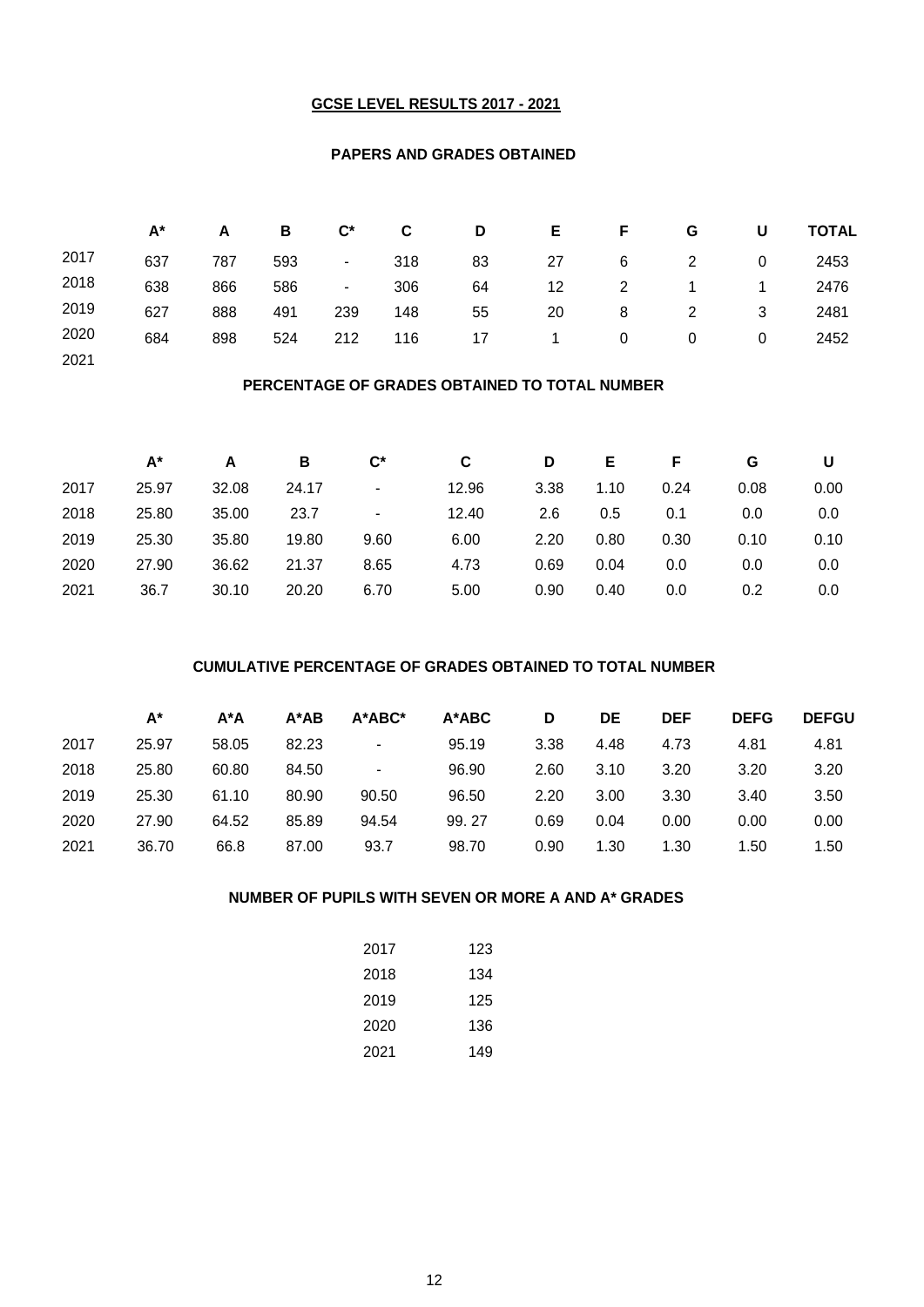# **ANALYSIS OF EXAMINATION RESULTS 2021– KEY STAGES 1, 2 AND 3**

## **NB - KS1/KS2/KS3 results not assessed due to Covid-19 school closures.**

# Key Stage 1

| % of pupils achieving        | Teacher Assessment |
|------------------------------|--------------------|
| English Level 2 or above     | n/a                |
| English Level 3 or above     | n/a                |
| Mathematics Level 2 or above | n/a                |
| Mathematics Level 3 or above | n/a                |

# Key Stage 2

| % of pupils achieving        | Teacher Assessment |
|------------------------------|--------------------|
| English Level 4 or above     | n/a                |
| English Level 5 or above     | n/a                |
| Mathematics Level 4 or above | n/a                |
| Mathematics Level 5 or above | n/a                |

# Key Stage 3

| % of pupils achieving        | Teacher Assessment |
|------------------------------|--------------------|
| English Level 5 or above     | n/a                |
| English Level 6 or above     | n/a                |
| Mathematics Level 5 or above | n/a                |
| Mathematics Level 6 or above | n/a                |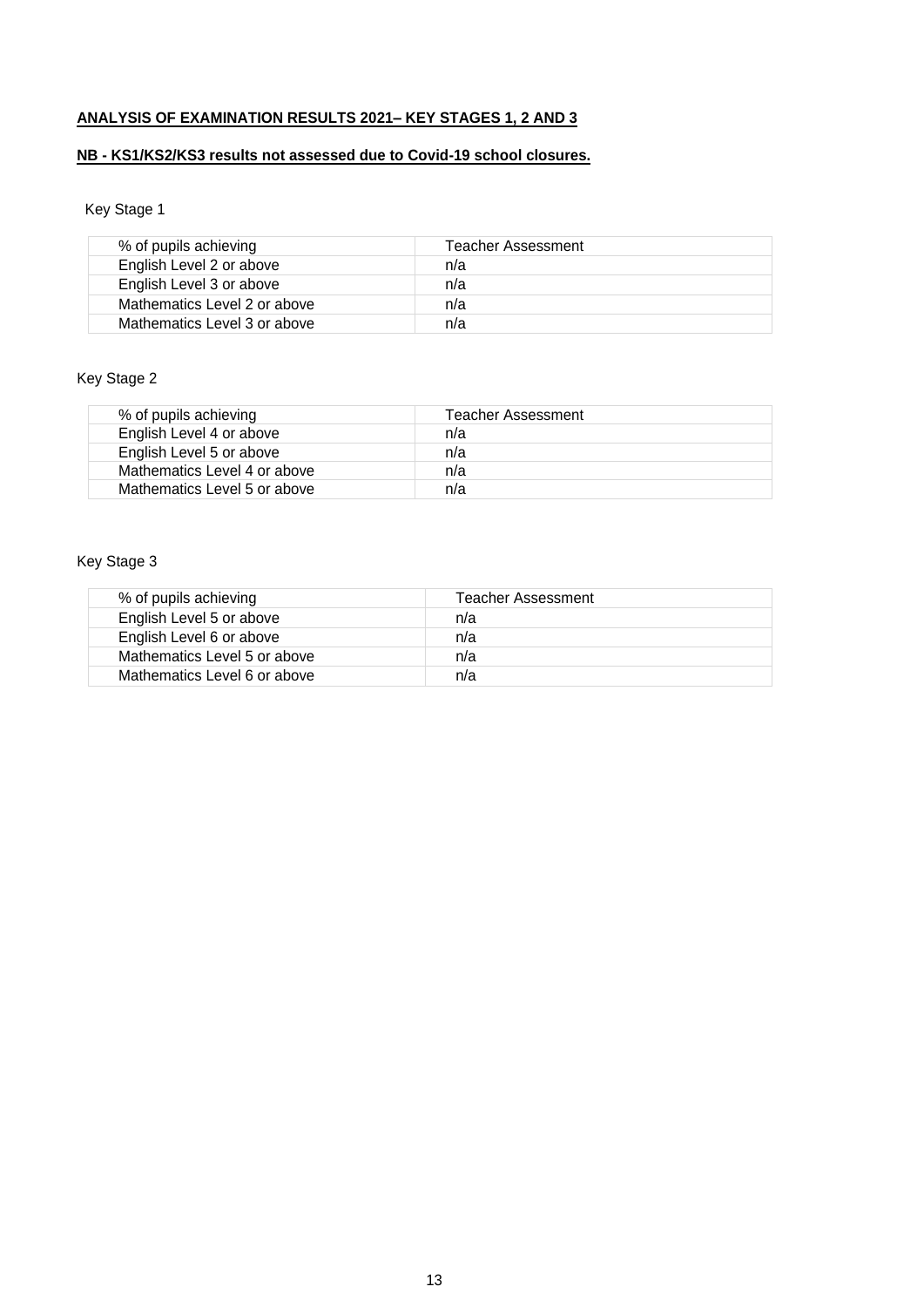## **EXTRA-CURRICULAR ACTIVITIES AND ACHIEVEMENTS**

The following sporting activities are offered in the College:

| <b>ACTIVITY</b> |                     |
|-----------------|---------------------|
| Athletics       | Netball             |
| Badminton       | Rowing              |
| Cricket         | Rugby               |
| Football        | Tennis              |
| Golf            | Swimming/Water Polo |
| Hockey          |                     |

The following clubs & societies are offered in the College:

| <b>CLUB OR SOCIETY</b>         |                                |
|--------------------------------|--------------------------------|
| Astronomy Club                 | Junior Orchestra               |
| <b>Bar Mock Trial</b>          | Junior Science Club            |
| Band                           | Junior Singers                 |
| <b>Birdwatching Society</b>    | Junior Russian Club            |
| Chapel Choir                   | LGBTQ+ Society                 |
| <b>Chess Club</b>              | Moneybox                       |
| Christians in Sport            | <b>MUN</b>                     |
| <b>Computing Club</b>          | <b>Music Society</b>           |
| Cookery Club                   | News Team                      |
| <b>Current Affairs Society</b> | <b>Psychology Society</b>      |
| Duke of Edinburgh Award        | Romania Society                |
| <b>Biology Society</b>         | Running Club (6th Form)        |
| Film Club                      | <b>Russian Club</b>            |
| Geology Club                   | Russian Club (6th Form)        |
| Girls' Choir                   | Senior Book Group              |
| $HE+$                          | Senior Choir                   |
| <b>Hewitt Society</b>          | Senior Christian Union         |
| India Society (ASHA)           | <b>Senior Debating Society</b> |
| Jazz Band                      | Senior Drama                   |
| Junior Art Club                | Senior Orchestra               |
| Junior Choir                   | <b>Traditional Group</b>       |
| Junior Christian Union         | Sentinus R&D                   |
| <b>Junior Debating Society</b> | Sewing Club (Form 1)           |
| Junior Drama                   | Young Enterprise               |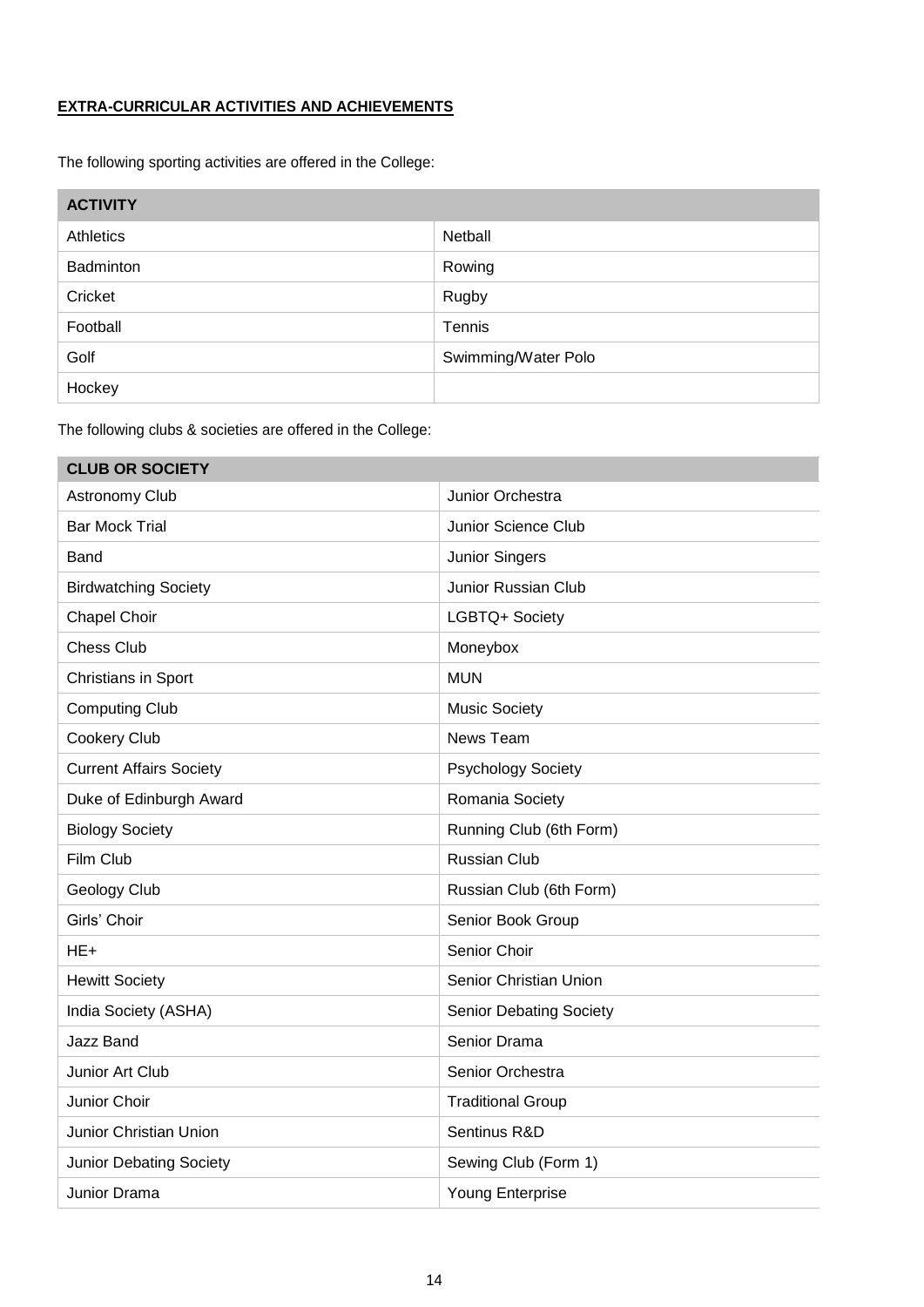## **SPORTING ACHIEVEMENTS (TEAM & INDIVIDUAL)**

| <b>HOCKEY</b>                 | Patrick McElhinney and James Clark successfully represented Ulster in a series of<br>matches against Scotland, with James also scoring twice for Ulster U18 in a series<br>against Wales and playing for the Ireland U19s in the Four Nations tournament.<br>Ella Armstrong represented Ulster at a very successful UK School Games hockey<br>tournament in Loughborough.<br>Ella's success as an Ulster U18 player was replicated by Enya Derby and Amy<br>Hunter at U15 in their respective home international matches.<br>Methody Hockey girls were winners of the Ulster Hockey Game Time Running<br>challenge, collectively completing 3757km (about the same as running from Belfast<br>to Istanbul).<br>Eve Mockford's election to the Ulster Hockey Union Forum allowed her to contribute<br>to the sport's local development. |
|-------------------------------|----------------------------------------------------------------------------------------------------------------------------------------------------------------------------------------------------------------------------------------------------------------------------------------------------------------------------------------------------------------------------------------------------------------------------------------------------------------------------------------------------------------------------------------------------------------------------------------------------------------------------------------------------------------------------------------------------------------------------------------------------------------------------------------------------------------------------------------|
| <b>TENNIS</b>                 | Rachel McCrum won both the Windsor and CIYMS Tennis singles and the Windsor<br>doubles and was runner up in the mixed doubles with Stefan Van Walstijn.                                                                                                                                                                                                                                                                                                                                                                                                                                                                                                                                                                                                                                                                                |
| <b>SHOW</b><br><b>JUMPING</b> | Niamh Fitzpatrick was 1st out of over 60 competitors in the Schools Show Jumping<br>Open Individual Competition at the Meadows Equestrian Centre, a fantastic<br>achievement for one of the youngest competitors.                                                                                                                                                                                                                                                                                                                                                                                                                                                                                                                                                                                                                      |
| <b>ATHLETICS</b>              | Luke O'Brien, Ben Gillen, Christopher Duncan, Ella Hanratty, Elsa McCallum and<br>Peter Gray were all selected to represent Ulster Schools at the Tailteann Athletics<br>Interprovinicial Championships in Santry.                                                                                                                                                                                                                                                                                                                                                                                                                                                                                                                                                                                                                     |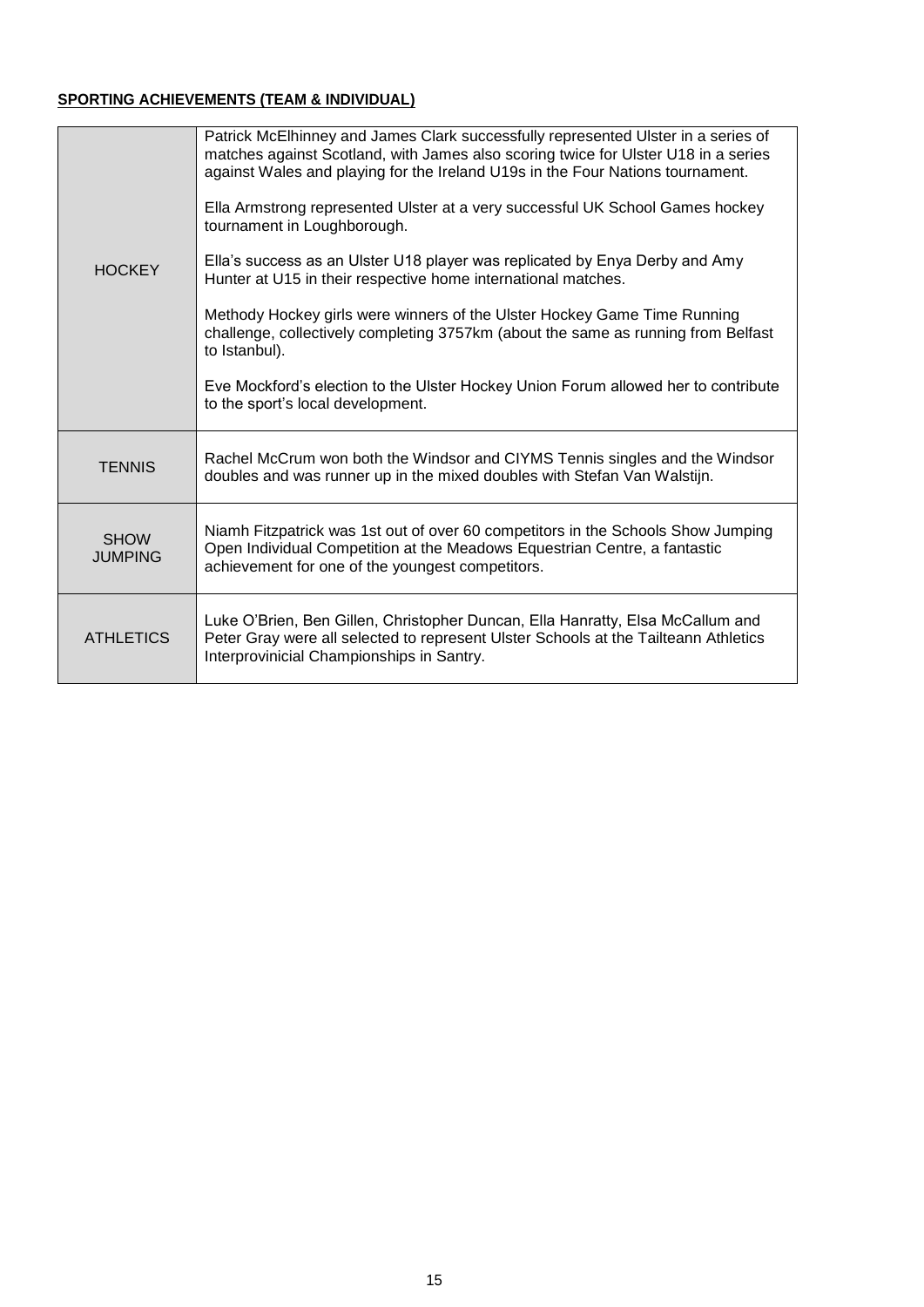# **OTHER EVENTS AND ACHIEVEMENTS (GROUPS AND INDIVIDUALS)**

| <b>ALL IRELAND</b><br><b>LINGUISTICS OLYMPIAD</b> | Our linguistic problem solvers also impressed in the All Ireland Linguistics<br>Olympiad finals, with Arthur McKeever achieving silver, Hugh McDowell,<br>Bronze and Hannah le Seelleur, Rebecca Morris and Ushnik Banjeree<br>honourable mentions, as they tested their minds against the toughest problem<br>in logic, linguistics and language.                                                                                                                                                                              |
|---------------------------------------------------|---------------------------------------------------------------------------------------------------------------------------------------------------------------------------------------------------------------------------------------------------------------------------------------------------------------------------------------------------------------------------------------------------------------------------------------------------------------------------------------------------------------------------------|
| <b>ART</b>                                        | Sometimes it's not teams that demonstrate exceptional ability, but families For<br>the second year running, Carrie, Charley, and Rory Bell have impressed with<br>their artistic abilities, receiving Special Merit awards in Texaco Children's Art<br>Compeition.                                                                                                                                                                                                                                                              |
| <b>BIOLOGY DEPARTMENT</b>                         | The staff in the Biology Department endured the Ice foot Challenge in aid of<br>Motor Neuron Disease research and in memory of the highly respected and<br>much missed former colleague and friend, Donal McReynolds.                                                                                                                                                                                                                                                                                                           |
| <b>BLUE PLAQUE</b>                                | Unfortunately, to Covid-19 lockdown, the installation of a second blue plaque,<br>at the College, was postponed. Former pupil John Herivel studied<br>Mathematics at Sindey Sussex College, Cambridge and is famous for his work<br>in World Ward II as a codebreaker at Bletchley Park. He is remembered<br>chiefly for the discovery of what was dubbed the Herivel tip or Herivelismus,<br>that helped bread the enigma code.                                                                                                |
| <b>DEBATING</b>                                   | Hugh McDowell and Rebecca Morris impressed the Cambridge University<br>judges when they competed in the Ireland round of the Cambridge Schools'<br>Debating Competition via Zoom, being placed in the top 10 of participants.                                                                                                                                                                                                                                                                                                   |
| <b>FUNDRAISING</b>                                | Our 6th Formers engaged wholeheartedly with their fundraising activities for<br>their chosen charity, Jordan's Gift. Our Head Boy and Head Girl, walked 24<br>miles in 24 hours. They abseiled off the Europa Hotel, organised quizzes, a<br>staff v pupil University Challenge, table tennis tournaments, interactive<br>whiteboard Karaoke, art and dance activities, and a basketball tournament;<br>raising over £4,300 while boosting the mental health and well-being of all<br>involved!                                 |
| <b>INDIA SOCIETY</b>                              | The India Society organised a virtual 'Dander to Delhi' to raise funds for ASHA.<br>The event raised nearly £6,000 two assist with the work to help relieve the<br>impact of Covid in the slum areas of Delhi. We were also honoured to be<br>invited to attend a very moving ceremony to mark the inauguration of the IT lab<br>of Kalkaji, installed because of part of the legacy of Ms Ruth McKibben, and a<br>long-term supporter and dedicated friend of ASHA.                                                            |
| <b>MONEYBOX</b>                                   | Moneybox organised a Walk the School Day, with staff and pupils following a<br>route that took them from Methody, via Queen's and Downey House to<br>Parliament Building and then Titanic Belfast, past Samson and Goliath, over<br>the Lagan to the Big Fish on the City Hall and then back to Methody. Raising<br>£3744.50 for Epilepsy Action and Diabetes UK. Isaac Chambers trekked up<br>Slieve Donard to raise nearly £2k for the Northern Ireland Alzheimer's Society.                                                  |
|                                                   | Tory Kirkpatrick and Mia Robb helped raise funds for Marie Curie NI by aiming<br>to run 24 miles over 24-hour period. They went a bit faster and a bit further,<br>over 30 miles in 12 hours!!                                                                                                                                                                                                                                                                                                                                  |
|                                                   | Christmas Jumper Day raised over £4k for the Salvation Army, and the<br>Methody community filled 45 food hampers to Fairshare NI, that were<br>distributed to families in need of food.                                                                                                                                                                                                                                                                                                                                         |
| <b>MOVING IMAGE ARTS</b>                          | MIA student Connor Cox created an emotional film during lockdown on the<br>period of school closure, capturing the themes of loneliness and isolation<br>through his creative use of camera, editing, voiceover and expressive lighting.                                                                                                                                                                                                                                                                                        |
| <b>MUN</b>                                        | Those seeking to provide political solutions excelled in a virtual MUN<br>conference hosted by Magdalen College School, Oxford. The event engaged<br>Methody students in rigorous, high-quality debate about many different global<br>issues. Our Vietnam delegation was awarded Highly Commended Delegation.<br>While Niamh Mullaney and Hugh McDowell were awarded Best Delegate in<br>their respective committees and Ushnik Banerjee, Patrick Humphries and Nina<br>Moore were awarded Highly Commended Delegate in theirs. |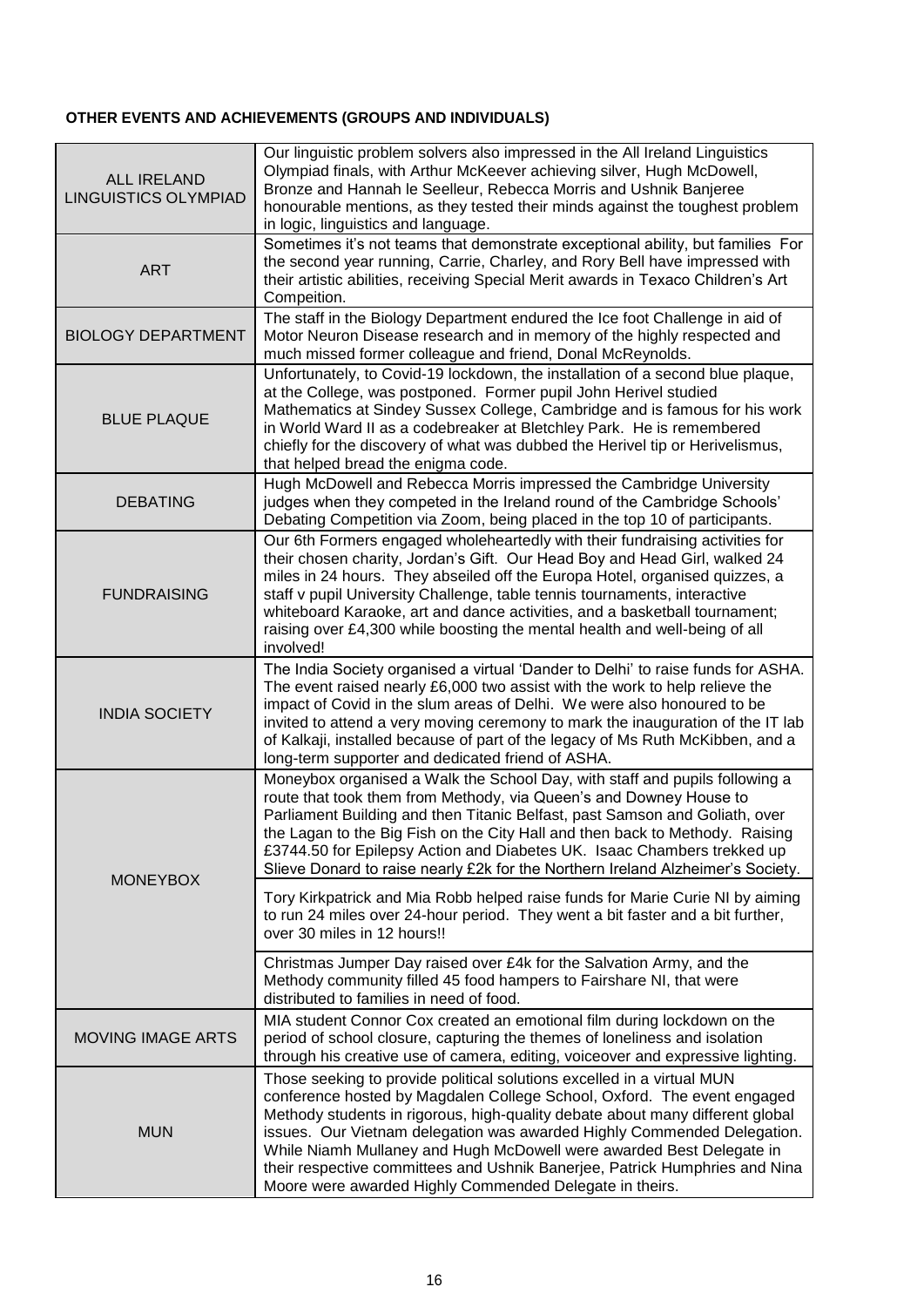| <b>MUSIC</b>                                   | Some U6th Music pupils performed, recorded, edited, and broadcasted a truly<br>enjoyable online 'Easter Concert'. This came on the back of virtual<br>performances for the BBC Christmas broadcast and for the traditional St<br>Patrick's broadcast. Both of which provide a spiritual lift as well as an<br>opportunity to enjoy historic recordings by the Chapel choirs.               |
|------------------------------------------------|--------------------------------------------------------------------------------------------------------------------------------------------------------------------------------------------------------------------------------------------------------------------------------------------------------------------------------------------------------------------------------------------|
| <b>NATIONAL CIPHER</b><br><b>CHALLENGE</b>     | William Zhang has the ability to follow in the footsteps of John Herivel, after<br>winning the prestigious Ada Lovelace prize in the UK National Cipher<br>Challenge, run by Southampton University and sponsored by British GCHQ,<br>Trinity College Cambridge and IBM. Over 3000 pupils and teams from across<br>the UK entered and William won first place.                             |
| <b>OXFORD UNIVERSITY</b><br><b>COMPETITION</b> | Nina Moore entered the St Johns College, Oxford, Classics and Ancient<br>History essay competition. Her essay 'Did Greek and Roman elections reflect<br>the will of the people' was given 'commended' status, placing her third $-$ a<br>question that could have easily been adapted and applied to the democratic<br>representative circumstances that prevail here in Northern Ireland. |
| SIGN LANGUAGE (BSL)                            | Several 6th Form and staff successfully completed a Level 1 Qualification in<br>British Sign Language.                                                                                                                                                                                                                                                                                     |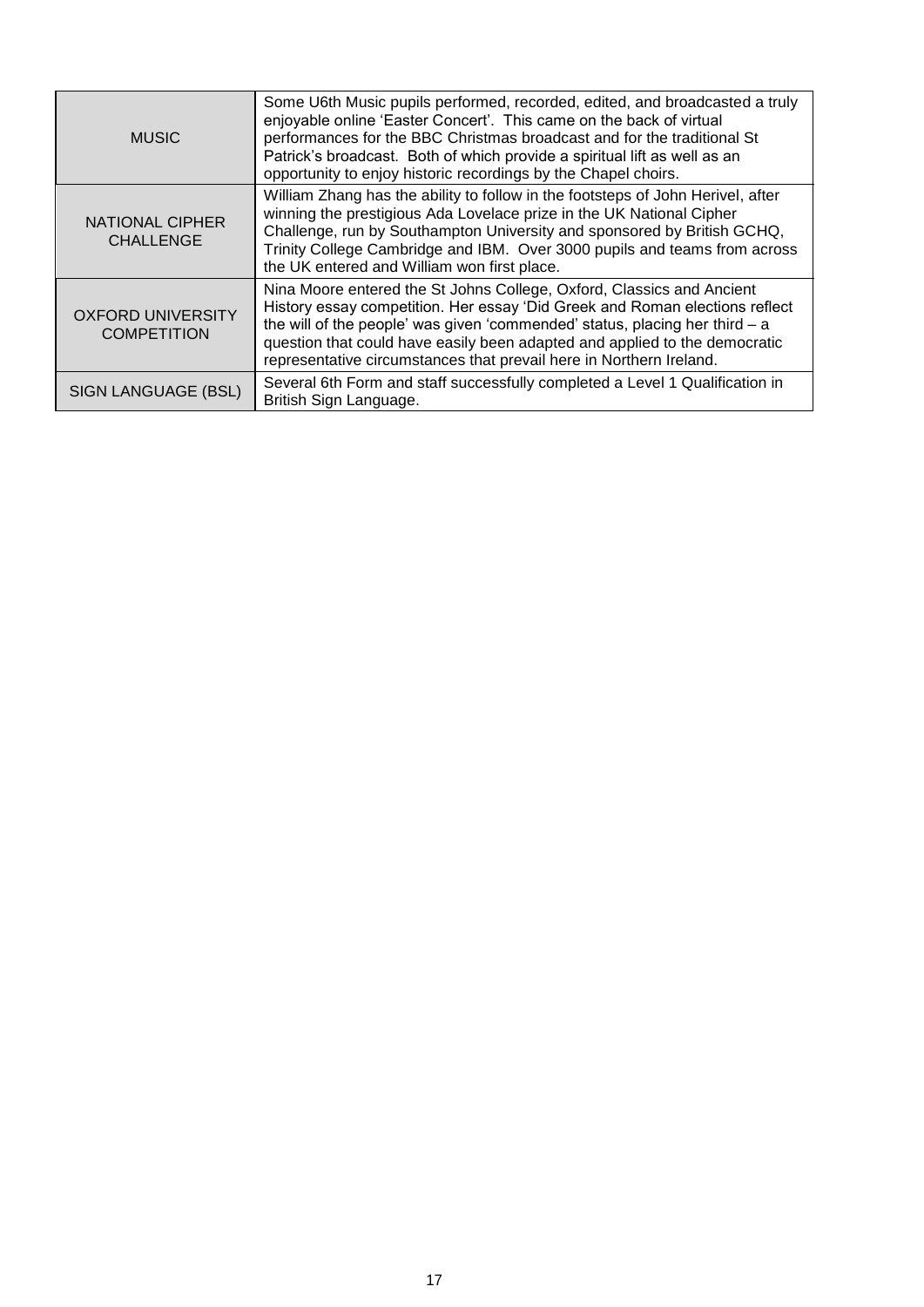## **SPECIAL ACADEMIC ACHIEVEMENTS**

The 2021 A Level, AS Level and GCSE examinations were again based on Centre Determined Grades instead of formal examinations. Top places could not be allocated this year due to the ongoing Covid-19 pandemic.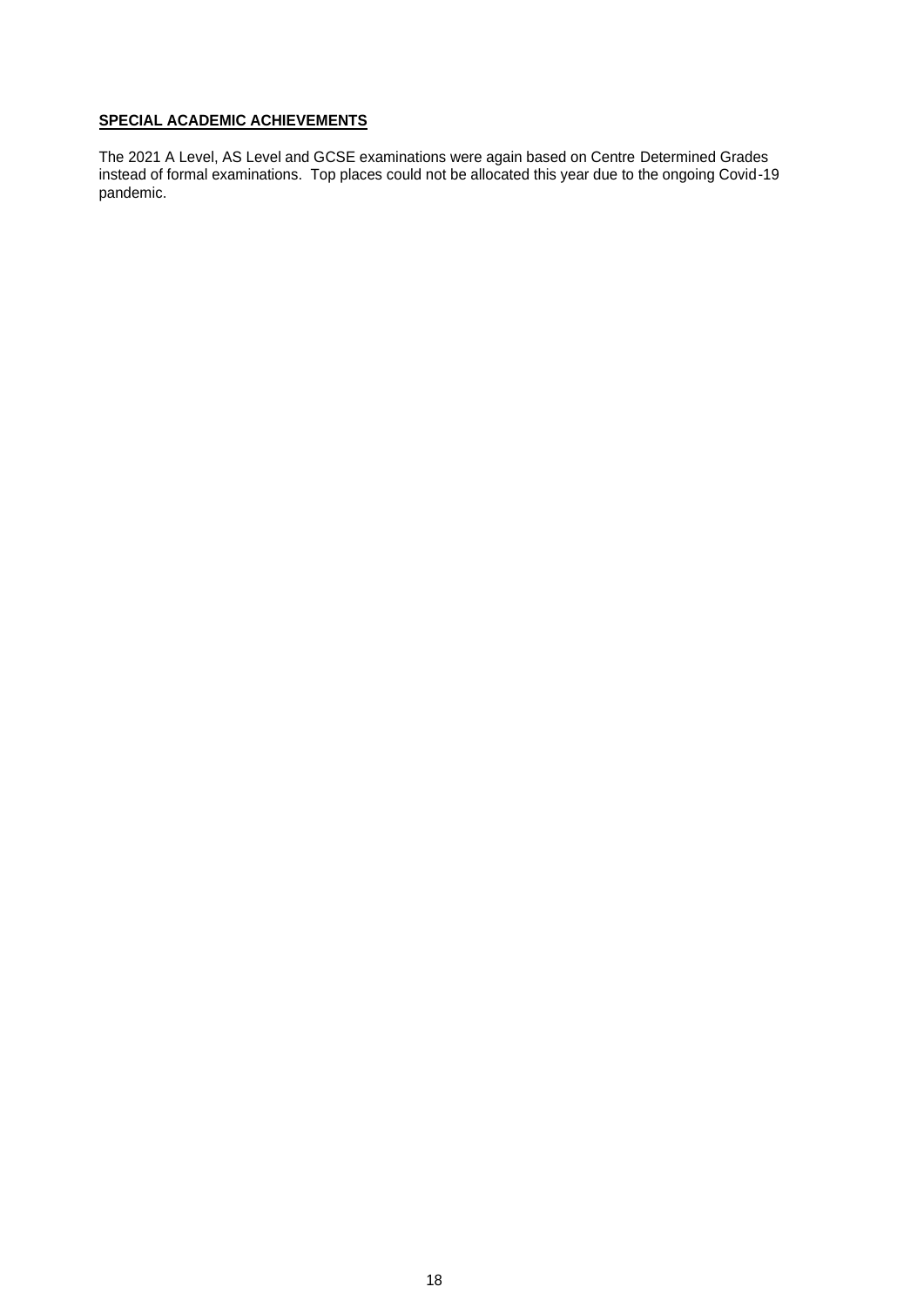# **UNIVERSITY ENTRANCE**

The following former members of the College have obtained places at Cambridge and Oxford Universities:

:

## **CAMBRIDGE**

| Audree Hassan     | Medicine, Murray Edwards      |  |
|-------------------|-------------------------------|--|
| Julia Fitzpatrick | History & Politics, Magdalene |  |
| Joel-Adu Boateng  | Economics, Sidney Sussex      |  |
| Naomi McKeown     | English, Newham               |  |

#### **OXFORD**

| James Duffy            | Economics & Management, Brasenose |  |
|------------------------|-----------------------------------|--|
| Zara Watson            | Law with Spanish Law, Queens      |  |
| Tristan l'Anson Sparks | Music, Somerville (Past pupil)    |  |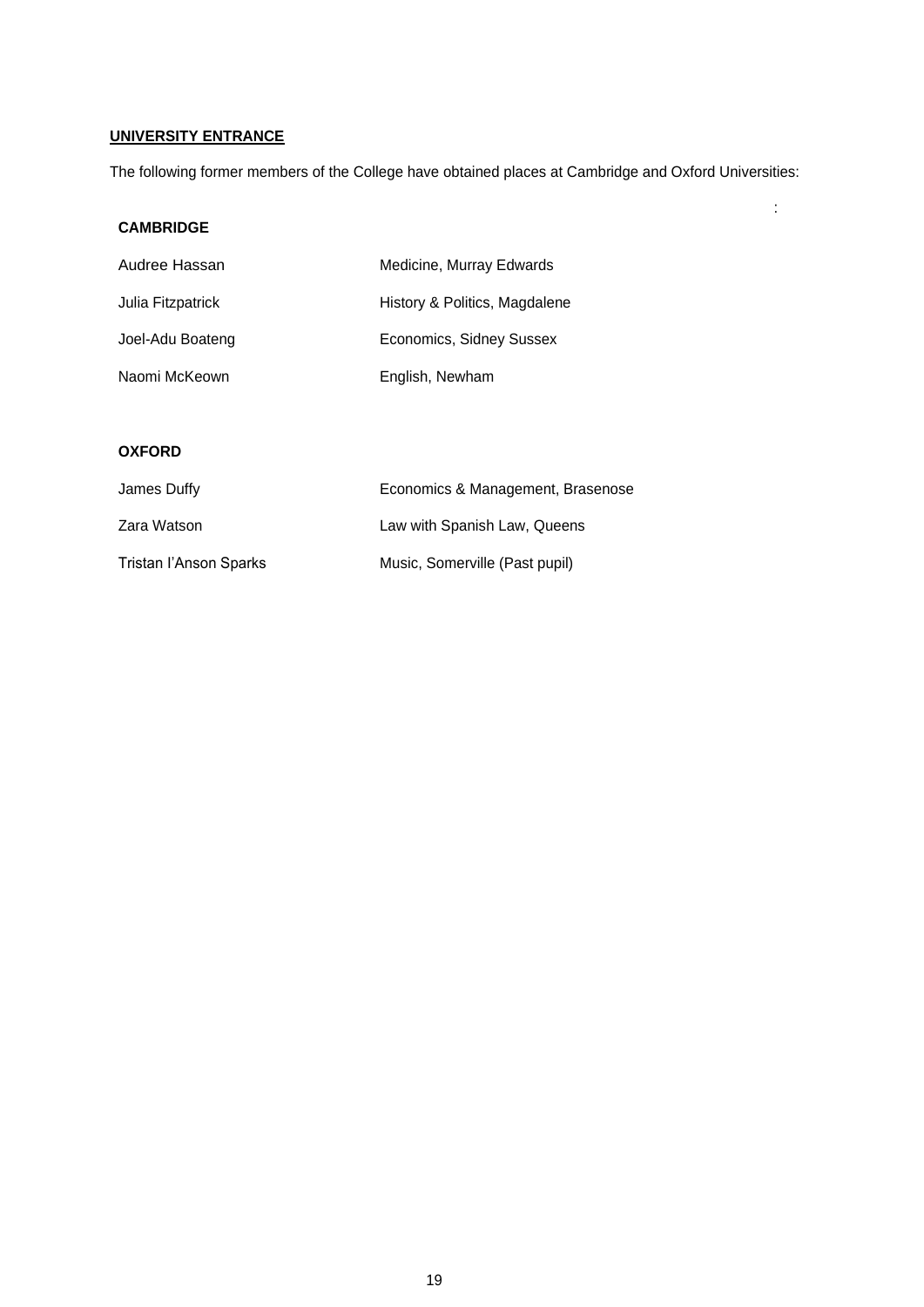# **CONTRIBUTIONS TO CHARITIES**

| <b>MONEYBOX</b>               |            |
|-------------------------------|------------|
| <b>Salvation Army</b>         | £4,300.00  |
| <b>Epilepsy Action</b>        | £1,875.00  |
| Diabetes UK                   | £1,875.00  |
| Inspire NI                    | £1,700.00  |
| Alice's Arc                   | £1,250.00  |
| <b>Brittle Bone Society</b>   | £1,250.00  |
| Dementia NI                   | £1,250.00  |
| N.I Hospice                   | £1,250.00  |
| Total (Year ended March 2021) | £14,750.00 |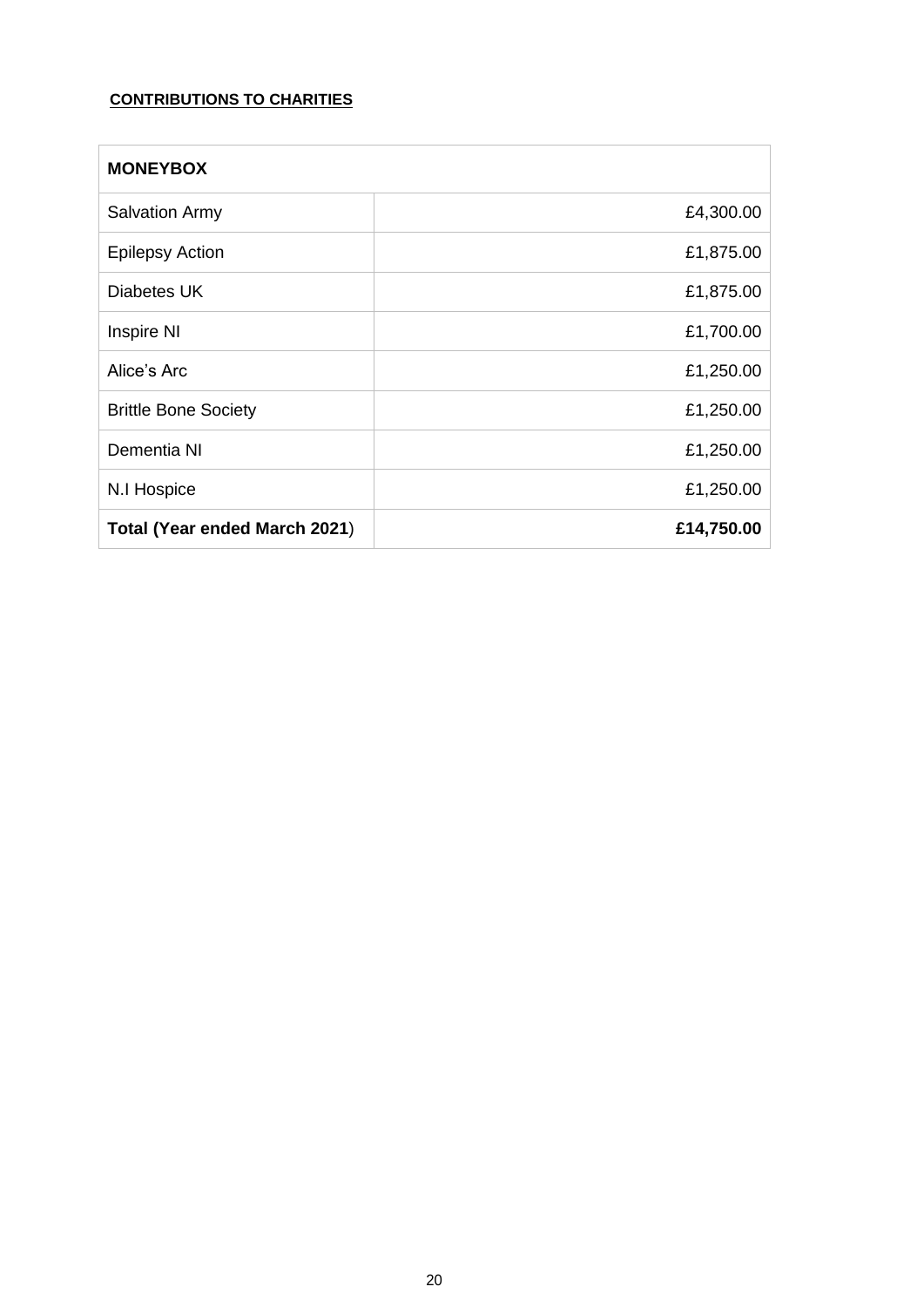## **PREPARATORY DEPARTMENT – FULLERTON HOUSE & DOWNEY HOUSE, 2020-2021**

## **ANALYSIS OF EXAMINATION RESULTS 2021 – KEYS STAGES 1 & 2**

| <b>Key Stage 1</b>           |                           |
|------------------------------|---------------------------|
| % of pupils achieving        | <b>Teacher Assessment</b> |
| English Level 2 or above     | n/a                       |
| English Level 3 or above     | n/a                       |
| Mathematics Level 2 or above | n/a                       |
| Mathematics Level 3 or above | n/a                       |
|                              |                           |
| <b>Key Stage 2</b>           |                           |
| % of pupils achieving        | <b>Teacher Assessment</b> |
| English Level 4 or above     | n/a                       |
| English Level 5 or above     | n/a                       |
| Mathematics Level 4 or above | n/a                       |
| Mathematics Level 5 or above | n/a                       |
|                              |                           |

| <b>ATTENDANCE</b>            |                | 95.66% |                  |       |
|------------------------------|----------------|--------|------------------|-------|
|                              |                |        |                  |       |
| <b>LEAVERS' DESTINATIONS</b> |                |        |                  |       |
| No of Leavers(P7)            | Grammar School |        | Secondary School |       |
| 31                           | 31             | 100%   |                  | $0\%$ |
|                              |                |        |                  |       |

## **CLUBS & ACTIVITES AVAILABLE**

| <b>Sporting Activities</b> |  |
|----------------------------|--|
|                            |  |

| Cricket                           | Football                    | Hockey     |
|-----------------------------------|-----------------------------|------------|
| Netball                           | Rugby                       | Swimming   |
| <b>Clubs</b>                      |                             |            |
| All                               | $P1 - P3$                   | $P4 - P7$  |
| Art & Craft                       | Scripture Union Puzzle Club | Chess      |
| Drama                             | $Sing - a - long club$      | Journalism |
| Choir                             | <b>Tufty Club</b>           | Orchestra  |
| Recorder Group                    |                             |            |
| <b>Table Tennis</b>               |                             |            |
|                                   |                             |            |
| <b>CONTRIBUTIONS TO CHARITIES</b> |                             |            |
|                                   |                             |            |
| <b>Charity</b>                    | <b>Amount</b>               |            |
|                                   |                             |            |
| Children in Need                  | £232.00                     |            |
| Poppy Appeal                      | £174.00                     |            |
| Save the Children                 | £568.66                     |            |
| Red Nose Day/Comic Relief         | £1376.00                    |            |
| Darkness into Light               | £498.49                     |            |
|                                   |                             |            |
| <b>Total raised</b>               | £2849.15                    |            |
|                                   |                             |            |
|                                   |                             |            |
|                                   |                             |            |
|                                   |                             |            |
|                                   |                             |            |
|                                   |                             |            |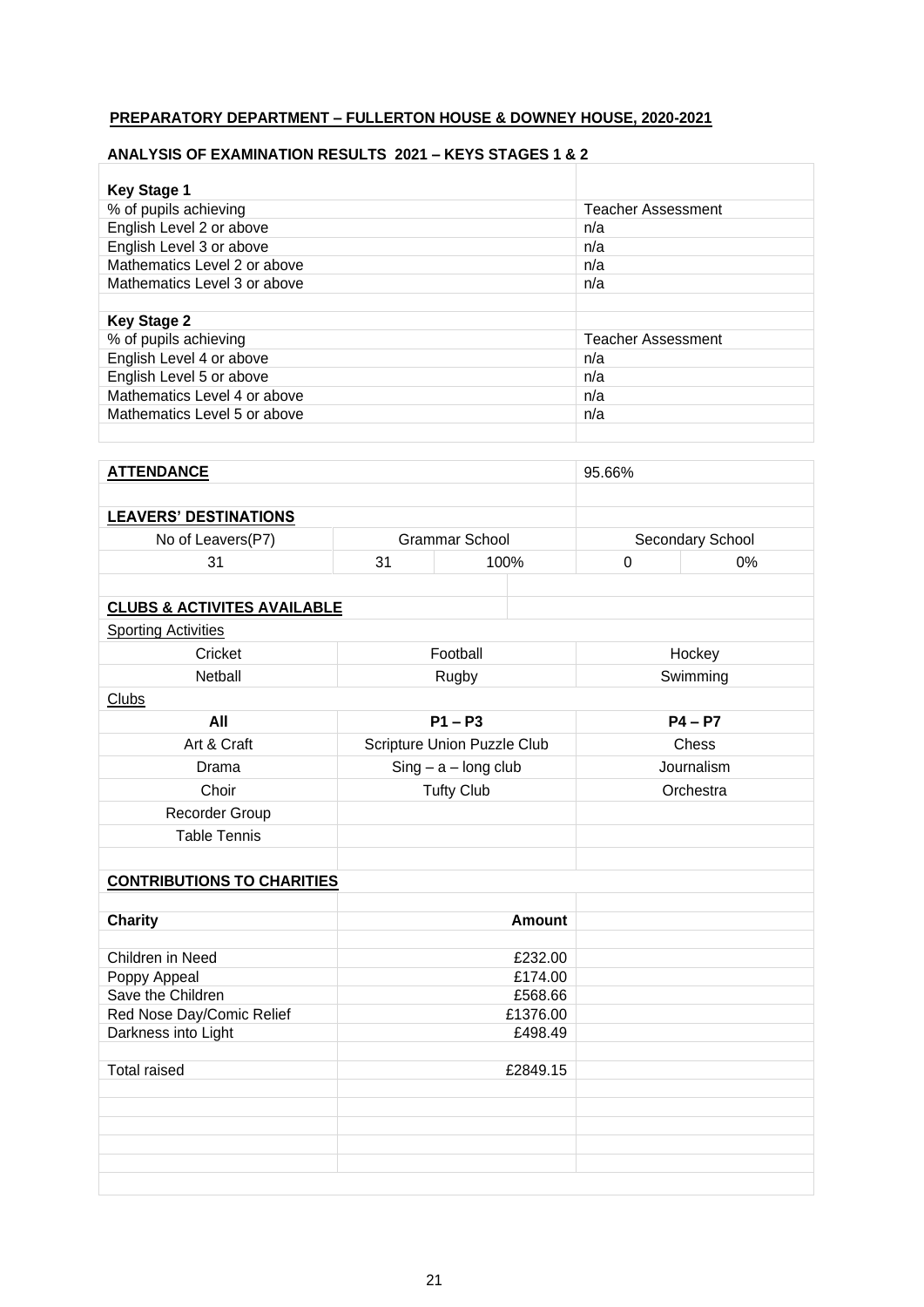# **FINANCIAL STATEMENT**

| <b>BALANCE SHEET</b><br>as at 31 March 2021              | 2021<br>£  | 2020<br>£  |
|----------------------------------------------------------|------------|------------|
| <b>FIXED ASSETS</b>                                      |            |            |
| <b>Tangible Assets</b>                                   | 17,097,347 | 11,891,587 |
| Investments                                              | 2,987,813  | 2,913,781  |
|                                                          | 20,085,160 | 14,805,368 |
| <b>CURRENT ASSETS</b>                                    |            |            |
| <b>Stock</b>                                             | 63,672     | 29,405     |
| <b>Debtors</b>                                           | 1,441,021  | 1,164,239  |
| Cash at Bank and in Hand                                 | 3,682,117  | 3,960,625  |
|                                                          | 5,186,810  | 5,154,269  |
| <b>CREDITORS FALLING DUE IN ONE YEAR</b>                 | 2,143,681  | 1,779,929  |
| <b>NET CURRENT ASSETS</b>                                | 3,043,129  | 3,374,340  |
| TOTAL ASSETS LESS CURRENT LIABILITIES                    | 23,128,289 | 18,179,708 |
| <b>CREDITORS FALLING DUE AFTER MORE THAN ONE</b><br>YEAR | 1,365,219  | 1,454,996  |
| <b>ACCRUALS AND DEFERRED INCOME</b>                      |            |            |
| Deferred Capital Grants and Donations                    | 13,362,457 | 9,352,776  |
| Deferred Income                                          | 577,742    | 516,978    |
|                                                          | 13,940,199 | 9,869,754  |
| <b>TOTAL NET ASSETS</b>                                  | 7,822,871  | 6,854,958  |
| <b>RESERVES</b>                                          |            |            |
| <b>Endowment Funds</b>                                   | 1,840,615  | 1,461,292  |
| <b>Restricted Funds</b>                                  | 4,600,974  | 4,662,180  |
| <b>Designated Funds</b>                                  | 108,811    | 96,741     |
| <b>Unrestricted Funds</b>                                | 1,272,470  | 634,745    |
| <b>Total Reserves</b>                                    | 7,822,871  | 6,854,958  |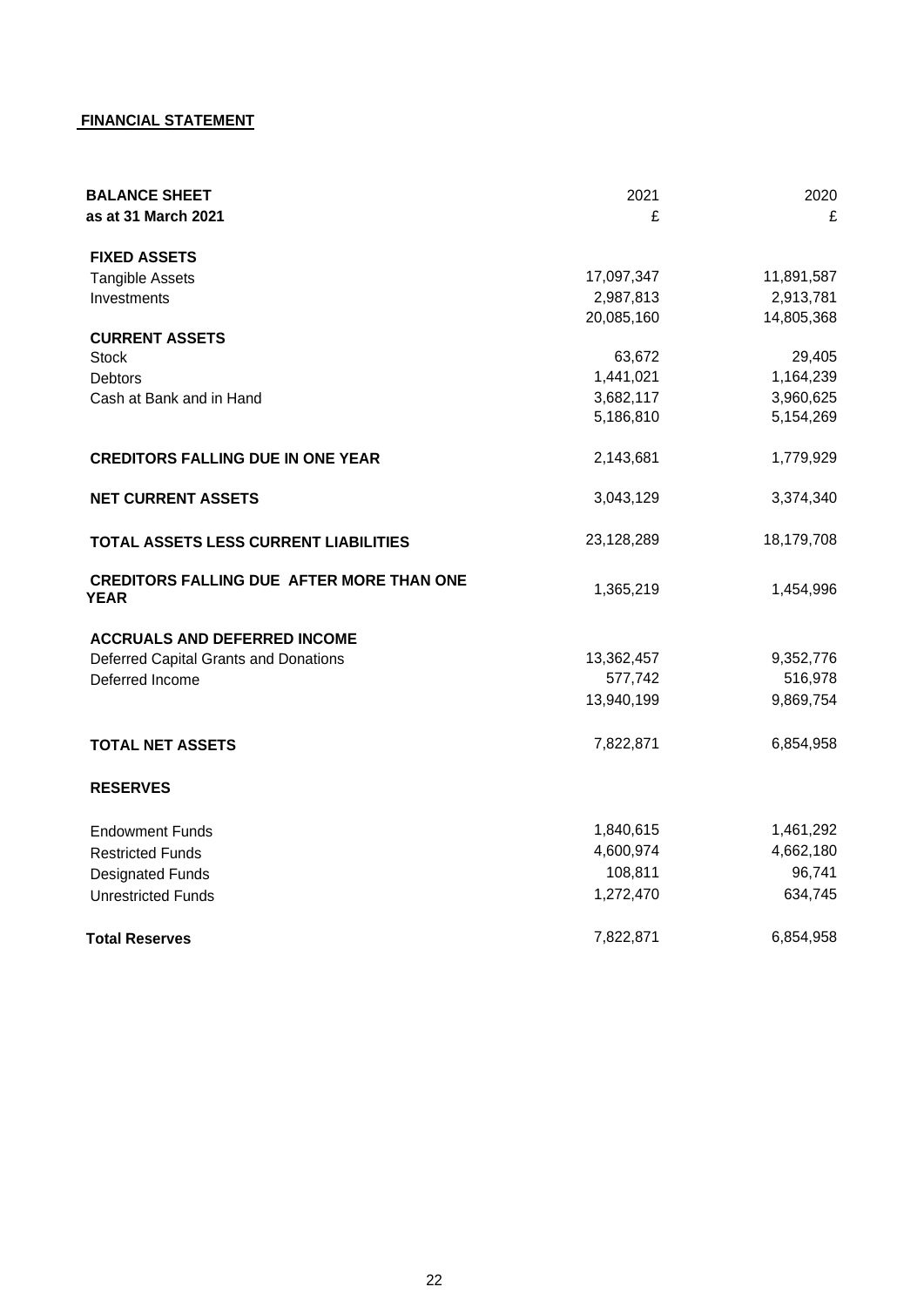## **METHODIST COLLEGE BELFAST**

## 1. INCOME AND EXPENDITURE ACCOUNT - SECONDARY & GENERAL ACCOUNT

|                                 | 2021       | 2020       |
|---------------------------------|------------|------------|
|                                 | £          | £          |
| <b>INCOME</b>                   |            |            |
| Grants                          | 9,990,198  | 8,693,312  |
| College Fund                    | 325,402    | 388,826    |
| Other Income                    | 22,224     | 108,294    |
| General Fund Income             | 1,027,010  | 1,146,967  |
|                                 | 11,364,834 | 10,337,399 |
| <b>EXPENDITURE</b>              |            |            |
| <b>Teaching Costs</b>           | 7,834,549  | 6,949,028  |
| <b>Premises Costs</b>           | 1,284,649  | 623,017    |
| <b>Support Costs</b>            | 678,095    | 1,749,703  |
| <b>General Fund Expenditure</b> | 1,026,050  | 994,710    |
|                                 | 10,823,343 | 10,316,458 |
| Surplus                         | 541,491    | 20,941     |

## 2. INCOME AND EXPENDITURE ACCOUNT - PREPARATORY DEPARTMENT

|                       | 2021      | 2020      |
|-----------------------|-----------|-----------|
|                       | £         | £         |
| <b>INCOME</b>         |           |           |
| <b>Tuition Fees</b>   | 1,258,303 | 1,317,569 |
| Grants                | 313,658   | 201,779   |
| Other Income          | 128,335   | 175,134   |
|                       | 1,700,296 | 1,694,482 |
| <b>EXPENDITURE</b>    |           |           |
| <b>Teaching Costs</b> | 1,315,376 | 1,135,588 |
| <b>Premises Costs</b> | 221,007   | 133,589   |
| <b>Support Costs</b>  | 67,676    | 476,278   |
|                       | 1.604.059 | 1,745,455 |
| Surplus/(Deficit)     | 96,237    | (50, 973) |

A full set of accounts and audit report are available from the Administration Centre at the College.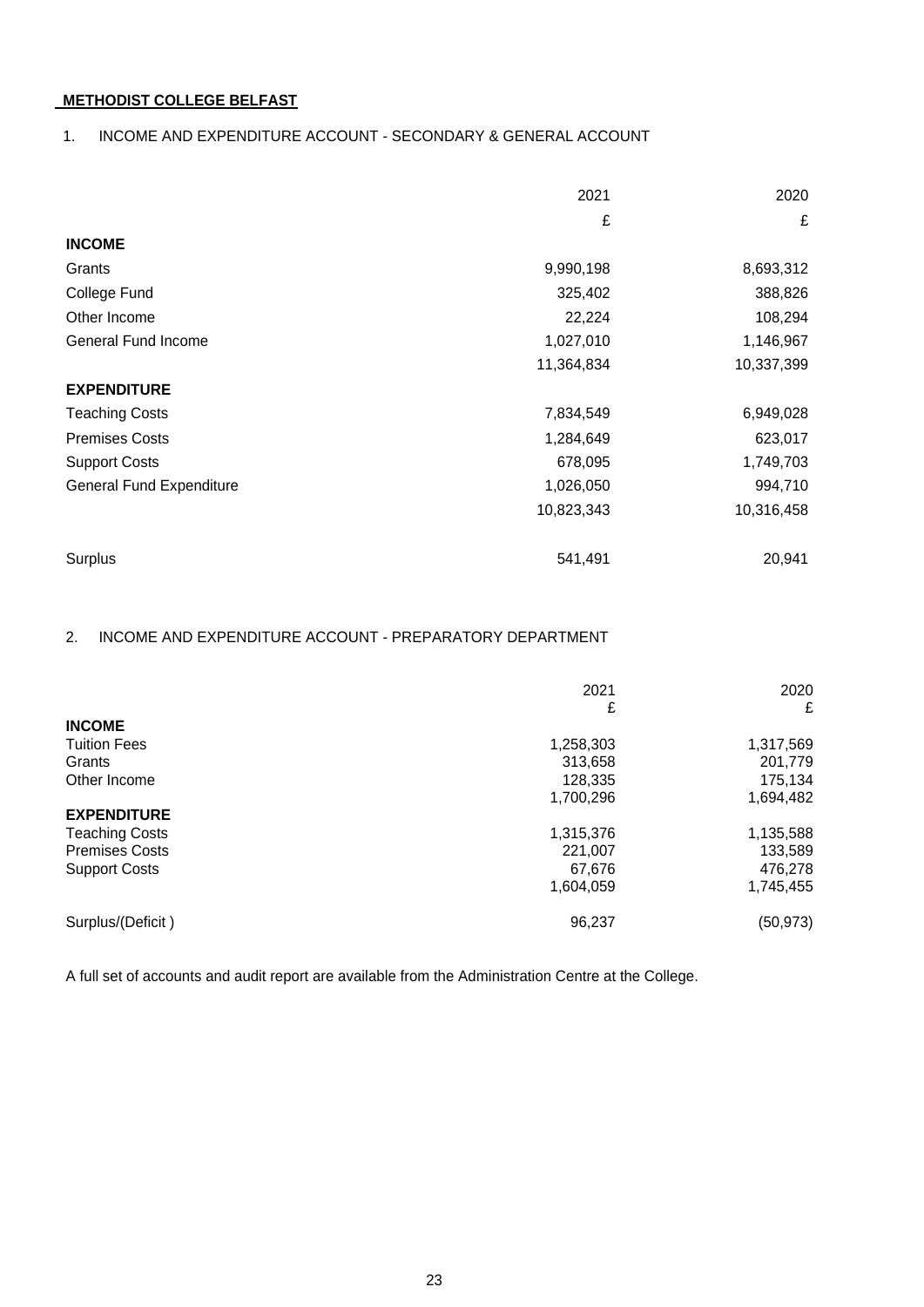#### **TREASURER'S REPORT**

Methodist College is one of Northern Ireland's leading co-educational grammar schools and opened in 1868. The College was founded by the Conference of the Methodist Church in Ireland and is a very successful nondenominational, co-educational grammar school where pupils of all faiths and none are welcomed into a safe, supportive and inclusive environment which offers equal opportunities to all. Having enjoyed 150 successful years, the College is committed to carrying this history of success into the future. The school has an outstanding reputation for academic excellence and achievement in music, drama, sport and many other extra-curricular activities. The wide range of academic subjects and activities offered allows our pupils to develop wherever their interests lie. The College's aim is to provide the environment to encourage all its pupils to develop into enthusiastic, confident and tolerant young people who have respect for themselves and for others and who will be able to contribute fully to the world in which they will live and work. The College's Secondary Department is attended by 1802 pupils and the Preparatory Department by 238 pupils.

The College's main campus is situated at Malone Road, Belfast where the College's Secondary Department is located together with Fullerton House, one of the College's preparatory schools. The College's other preparatory school, Downey House, is located at Pirrie Park where there is extensive open space together with the College's games and sports facilities. There is also a modern and well equipped boat house beside the River Lagan and an artificial turf hockey pitch at Deramore Park.

The activities of the College and the financial results for this year have been greatly affected by the Pandemic. It caused major difficulties for the pupils, teaching staff, other staff and parents who all reacted in a positive manner. The Principal and staff had to react quickly to keep the College functioning and safe. This meant increased costs and a loss of rental income which were met at a later stage by a Government grant towards loss of income. A high level of education continued throughout a most difficult year. The Board of Governors thank everyone for their efforts in keeping the College community as normal as possible. For the financial year 2020-21 the College recorded a total surplus of £638k and a deficit of £30k for the previous year. The improvement in financial performance is primarily related to the release of a provision held to cover teaching salary increases together with a reduction in costs as a result of Covid, for example examination fees.

The future funding of all schools remains extremely challenging and the College is obliged to make real cuts in expenditure each year. While we all hope that the worst effects of Covid 19 are over, it is certain that the financial effects will be felt in the next financial year. The Governors are confident that the College will continue to deliver a top class service in this very difficult financial environment.

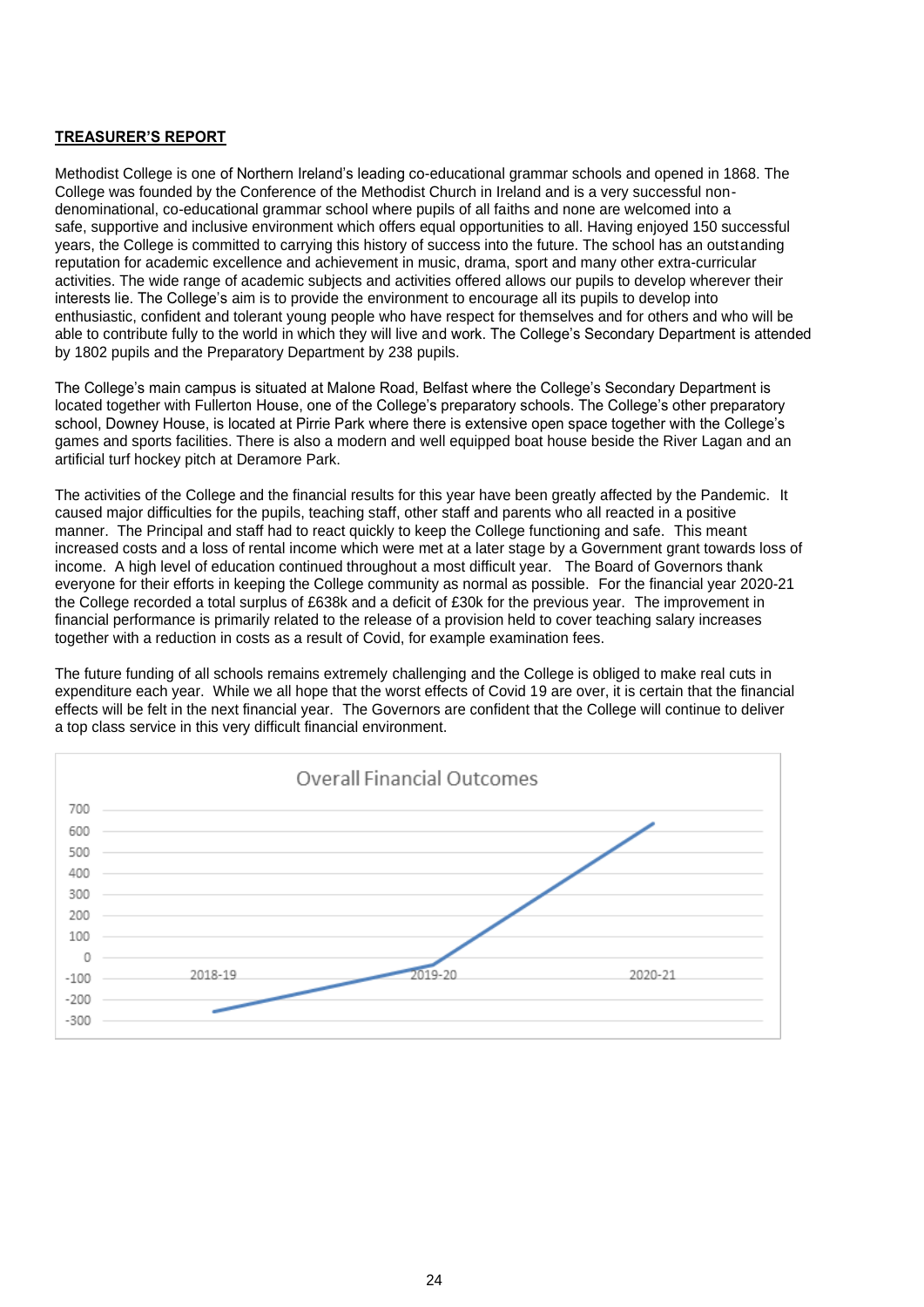#### **A summary of the results for the year is as follows:**

|                          | Total  | <b>Secondary Dept.</b> | <b>Preparatory Dept.</b> |
|--------------------------|--------|------------------------|--------------------------|
| Income                   | £000   | £000                   | £000                     |
| Grants Received          | 10,146 | 9,990                  | 156                      |
| Tuition Fees             | 1,258  |                        | 1,258                    |
| College Fund             | 325    | 325                    |                          |
| Others                   | 1,334  | 1,049                  | 285                      |
| Total Income             | 13,064 | 11,364                 | 1,700                    |
|                          |        |                        |                          |
| <b>Expenditure</b>       |        |                        |                          |
| Teaching costs           | 9,149  | 7,834                  | 1,315                    |
| Estates costs            | 1,506  | 1,285                  | 221                      |
| Admin costs              | 746    | 678                    | 68                       |
| <b>Other Costs</b>       | 1,026  | 1,026                  |                          |
| <b>Total Expenditure</b> | 12,427 | 10,823                 | 1,604                    |
|                          |        |                        |                          |
| <b>Surplus</b>           | 637    | 541                    | 96                       |



**The Secondary Department** offers an extremely wide range of subjects and activities to all the pupils who attend the school. It has an outstanding reputation for academic excellence and success in a very wide range of extracurricular activities. The school offers the pupils who attend an exceptional experience and opportunities. The financial results over the last five years are as follows:

| <b>Financial Year</b> | Surplus/(Deficit)£k |
|-----------------------|---------------------|
| 2020-21               | 541                 |
| 2019-20               | 20                  |
| 2018-19               | (219)               |
| 2017-18               | 196                 |
| 2016-17               | (118)               |

As reported above, the current year surplus has arisen due to the release of funds held to cover the teaching pay increase together with a reduction in certain costs due to Covid. The future finances of the College are expected to continue to be difficult due to the level of grant funding reducing in real terms, coupled with significant increases to costs which are largely outside the control of the College. Even by making continuous cost reductions, it has been impossible for the College to cover these significant additional costs. The income from the Prescott Fund (referred to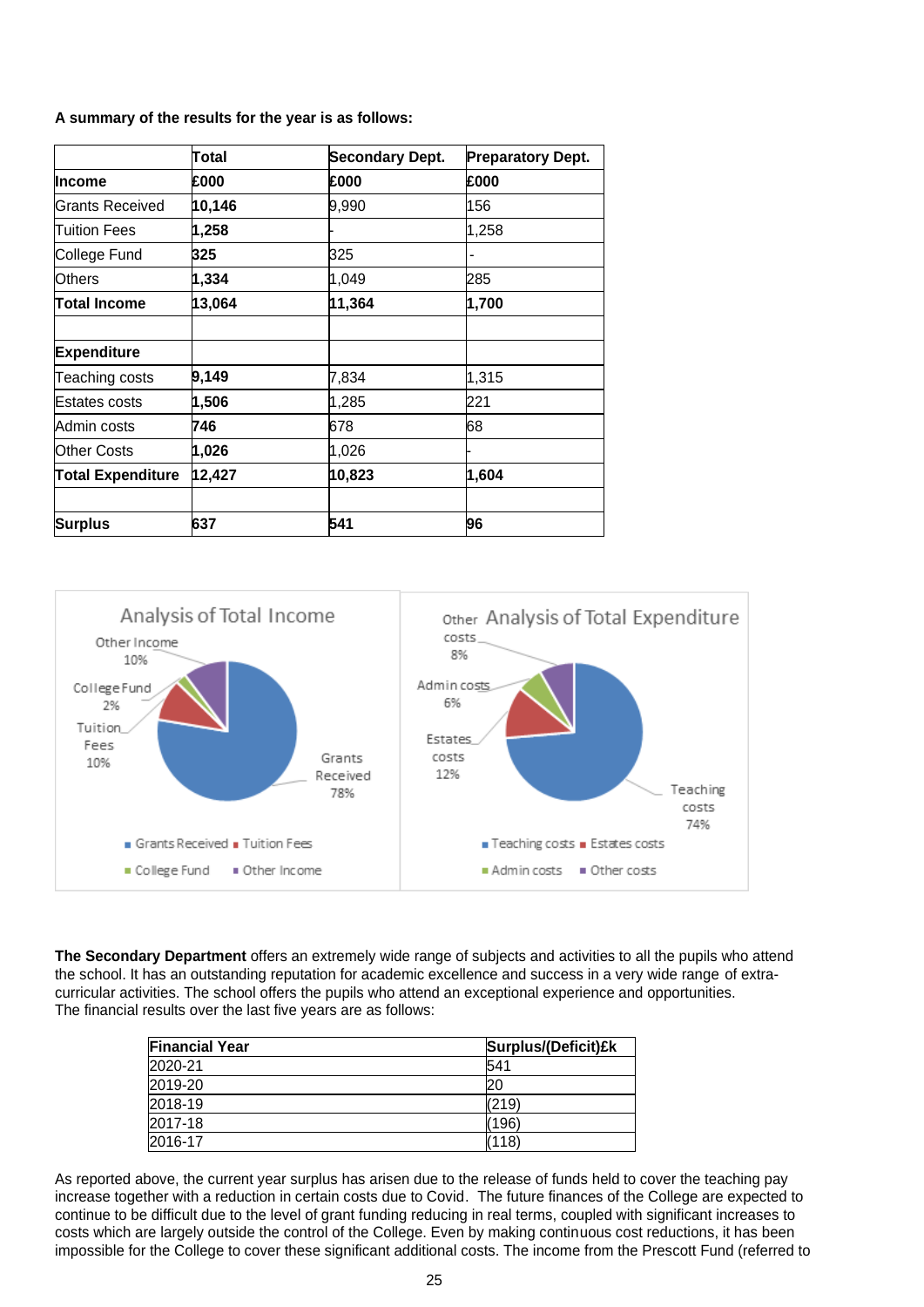under Bequests and Donations below) will only marginally help with future deficits as the income will be largely directed at providing new services to the College. Therefore, to maintain the service that the College delivers to its pupils and which parents wish to have for their children, the school relies ever more heavily on parental partnership through contributions to the Annual College Fund. Parents' contributions to the College Fund are absolutely essential to maintain current provision. The Board of Governors would like to express its very sincere thanks and appreciation to all those parents who contribute to this Fund. To those parents who have not contributed to the Fund in the past year I would ask you to consider very seriously making a contribution to assist the school in its work. The College simply cannot provide the range and quality of education and extra-curricular activities it currently provides without these contributions.

**The Preparatory Department's** two schools, Downey House and Fullerton House provide co-educational learning, excellent standards and outcomes, specialist teaching, convenient locations, a broad curriculum, excellent pastoral care, after school and pre-school services. The numbers of pupils at both Downey and Fullerton has been falling over the past three years and is less that the Governors consider to be appropriate. A specialist member of staff has been recruited to undertake a major effort to recruit an increased number of pupils which should help to redress the underlying continuing deficit. There is music and drama together with a wide range of sports available to the children who attend. There is little government aid available to this Department and so it relies almost entirely on parents paying fees for the education of their children. The results over the last five years are as follows:

| <b>Financial Year</b> | Surplus/(Deficit)£k |
|-----------------------|---------------------|
| 2020-21               | 196                 |
| 2019-20               | (51                 |
| 2018-19               | (32                 |
| 2017-18               |                     |
| 2016-17               | 26                  |

The current year surplus has arisen due to a reduction in costs which was possible due to Covid. It is anticipated that Covid-19 will have a significant impact on the Preparatory Department.

#### **Bequests and Donations**

The College has been delighted to receive a bequest from the late Mr Richard "Prescott" Kerr, which has been named the Prescott Fund. In keeping with Mr Kerr's interests the Governors have agreed that a proportion of the funds will be used for the promotion of pupil mental health and well-being, improving the learning environment through contributions to capital development projects and enhancing the opportunities for pupils of modest means. The gift of £13.5m has been invested in an ethical fund, ensuring that the benefits of the legacy will endure for generations to come.

The College also received a gift of a House from Mr Ross which is currently sale agreed at £400k.

There were further gifts to the College of just over £50k. The Governors are most grateful for all gifts which will be used to allow the College to continue to strive towards its aims and to meet John Wesley's Challenge to "Do all the good you can, by all the means you can, in all the ways you can, at all the times you can, to all the people you can, as long as ever you can."

#### **Development of the College's Facilities**

The College continues to make significant progress with the development of its facilities which will be of great benefit to all the pupils attending the College now and in the future. In the current year the College spent £5.9m and received grant of £4.5m

McArthur Hall was completed in 2018 and has been an excellent addition to the teaching facilities of the College. It has been used for the past 3 academic years on a temporary basis and will be converted to its final use later in 2021 at a cost of £200k which will provide a new Careers library, a Moving Image Art suite and a home to the Business Studies and Modern Foreign Languages departments.

**School House** is the College's original building and again the Department of Education is providing significant grant aid to fund the refurbishment and development of this historical building with a cost of just over £7 million. When finished in 2021, this building will be a very significant asset for the College and will provide exceptional facilities for pupils for many years to come.

The development of **Pirrie Park** is progressing well, the tender process has commenced to appoint a contractor to replace the two hockey pitches and plans are underway to refurbish the boys and girls changing rooms. The next phase of this project will be the replacement of the surface on the tennis courts which will allow this area to be used in a number of ways. The speed this project is now able to progress is a tribute to Mr Kerr's legacy to the College.